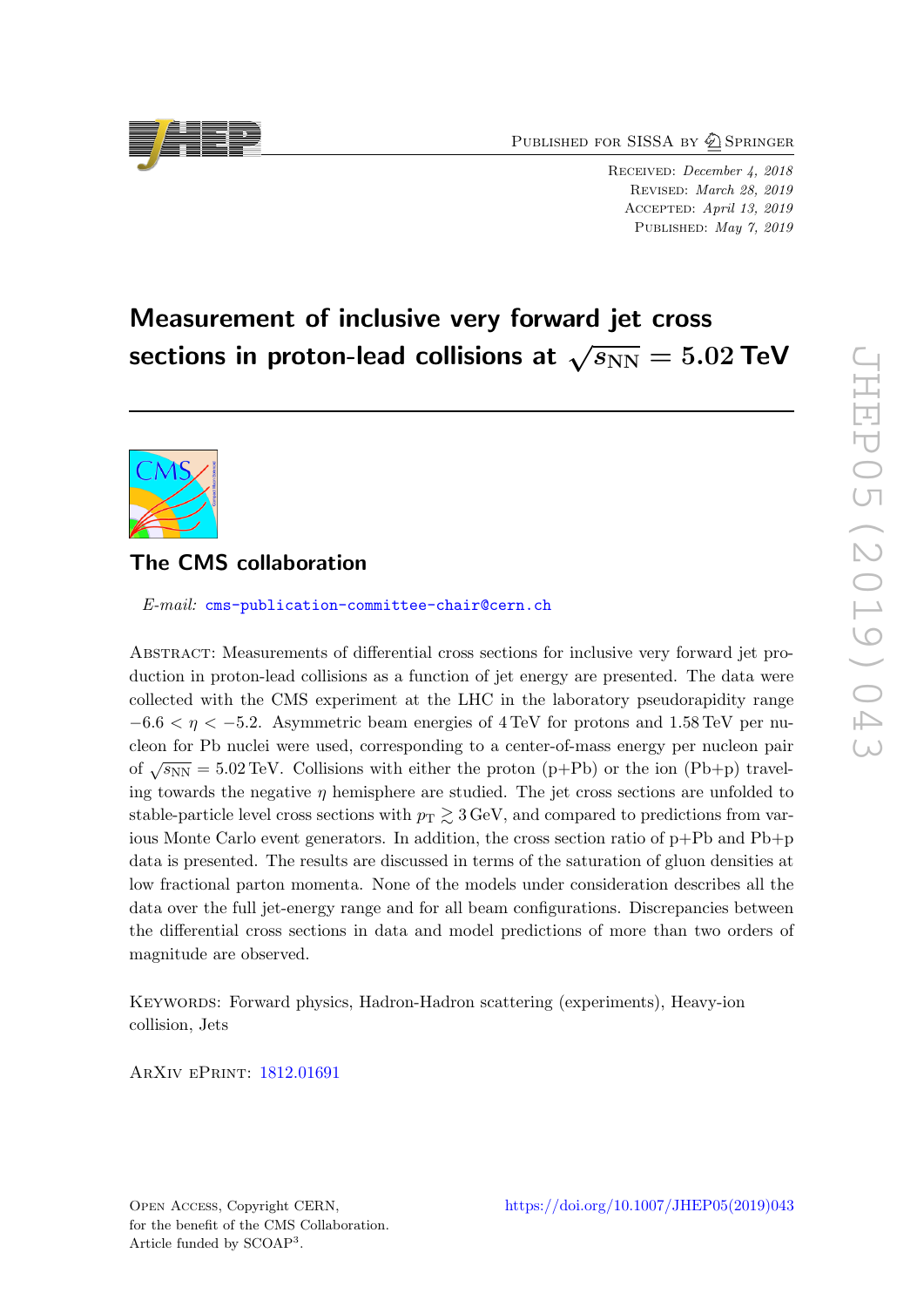### Contents

|                | 1 Introduction             | $\mathbf{1}$            |
|----------------|----------------------------|-------------------------|
|                | 2 The CMS detector         | 3                       |
|                | 3 Event generators         | $\overline{\mathbf{4}}$ |
|                | 4 Data analysis            | $\bf{6}$                |
|                | 5 Systematic uncertainties | $\boldsymbol{9}$        |
|                | 6 Results                  | 10                      |
| 7 <sup>7</sup> | Summary                    | 13                      |
|                | The CMS collaboration      | 19                      |

### <span id="page-1-0"></span>1 Introduction

In hadron-hadron collisions at high energies, scatterings with large momentum transfer among the constituent partons lead to the production of jets. Such processes are frequently described by perturbative quantum chromodynamics (QCD) calculations in the framework of collinear factorization, in which hard partonic cross sections are convolved with parton distribution functions (PDFs).

Jet production in hadron-hadron interactions is thereby a useful tool to study the parton structure of hadrons. The so-called Dokshitzer-Gribov-Lipatov-Altarelli-Parisi  $(DGLAP)$  equations  $[1-3]$  $[1-3]$  describe the evolution of the parton densities as a function of the virtuality  $Q^2$  (i.e., the squared four-momentum exchange) of the hard scattering process. This approach has been shown to be overall successful for the description of the production of high- $p_T$  jets in proton-proton collisions at the LHC [\[4](#page-14-2)[–15\]](#page-15-0).

At leading order (LO) in the QCD coupling  $\alpha_S$ , the pseudorapidity,  $\eta$ , and the  $p_T$  of a jet are related to the fraction  $x$  of the momentum of the parent nucleon that is carried by the incoming parton via

$$
x \approx \frac{p_{\rm T}}{\sqrt{s}} e^{\pm \eta},\tag{1.1}
$$

where  $\sqrt{s}$  is the center-of-mass energy of the hadron-hadron collision. Forward jets with low  $p_{\text{T}}$  therefore probe the parton densities and their evolution at small (and large) x. The measurements presented in this paper, for jets with  $p_T \geq 3 \text{ GeV}$  at very forward pseudorapidities  $-6.6 < \eta < -5.2$ , are thereby sensitive to fractional momenta down to  $x \simeq 10^{-6}$ . Collinear factorization and DGLAP have been shown to be successful for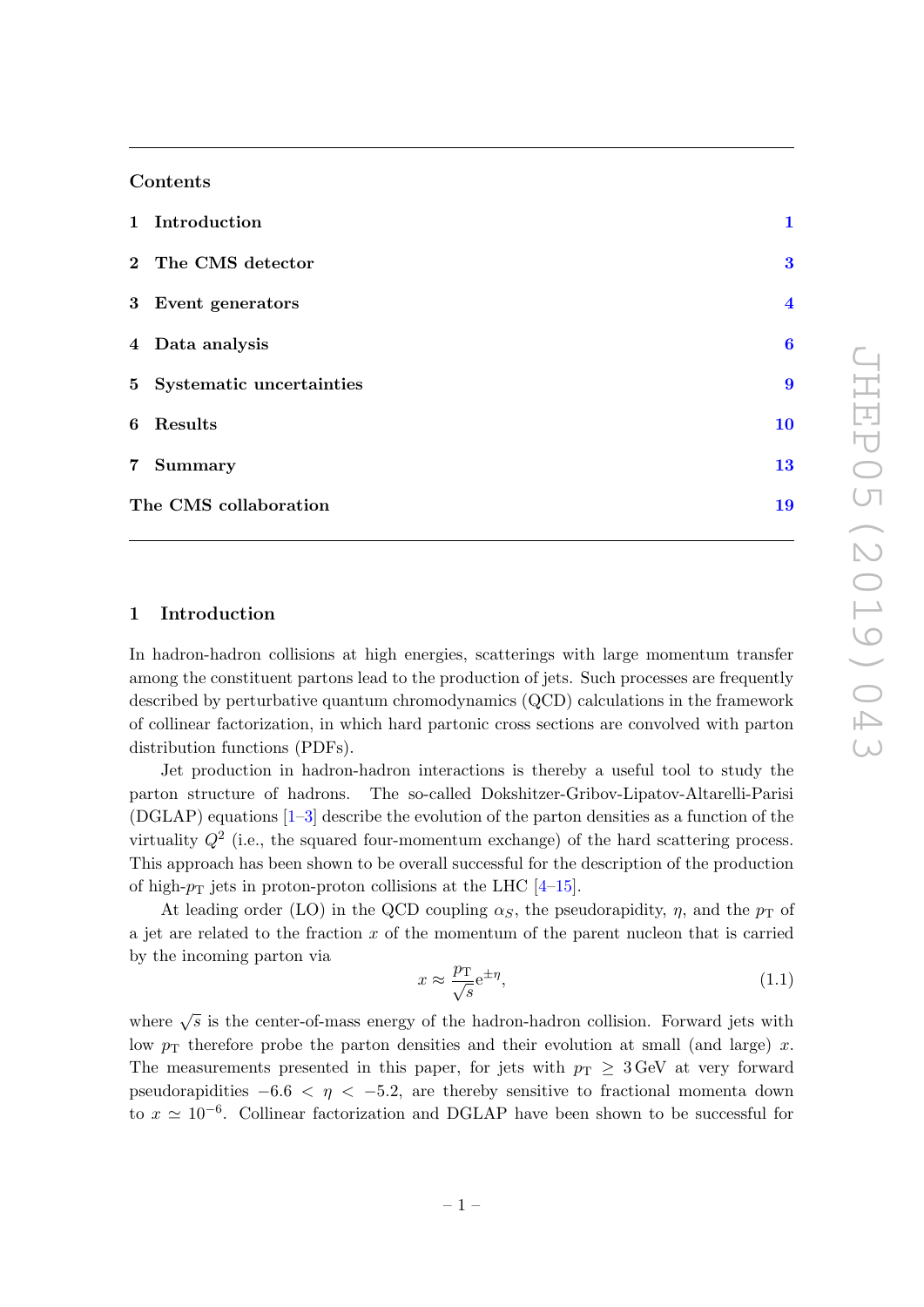the description of processes involving large momentum exchanges and moderate fractional momenta carried by the interacting partons. However, in the low- $x$  kinematic regime considered in this paper, this approach is expected to fail, whereas the Balitsky-Fadin-Kuraev-Lipatov (BFKL) equations [\[16–](#page-15-1)[18\]](#page-15-2), which evolve the parton densities as a function of  $1/x$ , should be better suited to describe forward jet production.

Both the DGLAP and BFKL equations are linear equations, i.e., they account for parton splitting and radiation, but not for parton recombination, processes. The BFKL and DGLAP equations predict a rapid rise of the gluon density towards small  $x$ , a result that has been experimentally confirmed by measurements at HERA [\[19\]](#page-15-3). This rise is mitigated when next-to-leading-order (NLO) corrections are taken into consideration. Despite this, the growth of the gluon density with decreasing  $x$  ultimately will result in a violation of unitarity (i.e., the cross section for parton scatterings will exceed the total inelastic hadronic cross section), and the linear evolution equations alone will not be sufficient to describe forward jet data. To solve this, it has been hypothesized [\[3\]](#page-14-1) that at sufficiently small values of  $x$ , nonlinear gluon recombination processes will slow-down the uncontrolled growth of the PDFs. Such a parton "saturation" regime, characterized by a virtuality scale known as the saturation scale  $Q_s(x)$ , is described by the Balitsky-Kovchegov (BK) evolution equations [\[20,](#page-15-4) [21\]](#page-15-5). Saturation effects are expected to become important in the kinematic region where the gluon density,  $xg(x, Q^2)$ , times the transverse extent of the gluons,  $\alpha_S(Q^2)/Q^2$ , becomes equal to the transverse area of the hadron  $\pi R_{\text{had}}^2$  [\[22\]](#page-15-6):

$$
\frac{\alpha_S(Q_s^2)}{Q_s^2} x g(x, Q_s^2) \approx \pi R_{\text{had}}^2. \tag{1.2}
$$

In a heavy ion with number of nucleons A, the squared saturation scale  $Q_s^2$  is expected to increase by a factor of  $A^{1/3}$  with respect to that of a single nucleon, namely by approximately a factor of six for a lead nucleus. For  $x \approx 10^{-6}$ , the anticipated saturation scale in a lead nucleus is approximately  $10 \,\text{GeV}^2$  and, thereby, enhanced signals of gluon saturation are expected when colliding lead ions compared to protons at the LHC. Besides being a major research topic in its own right, parton saturation is also an important theoretical ingredient for describing the initial state of heavy ion collisions [\[23\]](#page-15-7), and for understanding cosmic ray data [\[24\]](#page-15-8).

Various measurements of jet production in proton-lead collisions at  $\sqrt{s_{NN}} = 5.02 \text{ TeV}$ at the CERN LHC have already been performed [\[25–](#page-16-0)[27\]](#page-16-1). In addition, the ATLAS and CMS experiments have reported forward jet measurements in proton-proton collisions at  $\sqrt{s}$  = 7 TeV for  $p_T$  values above 20 GeV and within  $|\eta|$  < 5.2 [\[6,](#page-14-3) [15\]](#page-15-0). Dijet measurements in proton-proton collisions have also been performed by ATLAS [\[14\]](#page-15-9) and CMS [\[28\]](#page-16-2), in which the sensitivity to BFKL effects is enhanced by studying events that contain jet pairs with large rapidity separations. In all these studies, some results favored BFKL-based approaches, while others were better described by models based on DGLAP evolution.

The measurement presented here exploits the CASTOR calorimeter [\[29\]](#page-16-3) on one side of the CMS experiment, which extends the range in which jets can be measured down to  $\eta = -6.6$ , with a lower limit on the accessible jet  $p<sub>T</sub>$  of approximately 3 GeV. Because of its unrivaled acceptance, a study of jets using CASTOR in proton-lead collisions has a unique sensitivity to the low- $x$  regime and to perturbative nonlinear parton evolution effects.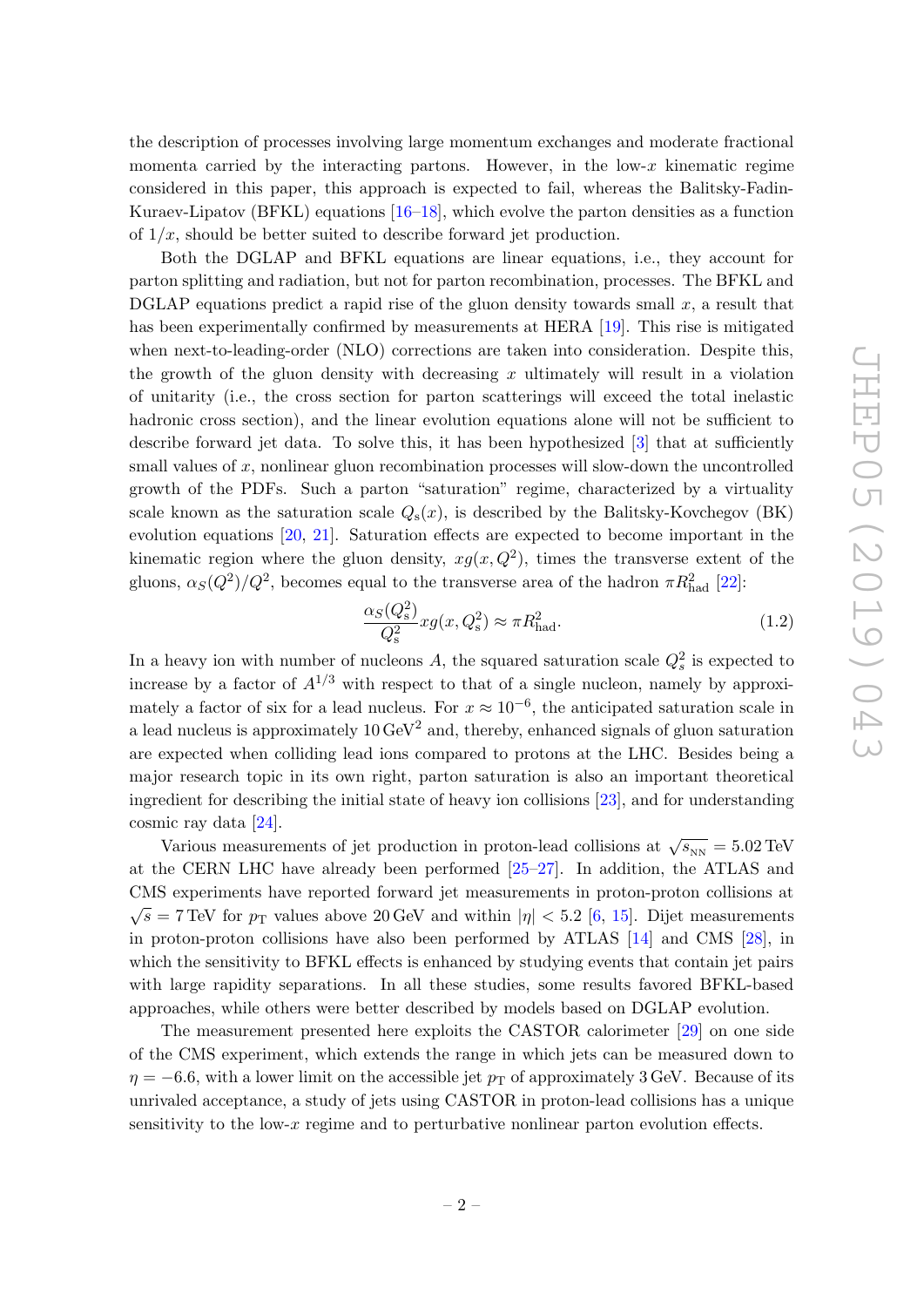In this paper, differential cross sections for inclusive forward jet production as a function of jet energy in hadronic, nondiffractive proton-lead collisions at  $\sqrt{s_{_{NN}}}$  = 5.02 TeV are presented. Collisions in which either the proton  $(p+Pb)$  or the <sup>208</sup>Pb ion  $(Pb+p)$  travels towards the negative  $\eta$  hemisphere (where CASTOR is located) are studied. Asymmetric beam energies of 4 TeV for the protons and 1.58 TeV per nucleon for the lead nuclei were used, yielding a proton-nucleon center-of-mass energy of  $\sqrt{s_{_{NN}}}$  = 5.02 TeV. This implies that the center-of-mass system of the p+Pb collisions is shifted with respect to the laboratory frame, and the Pb+p center-of-mass system is boosted in the opposite direction. Therefore, the effective acceptance of CASTOR in the center-of-mass frame is different for the p+Pb and Pb+p beam setups. Jet cross sections, unfolded to the stable-particle level, and ratios of p+Pb to Pb+p cross sections are studied, and compared to the predictions from Monte Carlo (MC) event generators including, or not, parton saturation effects.

This paper is organized as follows. In section [2](#page-3-0) the CMS detector is presented. Section [3](#page-4-0) discusses the various models that are used in this study. Section [4](#page-6-0) presents the experimental analysis, followed by an overview of systematic uncertainties in section [5.](#page-9-0) A comparison of the results to MC predictions is given in section [6,](#page-10-0) followed by the summary in section [7.](#page-13-0)

# <span id="page-3-0"></span>2 The CMS detector

The central feature of the CMS apparatus is a superconducting solenoid of 6 m internal diameter, providing a magnetic field of 3.8 T. Within the solenoid volume are a silicon pixel and strip tracker, a lead tungstate crystal electromagnetic calorimeter (ECAL), and a brass and scintillator hadron calorimeter (HCAL), each composed of a barrel and two endcap sections. Forward calorimeters extend the  $\eta$  coverage provided by the barrel and endcap detectors. Muons are detected in gas-ionization chambers embedded in the steel flux-return yoke outside the solenoid.

The forward hadron (HF) calorimeter uses steel as an absorber and quartz fibers as the sensitive material. The two HF detectors are located at 11.2 m from the interaction point, one on each side of CMS, and together they provide coverage in the range  $3.0 < |\eta| < 5.2$ .

The very forward angles, i.e.,  $-6.6 < \eta < -5.2$ , are covered at one end of CMS by the CASTOR calorimeter, located at 14 m from the interaction point. A diagram of CASTOR is shown in figure [1.](#page-4-1) It consists of tungsten absorbers and quartz detection plates. The CASTOR calorimeter is segmented into 16 azimuthal sectors and each sector is longitudinally segmented into 14 modules. The first two modules comprise the electromagnetic section, which is approximately 20 radiation lengths deep. The remaining twelve modules constitute the hadronic section and are approximately nine nuclear interaction lengths deep. Thus, the overall depth of CASTOR is approximately ten nuclear interaction lengths. CASTOR is a non-compensating calorimeter with a relative response to incident pions with respect to electrons of approximately 50% at an energy of 100 GeV. The intrinsic relative jet-energy resolution of CASTOR is approximately 25 (10)% for fully contained jets (i.e., jets that do not suffer from transverse leakage) of 550 (2500) GeV. It should be noted though that CASTOR has no  $\eta$  segmentation; this leads to substantial transverse leakage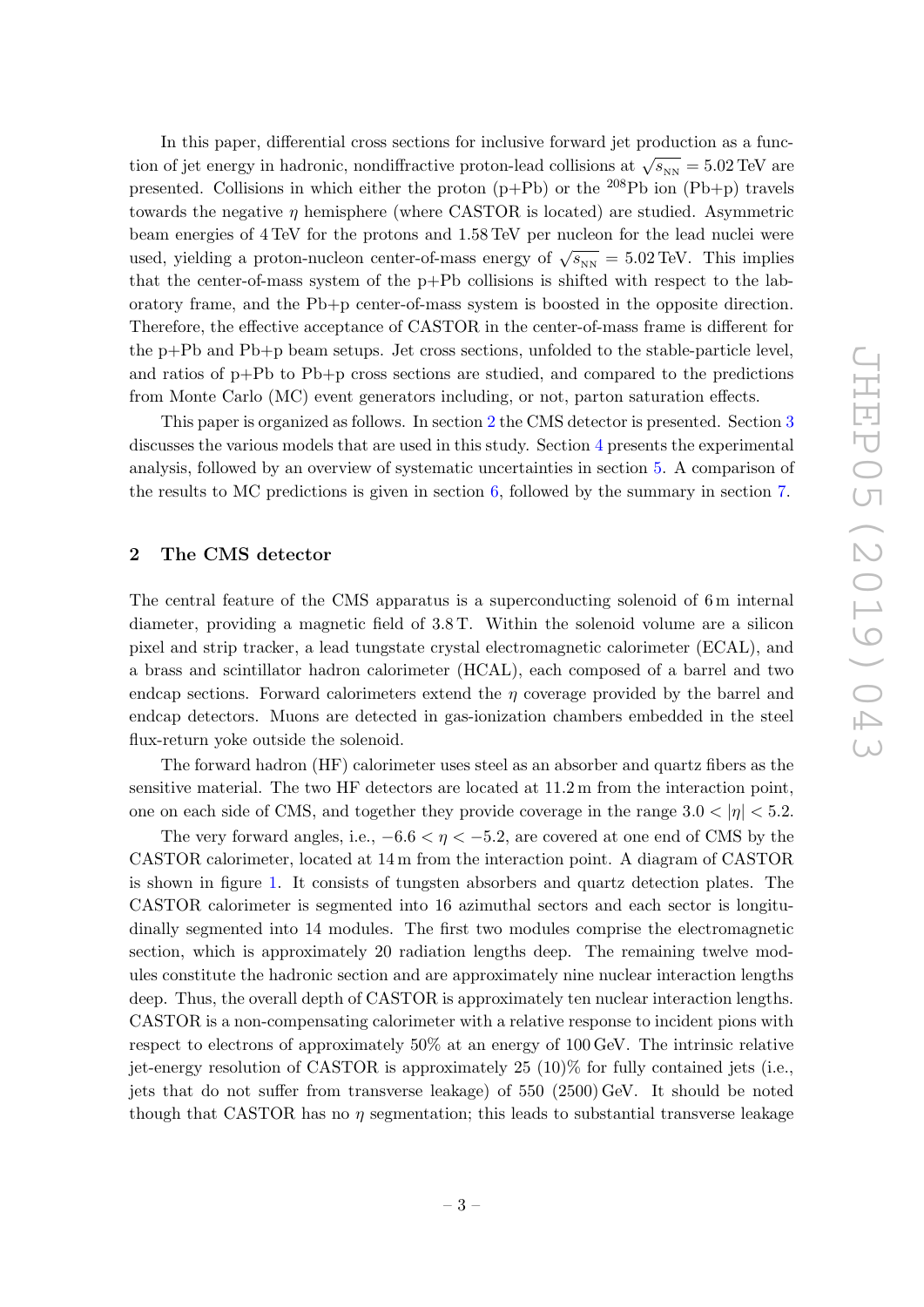

<span id="page-4-1"></span>Figure 1. A schematic drawing of one half of the CASTOR calorimeter and its mechanical support structure. The diameter of CASTOR is roughly 0.6 m and it is approximately 1.6 m in length. The transversal and longitudinal segmentation in eight sectors and fourteen modules, respectively, can be clearly distinguished. The 112 small cylinders represent the photomultiplier tubes of CASTOR. These are mounted on light guides, which transport the Cherenkov radiation out of the detector. It may be observed that CASTOR has only transverse and no  $\eta$  segmentation.

effects. Consequently, the effective relative jet-energy resolution deteriorates to approximately 60 (25)% at 550 (2500) GeV.

A more detailed description of the CMS detector, together with a definition of the coordinate system used and the relevant kinematic variables, can be found in ref. [\[30\]](#page-16-4).

#### <span id="page-4-0"></span>3 Event generators

Monte Carlo event generators are used to correct the data for acceptance and instrumental effects, as well as to compare to the experimental results. Events, for which the detector response is fully simulated, are generated with the EPOS-LHC  $[31]$ , HIJING v1.383  $[32]$ , and qgsjetii-04 [\[33\]](#page-16-7) programs. The response of the CMS detector is simulated using Geant4 [\[34\]](#page-16-8), including the CASTOR calorimeter and its energy response, which was validated using test-beam measurements [\[29\]](#page-16-3). Two further Monte Carlo models, katie (version KATIE-2017-05-09) [\[35\]](#page-16-9) and AAMQS [\[24\]](#page-15-8), are used to compare model predictions to the unfolded measurements. None of these generators include photon-induced events. In addition, the hijing, katie, and aamqs generators do not include diffractive events.

The HIJING event generator models hard QCD interactions using the PYTHIA v5.7 [\[36\]](#page-16-10) event generator, based on leading order collinear factorization and parton showering with DGLAP evolution. The Eichten-Hinchliffe-Lane-Quigg parameterization of the nucleon pdf is used [\[37\]](#page-16-11). The soft interactions are modeled with the Lund FRITIOF [\[38\]](#page-16-12) and dualparton [\[39\]](#page-16-13) models. In addition, hijing incorporates saturation effects via nuclear shadowing [\[22,](#page-15-6) [40,](#page-16-14) [41\]](#page-16-15). These shadowing corrections are obtained from a fit of the ratio of nucleus to proton sea quark structure functions at moderate x values  $(x > 10^{-3})$ , which are then extrapolated to lower x.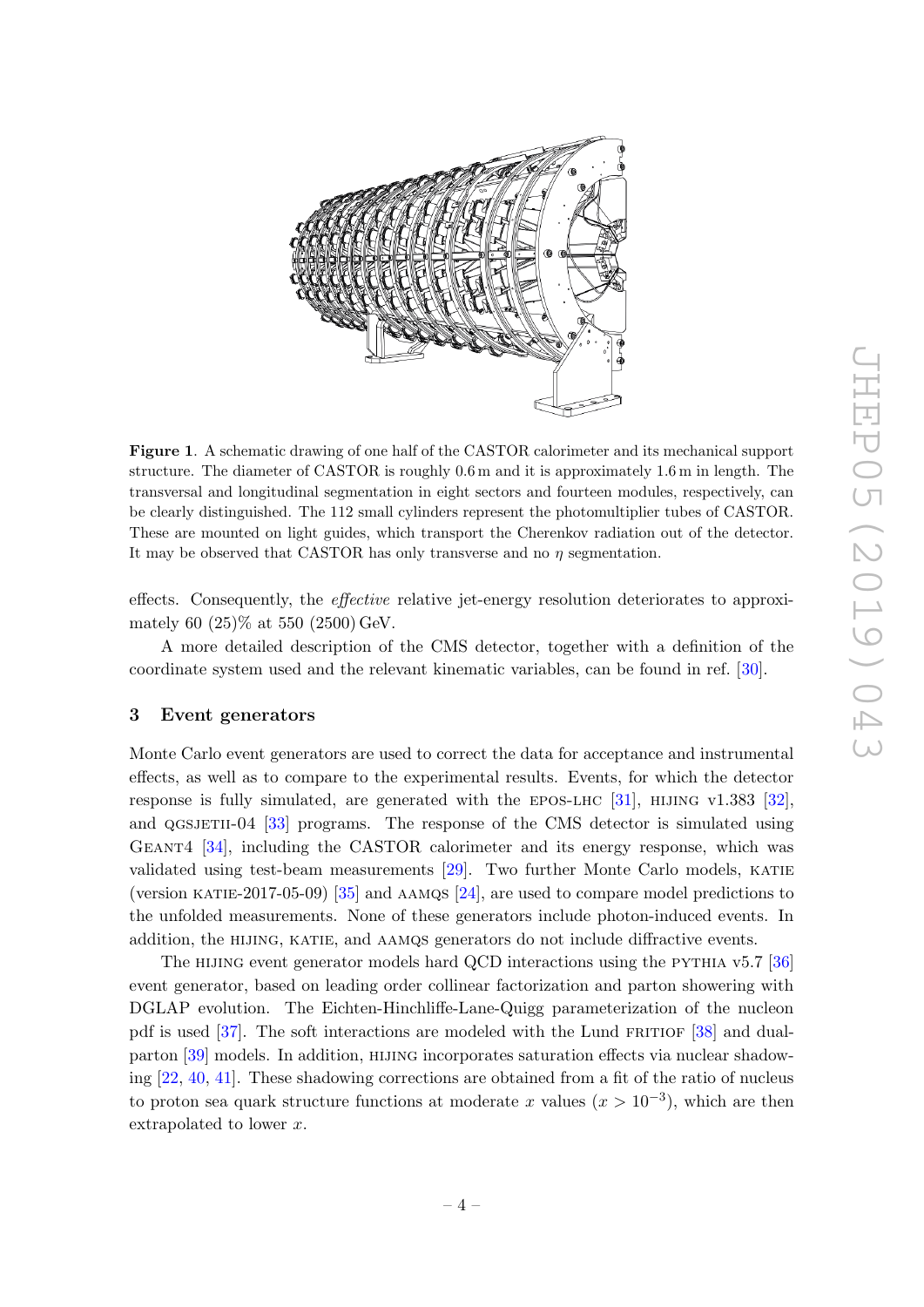The epos-lhc program is an update of epos version 1.99 that has been specifically tuned to reproduce the first LHC  $p+p$ ,  $p+Pb$ , and  $Pb+Pb$  measurements. This model uses a combination of soft pomeron exchange (as in Regge-Gribov theory [\[42,](#page-16-16) [43\]](#page-17-0)) and a semihard contribution based on the convolution of a nonperturbative pre-evolution, a DGLAP-based hard evolution, and standard leading order QCD  $2 \rightarrow 2$  cross sections [\[44\]](#page-17-1). The semihard contribution has been tuned to HERA structure function data and is recast as a hard pomeron amplitude. Saturation is modeled through pomeron-pomeron interactions and is implemented by modifying the x dependence of the pomeron amplitudes. In ref.  $[45]$ , however, it is shown that this leads to too strong a suppression of the hard component, a shortcoming that will be remedied in an upcoming version of the model.

Similar to EPOS-LHC, the QGSJETII-04 model is based on the Regge-Gribov theory for the soft interactions and hard matrix elements convolved with DGLAP evolution for the hard scatterings. In this case, pomeron self-interactions result in saturation effects. The Cosmic Ray Monte Carlo CRMC package v1.5.6 [\[46\]](#page-17-3) is used to generate the cross sections for the EPOS-LHC, HIJING, and QGSJETII-04 models.

The katie program allows calculations of tree-level matrix elements with offshell initial-state partons. It is therefore ideally suited to be used in combination with transversal-momentum dependent PDFs, known as "TMDs".

In this paper, KATIE is used in a hybrid high-energy factorization approach where high-x partons in one incoming hadron are treated in the collinear framework, while lowx partons in the other incoming hadron are modeled using a TMD  $[47-50]$  $[47-50]$ . Such an approach is considered to be valid in configurations with very asymmetric fractional momenta, resulting, for example, in forward jet production. The TMDs are obtained from the Kutak-Sapeta (KS) framework [\[51\]](#page-17-6), combined with linear (BFKL) or nonlinear (BK) evolution with running coupling, respectively. The strength of the nonlinear term can be varied; here, a default strength of  $75\%$  is used, with a variation of  $\pm 25\%$  to reflect the sensitivity to nonlinear evolution. The parton density used in the collinear framework is the CTEQ10 NLO set [\[52\]](#page-17-7). The KATIE program is used to calculate leading order hard scattering matrix elements for the 2  $\rightarrow$  1 process (g<sup>\*</sup>q  $\rightarrow$  q or g<sup>\*</sup>g  $\rightarrow$  g) with incoming offshell gluons. The subsequent hadronization is modeled using cascade v2.4.13 [\[53\]](#page-17-8). A more in-depth description of the predictions that are included in the present paper can be found in ref. [\[54\]](#page-17-9).

The AAMQS predictions [\[24\]](#page-15-8) for the forward jet spectra are also obtained using hybrid factorization. At the parton level, the aamqs model generates quarks and gluons from  $gq \rightarrow q$  and  $gg \rightarrow g$  hard processes, along with initial- and final-state radiation based on DGLAP evolution. The TMD is related to a dipole scattering amplitude in coordinate space via a Fourier transform and, in this paper, an implementation based on the McLerran-Venugopalan (MV) model [\[55](#page-17-10)[–57\]](#page-17-11) is used to derive the dipole scattering amplitude within the color glass condensate framework [\[20,](#page-15-4) [21,](#page-15-5) [58](#page-17-12)[–63\]](#page-18-0). In this framework the hard partons act as color sources for a classical non-Abelian background field, which is formed by numerous soft gluons. The AAMQS calculations are performed at leading order in  $\alpha_{\rm S}$ . The evolution of the TMD is performed using the BK equation with running coupling strength. For the collinear PDFs the CTEQ6 LO set was used [\[64\]](#page-18-1). Multiple parton interactions are included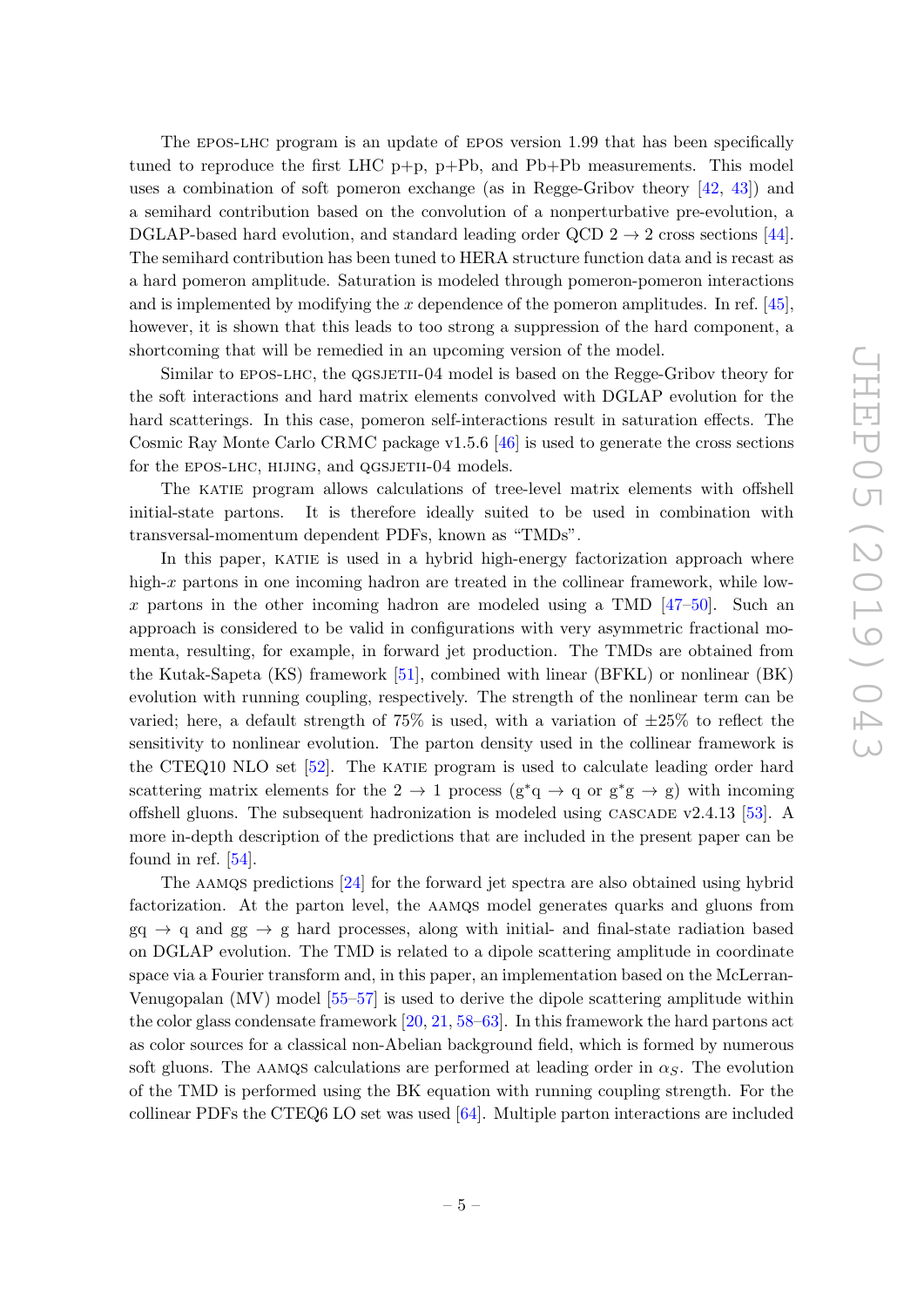in the framework, and hadronization is performed using the Lund string fragmentation model  $[65]$ , as implemented in PYTHIA. To account for missing higher-order effects in the katie and aamqs models, the overall jet cross section normalization may be modified using a constant K-factor. This factor is fixed to unity for the predictions presented in this paper. Full next-to-leading order calculations [\[66\]](#page-18-3) may lower the jet cross sections by approximately 40%.

The katie and aamqs models do not provide any modeling of the ion remnants that did not directly participate in the hard interaction, but are nonetheless incident on CAS-TOR. These models are therefore not expected to be successful in describing interactions in which the incoming ion travels towards CASTOR (the so-called Pb+p configuration).

#### <span id="page-6-0"></span>4 Data analysis

The p+Pb and Pb+p collisions that are analyzed in this study were delivered to CMS in 2013. Only data collected when the whole CMS detector was optimally functioning are used, corresponding to a total integrated luminosity of the p+Pb and Pb+p data sets of 3.13 and  $6.71 \text{ nb}^{-1}$ , respectively. The peak pileup (i.e., the maximum average number of simultaneous interactions per bunch crossing) in these runs was 0.0763.

Events were collected using a minimum bias trigger [\[67\]](#page-18-4) requiring the presence of a track in the pixel detector (with acceptance  $|\eta| \leq 2.5$ ) with a  $p_T$  above 0.4 GeV. In addition, an energy deposit above 4 GeV in the HF calorimeters (with acceptance  $3 \leq |\eta| \leq 5$ ) on both sides is required offline. It has been shown in ref. [\[68\]](#page-18-5) that this selection effectively suppresses the contribution of photon-induced and diffractive events to a negligible level. To mitigate the effect of pileup in data, only events with at most one reconstructed primary vertex [\[69\]](#page-18-6) are selected. After the event selection has been applied, the CASTOR jet spectrum is found to be independent of the instantaneous luminosity of the collisions, confirming that pileup does not impact the results of this analysis. Dedicated eventselection filters are applied to remove beam-gas scattering events and interactions of the beam with the beam pipe. By studying the occurrence of events satisfying the online and offline criteria in a zero bias event sample, in which only the presence of beams within the CMS detector is required, the trigger is found to be fully efficient for events that fulfill the offline selection criteria.

The reconstruction of jets in CASTOR is detailed in ref. [\[70\]](#page-18-7). The CASTOR calorimeter can be subdivided into towers, where a tower consists of all modules within a given longitudinal CASTOR sector. These towers are clustered into jets using the anti- $k_T$  algorithm [\[71](#page-18-8)[–73\]](#page-18-9) with a distance parameter of 0.5. The distance parameter was optimized by studying the correlation between detector-level and particle-level jets, and between particlelevel and parton-level jets. Because of the lack of  $\eta$  segmentation in CASTOR, both towers and detector-level jets have their  $\eta$  coordinate fixed to the geometrical center of the sector (i.e.,  $\eta = -5.9$ ).

The reconstructed jets in CASTOR require an energy-dependent correction factor because of the noncompensating nature of CASTOR. The jets are therefore first identified to be of hadronic origin, using topological shower properties such as depth, width and elec-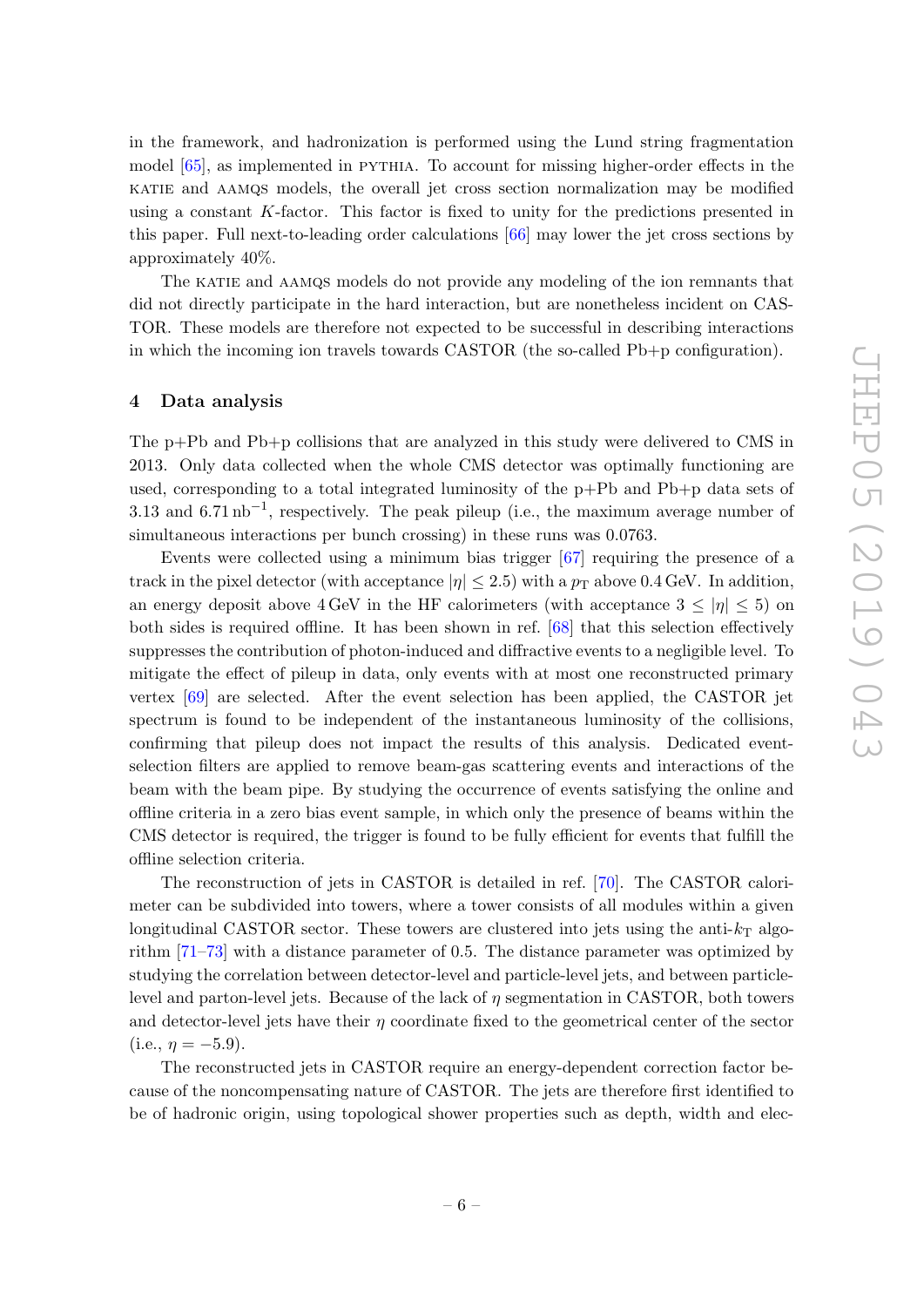

<span id="page-7-0"></span>Figure 2. Detector-level differential cross sections for inclusive forward jet production as a function of calibrated jet energy in p+Pb (left) and Pb+p (right) collisions. Model predictions are shown for EPOS-LHC, HIJING, and QGSJETII-04.

tromagnetic energy fractions, before the required calibration functions are applied. These energy-dependent calibration functions are obtained from simulation as follows. First, a particle-level jet is matched to a detector-level jet. Subsequently, it is required that the particle-level jet is isolated (i.e., that there is no other particle-level jet contributing to the detector-level jet) and contained (i.e., the jet is incident in the region  $-6.1 < \eta < -5.7$ ). For these jet pairs the response is calculated. The inverse of the response function is applied to the reconstructed jets in order to correct for the noncompensating nature of the calorimeter. Details of the jet calibration and reconstruction are presented in ref. [\[74\]](#page-18-10).

Detector-level differential cross sections as a function of calibrated jet energy  $(E)$  are shown in figure [2](#page-7-0) for  $E > 150$  GeV. The systematic uncertainty band on the data includes the energy scale, jet identification, and luminosity uncertainties, while the alignment uncertainty has been displayed for each model individually. These systematic uncertainties are described in section [5.](#page-9-0) For the Pb+p data and simulations, the energy spectrum extends well beyond the incoming energy per nucleon of 1.58 TeV, because the jet algorithm picks up energy deposits originating from the ion remnants, for which the spectra are not corrected. The detector-level distributions indicate that hijing yields the best overall description of the data, although the description of the beam remnants can certainly be further improved. The EPOS-LHC and QGSJETII-04 models underestimate the measurements, in particular in the high-energy part of the  $p+Pb$  spectrum. The ratio of energy spectra of  $p+Pb$  to  $Pb+p$  data is shown in figure [3.](#page-8-0)

The data are corrected for detector efficiency and acceptance, bin migrations, and detector-level jets nonexistent at stable-particle level (fake jets) through an unfolding procedure. In simulation, stable particles are defined to be those with a proper lifetime  $c\tau > 1$  cm; events at stable-particle level are required to have at least one particle in each  $\eta$  hemisphere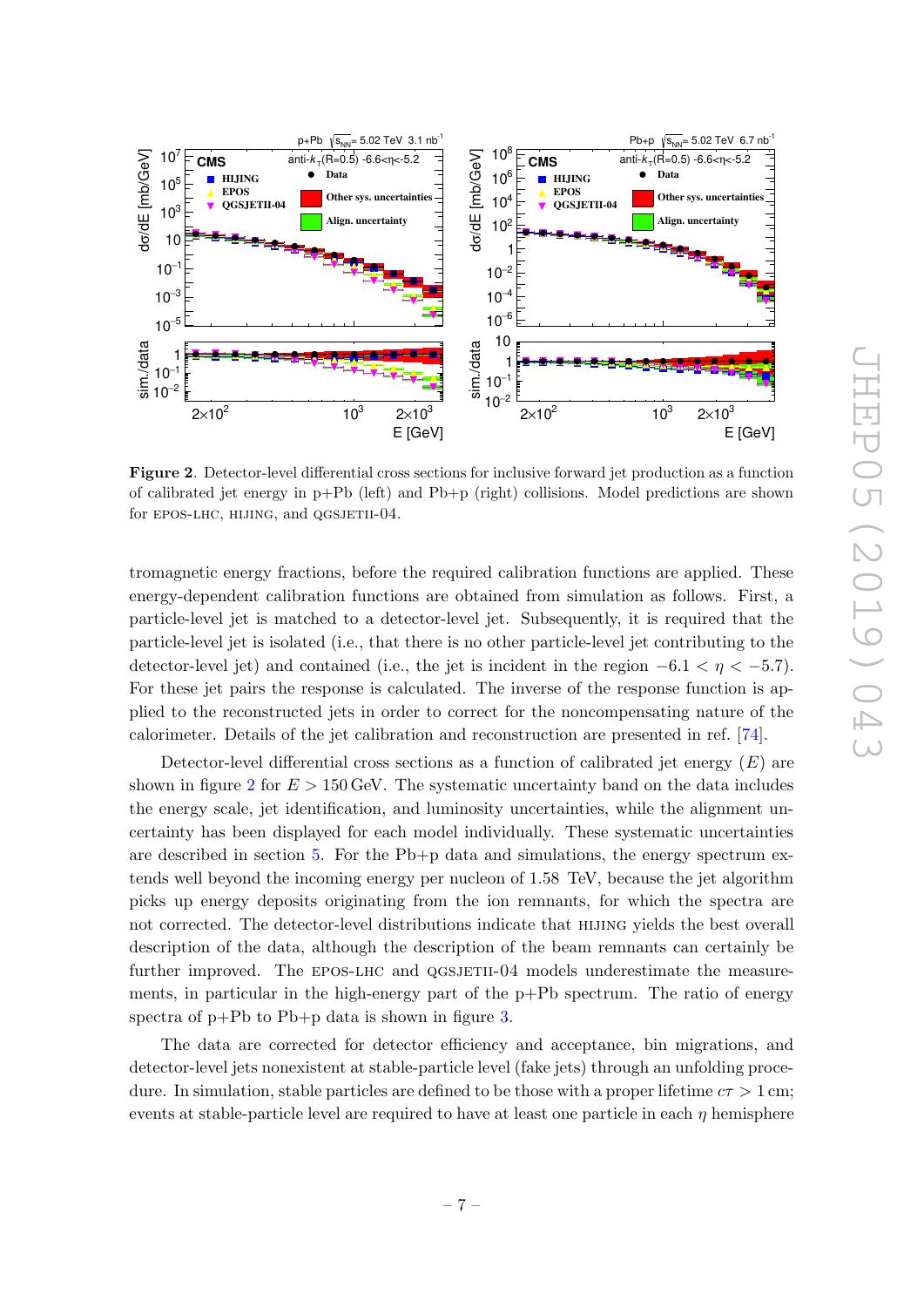

<span id="page-8-0"></span>Figure 3. Detector-level ratio of differential cross sections for inclusive forward jet production in p+Pb to Pb+p data vs. calibrated jet energy. Model predictions are shown for epos-lhc, hijing, and QGSJETII-04.

in the range  $3 < |\eta| < 5$  with a minimum energy of 4 GeV, and a charged particle with  $|\eta| < 2.5$  and  $p_T > 0.4$  GeV, thus closely following the detector-level event selection. Jets are formed from the stable particles, with the exception of neutrinos, including their full four-momentum in the laboratory system, by using the anti- $k_T$  jet algorithm with distance parameter 0.5, and are required to have their axis within the CASTOR acceptance range of  $-6.6 < \eta < -5.2$ .

The unfolding of the data is performed using the D'Agostini iterative procedure [\[75\]](#page-18-11) as implemented in ROOUNFOLD [\[76\]](#page-18-12). To perform the unfolding, jets at the detector and stable-particle levels are matched in  $\phi$  to create a response matrix. Because of the lack of  $\eta$ resolution of CASTOR, it is not possible to match jet pairs in the distance R between the detector- and particle-level jets. The procedure also corrects for stable-particle level jets not found at detector-level (missed jets) and for fake jets. It is found that  $100$  (p+Pb) and 720 (Pb+p) Bayesian iterations are needed to obtain a stable result. The relatively large number of iterations can be explained by the broadness of the response matrices. Two main effects are responsible for this broadness. One is the intrinsic energy resolution of CASTOR. The other is the lack of  $\eta$  segmentation, which causes large transversal leakage. This leads to a further broadening of the response matrix. This is outlined in more detail in ref. [\[74\]](#page-18-10). In the unfolding procedure all jets with energy above 150 GeV are taken into account. However, in order to avoid large model-dependent correction factors arising from migrations of jets over the 150 GeV cutoff, the unfolded jet energy spectra are presented in section [6](#page-10-0) starting from an energy threshold of 550 GeV, corresponding to a transverse momentum of  $p_T = E/\cosh(\eta) \approx 3$  GeV. From this cutoff onwards the fraction of missed and fake jets is smaller than 10 and 5%, respectively. The unfolding procedure and its validation are discussed in ref. [\[74\]](#page-18-10). Finally, the cross section ratio of  $p+Pb$  to  $Pb+p$  is obtained from the individually unfolded spectra.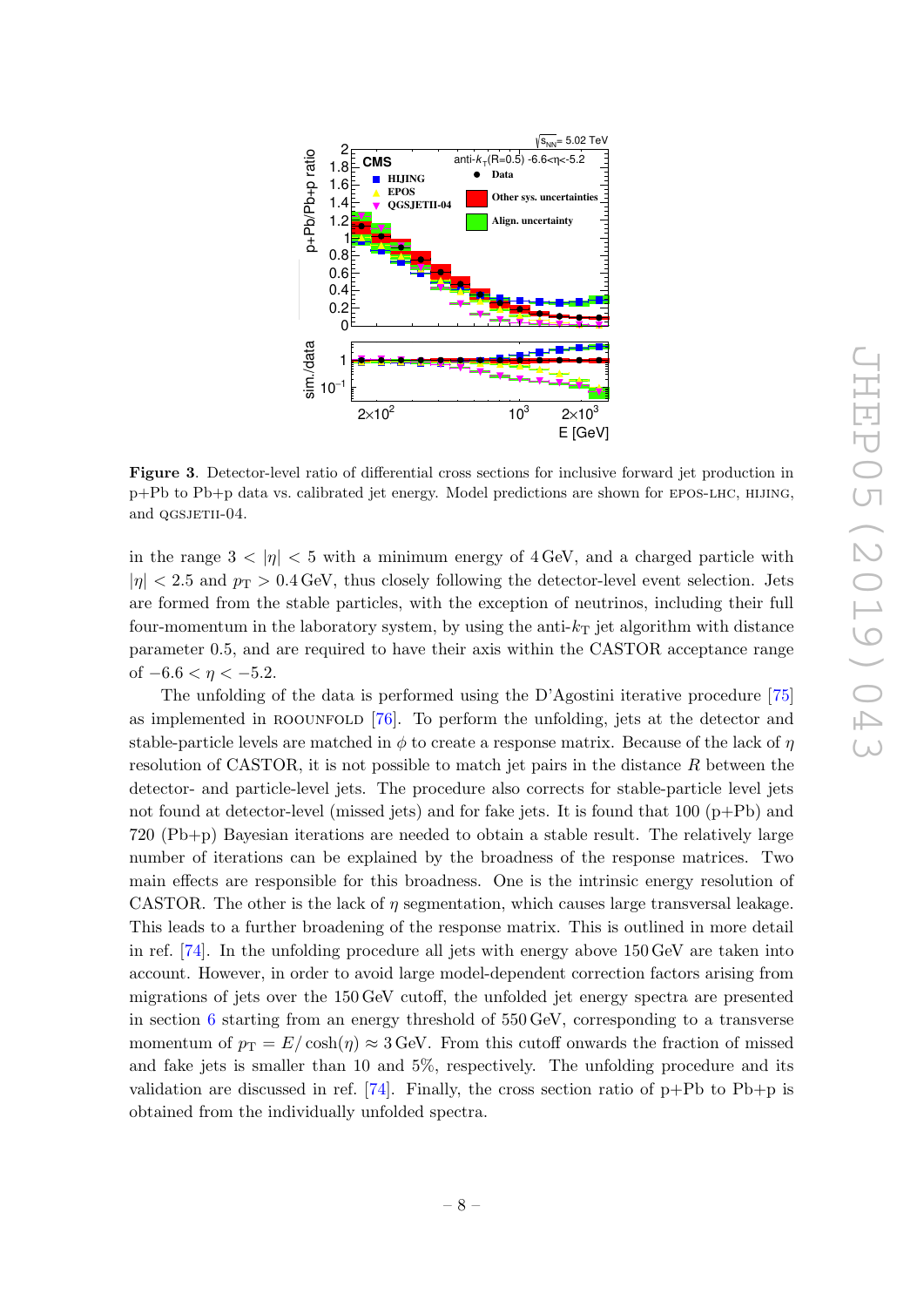# <span id="page-9-0"></span>5 Systematic uncertainties

The following sources of systematic uncertainty are investigated, given in order of the size of their contribution:

- Energy scale uncertainty. The CASTOR energy scale uncertainty is  $\pm 15\%$  [\[77\]](#page-18-13). Therefore, the CASTOR jet-energy spectra are obtained with the energy scale varied in the reconstructed data by  $\pm 15\%$  to estimate the associated uncertainty. The propagated energy scale uncertainty is largest in the p+Pb spectrum, since this is the steepest descending spectrum.
- Model dependence. Different MC event generators (EPOS-LHC, HIJING, and QGSJETII-04) are each used to unfold the data. As shown in figure  $2$ , HIJING is found to describe the data best and therefore this generator is used for the default unfolding procedure, while epos-lhc and qgsjetii-04 are used to estimate the systematic uncertainty. The unfolding procedure attempts to reconstruct the spectrum of particle-level jets that are matched to detector-level jets using a migration matrix in a model-independent way. The missed and fake jet distributions, used to correct the matched jet spectra, are however obtained directly from the models. This introduces a model dependence in the correction procedure. Because of the lack of  $\eta$ segmentation, the contributions from missed and fake jets to the unfolded spectra are relatively large in CASTOR, and the model dependence therefore yields a relatively large uncertainty on the p+Pb and Pb+p measurements, and the largest uncertainty on the ratio.
- Alignment. The position of CASTOR is known with limited precision. Events generated by hijing are therefore simulated with the CASTOR halves shifted simultaneously inwards and outwards with respect to the beam pipe, according to the alignment uncertainty (about  $2 \text{ mm}$  per coordinate in the  $x-y$  plane). These simulated events are subsequently used to unfold the data. For the detector-level spectra the alignment uncertainty was obtained by reconstructing the spectra with CASTOR simulated at its maximally displaced positions.
- *Jet identification uncertainty*. Jets are identified to be of hadronic origin before calibration functions are applied. This results in a small fraction of "true" rejected jets  $(1 \text{ and } 0.4\% \text{ in } p+Pb \text{ and } Pb+p$ , respectively). Since some discrepancy between data and simulation was observed in the distribution of the jet identification variables, the energy spectra are also reconstructed in data without any jet identification, thus treating all reconstructed jets at detector level as being of hadronic origin and letting the unfolding procedure correct for any mismatch between detector and stable-particle level. The impact of this variation is taken as the size of this systematic effect.
- Integrated luminosity uncertainty. The integrated luminosity is known with a precision of 3.4 and  $3.6\%$  [\[78\]](#page-18-14) for p+Pb and Pb+p, respectively. These uncertainties are treated as independent for the ratio p+Pb/Pb+p.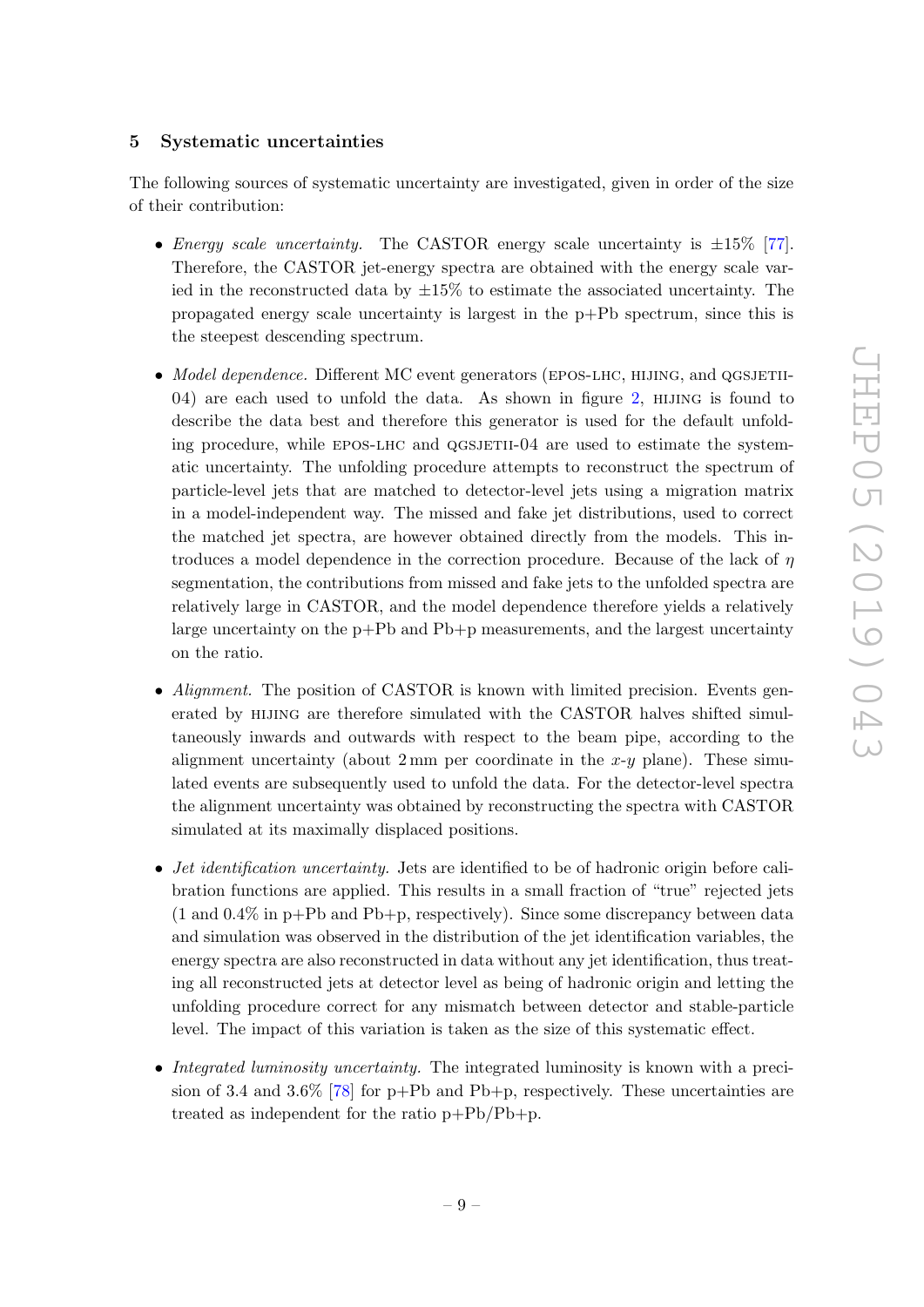|                    | $p+Pb$       |                | $Pb+p$       |                | $p+Pb/Pb+p$       |                |
|--------------------|--------------|----------------|--------------|----------------|-------------------|----------------|
| Energy bin [TeV]   | 0.6          | 2.5            | 0.6          | 2.5            | 0.6               | 2.5            |
| Energy scale       | $+2$         | $+150$         | $+1$         | $+120$         | $+1$              | $+35$          |
|                    | $-2$         | $-71$          | $-2$         | $-78$          | $-2$              | $-35$          |
| Model dependence   | $+18$        | $+41$          | $+4$         | $+60$          | $+1$              | $+47$          |
|                    | $-18$        | $-41$          | $-4$         | $-60$          | $-17$             | $-47$          |
| Alignment          | $+4$         | $+34$          | $+10$        | $+33$          | $+14$             | $+34$          |
|                    | $-4$         | $-34$          | $-10$        | $-33$          | $-3$              | $-6$           |
| Jet identification | $^{+2}_{-2}$ | $+24$<br>$-24$ | $+2$<br>$-2$ | $\leq$ 1<br><1 | $\leq$ 1<br>$<$ 1 | $+25$<br>$-25$ |
| Total              | $+19$        | $+160$         | $+11$        | $+140$         | $+27$             | $+77$          |
|                    | $-19$        | $-92$          | $-11$        | $-100$         | $-26$             | $-54$          |

<span id="page-10-1"></span>Table 1. The contribution in percentage (%) of various sources of systematic uncertainty in the highest and lowest common energy bins for the p+Pb, Pb+p, and p+Pb/Pb+p spectra.

The total systematic uncertainty is obtained by adding the individual sources of uncertainty in quadrature. If a variation in a particular systematic effect results only in a variation of the spectrum in one direction, instead of both, the contribution to the uncertainty is symmetrized. For the leading uncertainty, no symmetrization was needed for the p+Pb and Pb+p spectrum. For the subleading sources of uncertainty, for a minor number of bins error symmetrization was needed. For the jet identification uncertainty, which is the least significant source of uncertainty, only one shift was performed and thus the errors are symmetrized for all bins. The individual contributions and total systematic uncertainty are given in table [1](#page-10-1) for the  $p+Pb$ ,  $Pb+p$ , and for the ratio of the  $p+Pb$  to  $Pb+p$  cross sections, for their highest and lowest common energy bin. It can be seen that the energy scale uncertainty is dominant for the  $p+Pb$  and  $Pb+p$  spectra at high jet energies, while the model dependence dominates for the ratio of  $p+Pb$  to  $Pb+p$  cross sections.

# <span id="page-10-0"></span>6 Results

The unfolded differential cross sections for inclusive forward jet production as a function of jet energy are shown in figure [4](#page-12-0) for  $p+Pb$  and figure [5](#page-12-1) (left) for  $Pb+p$  data. The ratio of the cross sections in  $p+Pb$  to  $Pb+p$  data is shown in figure [5](#page-12-1) (right). The latter distribution would be in principle expected to be directly sensitive to parton saturation effects, independently of any particular data-model comparison. Indeed, whereas jets in the p+Pb data probe the ion parton density at low values of  $x$  and are therefore sensitive to possible enhanced saturation effects in nuclei, the Pb+p cross section would be sensitive to the low-x content of the proton, which is expected to be less affected by saturation. In principle, strong parton saturation effects would lead to depletion of the cross section ratio towards low jet energy. However, because the  $\eta$  selection is made in the laboratory frame  $(-6.6 < \eta < -5.2)$ , and not in the center-of-mass frame, different center-of-mass  $\eta$  ranges are being compared (the Lorentz-boost between the p+Pb and Pb+p center-of-mass frames results in an  $\eta$  shift of  $\Delta \eta = 0.87$ . The ratio of spectra in figure [5](#page-12-1) (right) is thus sensitive to proton and lead parton distributions evaluated at different  $x$ , thereby complicating the interpretation of the data. Applying a correction for the effect of this boost turns out to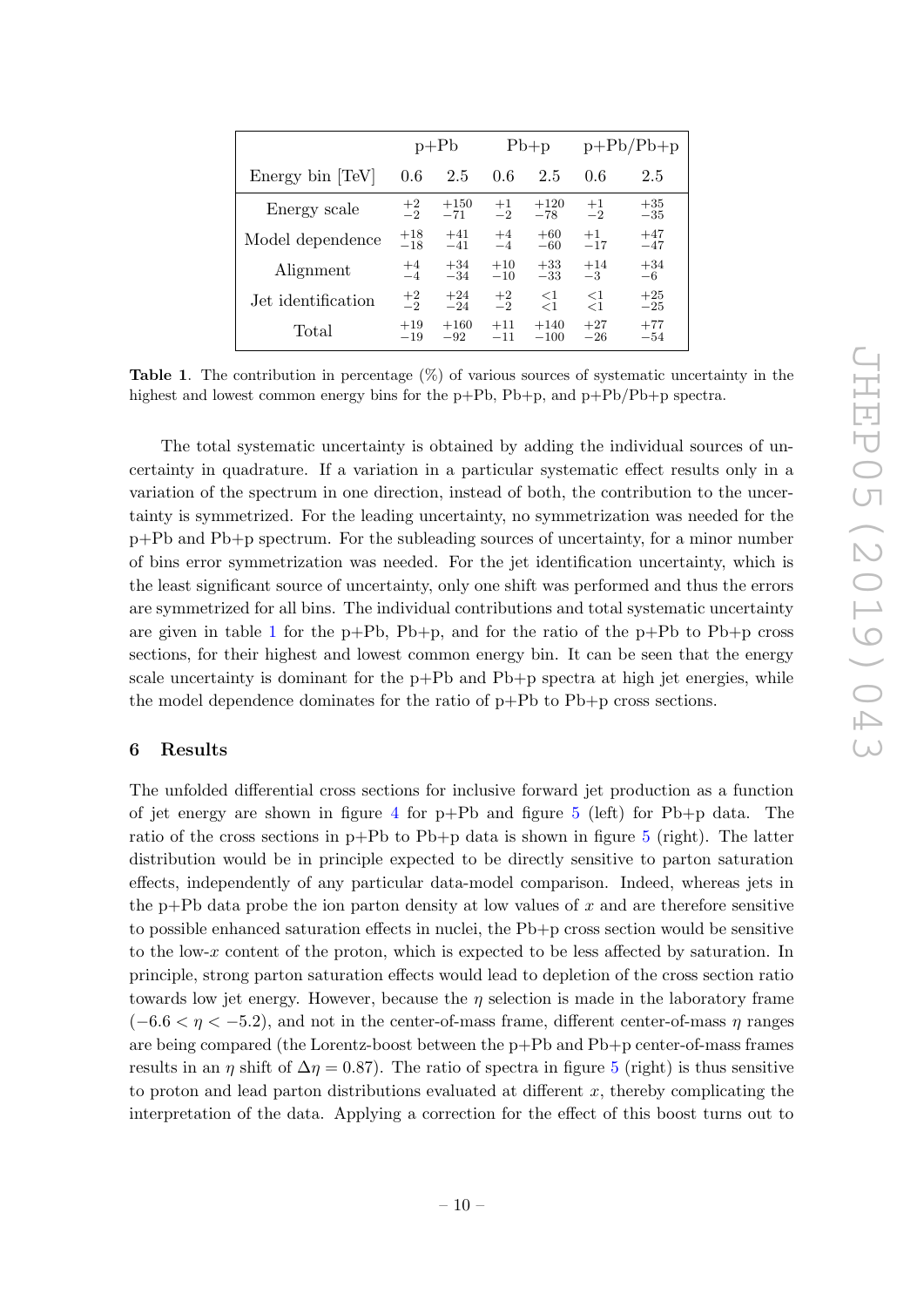be highly model dependent. The ion debris that contributes to the Pb+p cross section further obscures the analysis of this ratio measurement.

In figure [4](#page-12-0) (left) the  $p+Pb$  data are compared to the predictions of the EPOS-LHC, hijing, and qgsjetii-04 models. The predictions of the epos-lhc and qgsjetii-04 model differ by more than two orders of magnitude at  $E = 2.5$  TeV. The HIJING model describes the measured distributions best, but this does not automatically imply that its underlying dynamics, DGLAP-based nuclear PDFs with shadowing, is favored by the data, given the many other model ingredients incorporated in this MC generator that affect the results. The EPOS-LHC and QGSJETII-04 models both yield an energy spectrum that is too soft and underestimate the data at high energy. As mentioned in section [3,](#page-4-0) epos-lhc suffers from a mismodeling of the absolute normalization of hard scatterings in proton-nucleus collisions that has been improved in more recent versions of the event generator [\[45\]](#page-17-2).

Predictions of the KATIE model are compared to data in figure [4](#page-12-0) (right). The two predictions, labeled "KS nonlinear" and "KS linear", demonstrate the effect of saturation on the jet cross section, with the KS nonlinear curve being comparatively depleted by an order of magnitude at low jet energy. The band displayed for the nonlinear curve (with gluon saturation) reflects the effect of varying the strength of the saturation term between 50 and 100%. Even though the linear approach (without gluon saturation) is closer to the data in terms of normalization, the slope of the nonlinear distribution appears to be a bit harder and more consistent with the shape of the spectrum observed in data.

The p+Pb data are also compared to the predictions from the aamqs approach in figure [4](#page-12-0) (right). Even though the approaches used by KATIE and AAMQS are both based on hybrid factorization, the predictions are quite different. This may be traced back to the use of offshell matrix elements in the case of katie, whereas aamqs uses onshell scattering amplitudes derived from the color glass condensate framework. From the comparison to data, it appears that the aamqs cross section at low energy is too low, which could be explained by too strong a depletion caused by saturation, while the model describes the data well for high jet energies.

Overall, none of these saturation models can explain all the features observed in the data, and the disagreement between the data and the KATIE and AAMQS saturation models is the largest in the region where nonlinear effects are expected to be the strongest.

Data obtained with the reversed beam configuration are compared to EPOS-LHC, HI- $JING$ , and  $QGSJETII-04$  in figure  $5$  (left). This is the region with significant contributions from ion remnants. The epos-lhc and hijing models describe the data reasonably well, but are too low in normalization. The QGSJETII-04 model again yields a spectrum that is too soft.

Finally, EPOS-LHC, HIJING, and QGSJETII-04 predictions are also compared to the ratio of cross sections in  $p+Pb$  and  $Pb+p$  data in figure [5](#page-12-1) (right), where substantial uncertainty cancelation occurs. None of the models are able to describe the data over the whole range. The hijing model describes the shape of the data best, but fails to describe its magnitude because it underestimates the normalization of the Pb+p spectrum. The epos-lhc model describes the lower energy part of the ratio spectrum well, but fails to describe the shape at high energies because of problems describing the hard component of the jet cross section.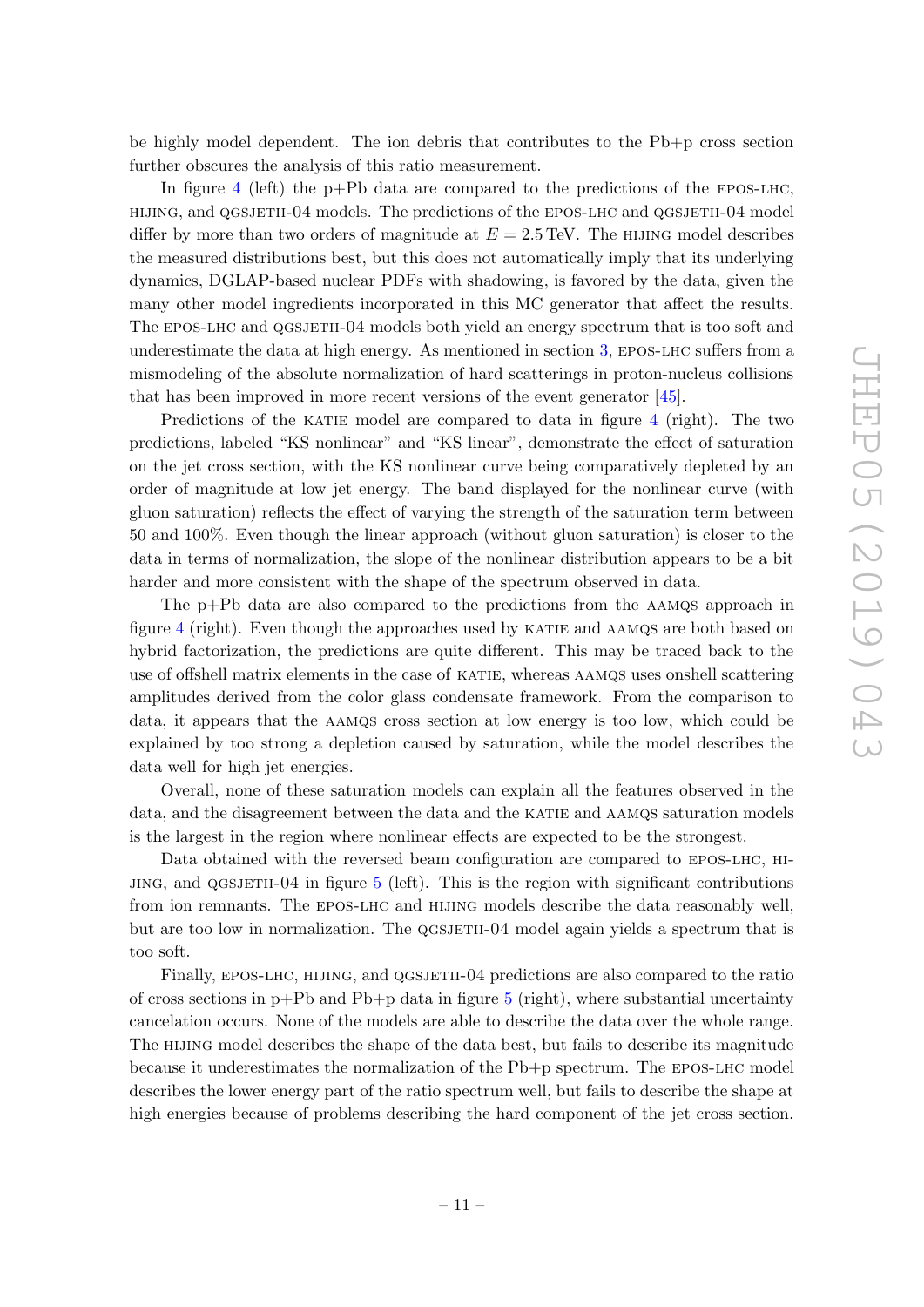

<span id="page-12-0"></span>Figure 4. Stable-particle-level differential jet cross section as a function of jet energy measured in p+Pb collisions at 5.02 TeV, compared to the EPOS-LHC, HIJING, and QGSJETII-04 (left), and KATIE and AAMQS (right) predictions. The band associated with the nonlinear KATIE curve accounts for the 50–100% variation of the strength of the parton saturation effects in this model.



<span id="page-12-1"></span>Figure 5. Stable-particle-level differential jet cross section as a function of jet energy in proton-lead collisions at  $5.02 \text{ TeV}$ . The Pb+p measurement is depicted left, and the ratio of the p+Pb to Pb+p cross sections is displayed right. The data are compared to model predictions from epos-lhc, hijing, and qgsjetii-04.

Finally, QGSJETII-04 underestimates both the shape and normalization of the ratio, which can also be attributed to the poor description of the p+Pb spectrum.

The data-model discrepancies described above appear more pronounced in the detector-level distributions plotted in figure [3,](#page-8-0) as these latter distributions do not have an associated modeling uncertainty.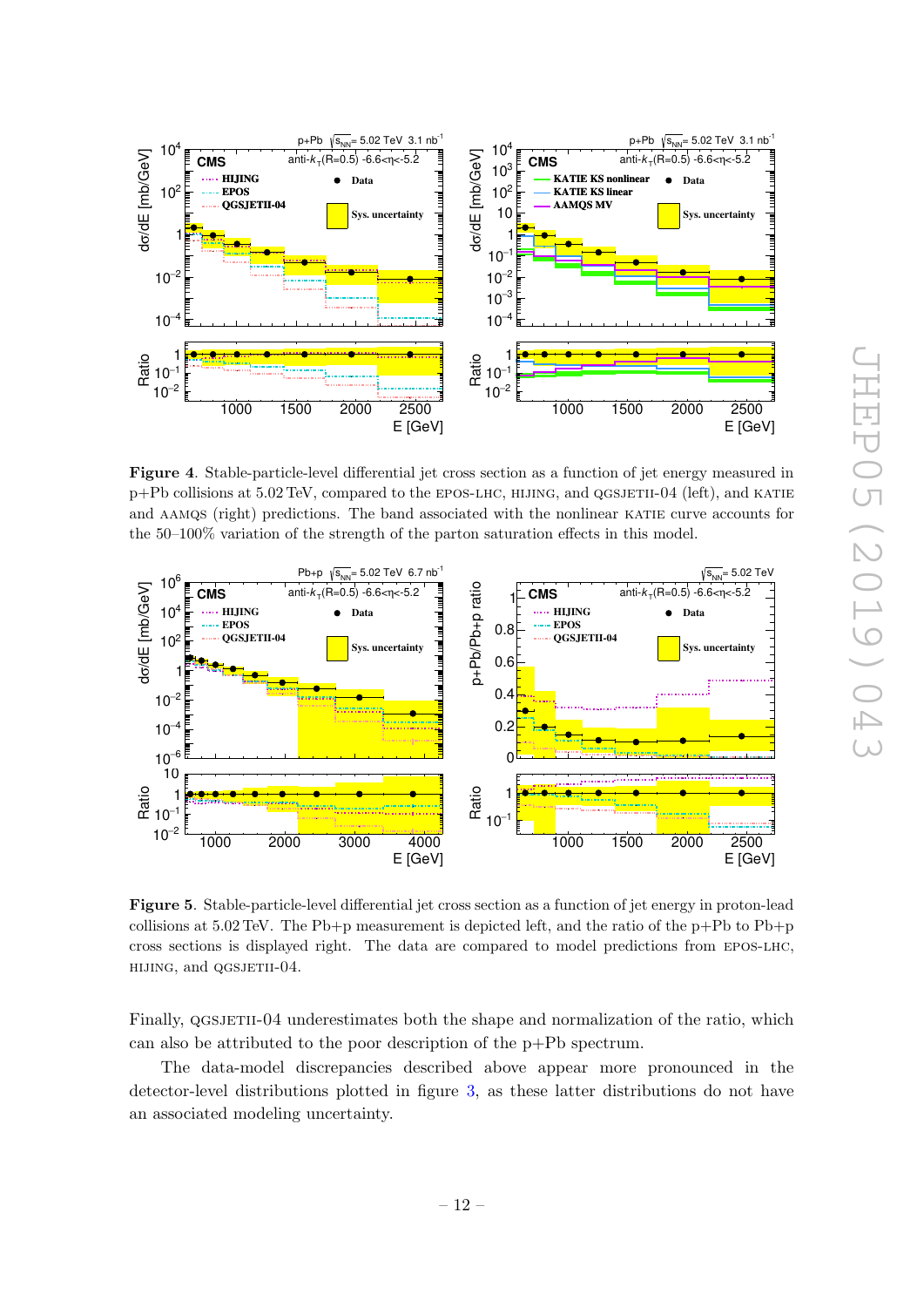# <span id="page-13-0"></span>7 Summary

Measurements of the differential inclusive forward jet cross sections in proton-lead collisions at  $\sqrt{s_{_{NN}}}$  = 5.02 TeV have been presented. The measurements are performed in the laboratory pseudorapidity range  $-6.6 < \eta < 5.2$ , and as a function of jet energy. Collisions with either the incoming proton  $(p+Pb)$  or the incoming ion  $(Pb+p)$  directed towards the negative  $\eta$  hemisphere are studied. The jet cross sections are unfolded to stable-particle level cross sections with  $p_T \geq 3$  GeV and compared to predictions from various Monte Carlo event generators. The cross section ratio for  $p+Pb$  to  $Pb+p$  data as a function of jet energy has also been measured, and exhibits a much smaller systematic uncertainty than the individual spectra.

The so-far unexplored kinematic phase space covered by this measurement is sensitive to the parton densities and their evolution at low fractional momenta. Models incorporating various implementations of gluon saturation have been confronted with data. No model is, however, currently able to describe all aspects of the data.

### Acknowledgments

We congratulate our colleagues in the CERN accelerator departments for the excellent performance of the LHC and thank the technical and administrative staffs at CERN and at other CMS institutes for their contributions to the success of the CMS effort. In addition, we gratefully acknowledge the computing centers and personnel of the Worldwide LHC Computing Grid for delivering so effectively the computing infrastructure essential to our analyses. Finally, we acknowledge the enduring support for the construction and operation of the LHC and the CMS detector provided by the following funding agencies: BMWFW and FWF (Austria); FNRS and FWO (Belgium); CNPq, CAPES, FAPERJ, and FAPESP (Brazil); MES (Bulgaria); CERN; CAS, MoST, and NSFC (China); COL-CIENCIAS (Colombia); MSES and CSF (Croatia); RPF (Cyprus); SENESCYT (Ecuador); MoER, ERC IUT, and ERDF (Estonia); Academy of Finland, MEC, and HIP (Finland); CEA and CNRS/IN2P3 (France); BMBF, DFG, and HGF (Germany); GSRT (Greece); NKFIA (Hungary); DAE and DST (India); IPM (Iran); SFI (Ireland); INFN (Italy); MSIP and NRF (Republic of Korea); LAS (Lithuania); MOE and UM (Malaysia); BUAP, CINVESTAV, CONACYT, LNS, SEP, and UASLP-FAI (Mexico); MBIE (New Zealand); PAEC (Pakistan); MSHE and NSC (Poland); FCT (Portugal); JINR (Dubna); MON, RosAtom, RAS and RFBR (Russia); MESTD (Serbia); SEIDI, CPAN, PCTI and FEDER (Spain); Swiss Funding Agencies (Switzerland); MST (Taipei); ThEPCenter, IPST, STAR, and NSTDA (Thailand); TUBITAK and TAEK (Turkey); NASU and SFFR (Ukraine); STFC (United Kingdom); DOE and NSF (U.S.A.).

Individuals have received support from the Marie-Curie program and the European Research Council and Horizon 2020 Grant, contract No. 675440 (European Union); the Leventis Foundation; the A.P. Sloan Foundation; the Alexander von Humboldt Foundation; the Belgian Federal Science Policy Office; the Fonds pour la Formation à la Recherche dans l'Industrie et dans l'Agriculture (FRIA-Belgium); the Agentschap voor Innovatie door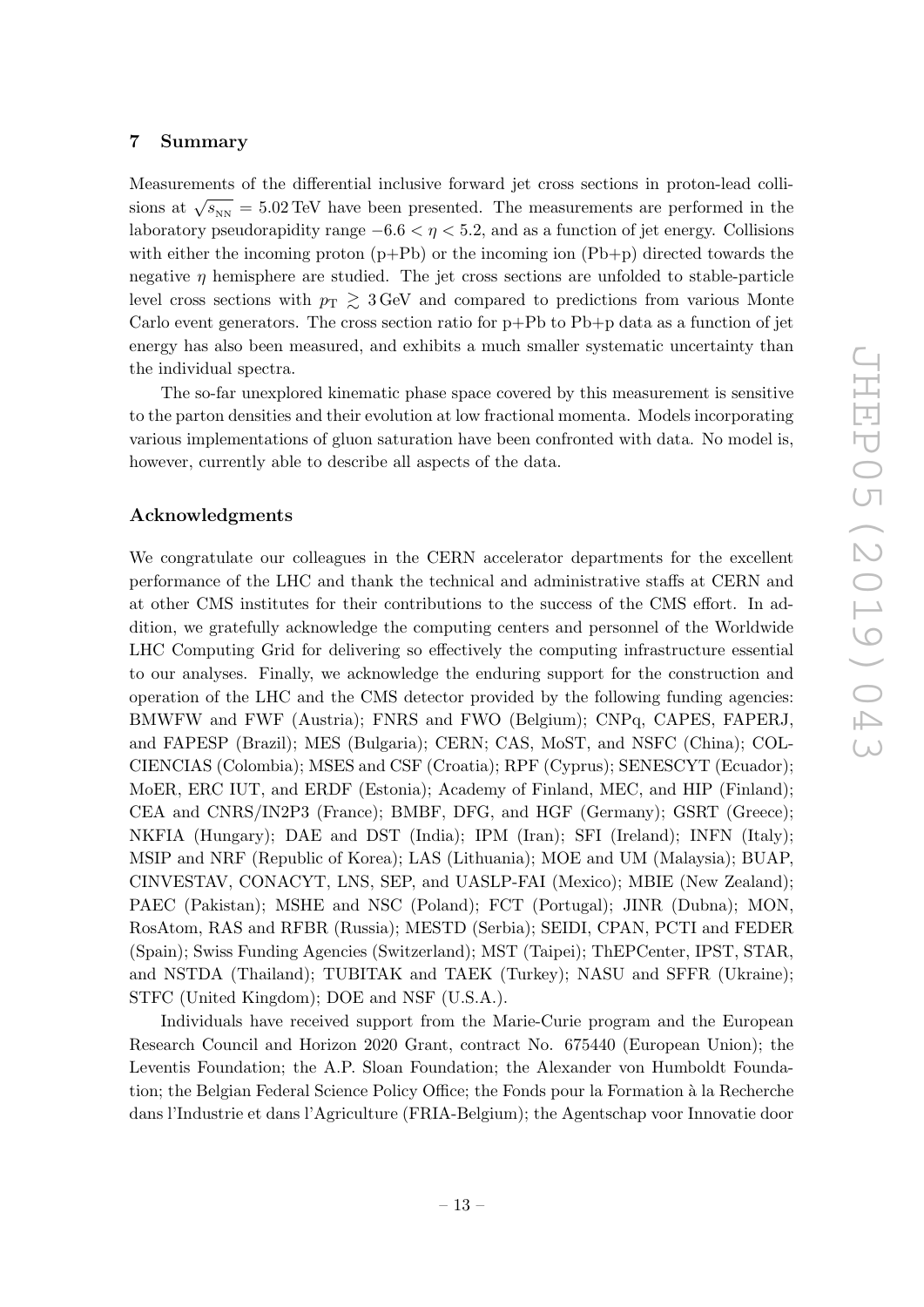Wetenschap en Technologie (IWT-Belgium); the F.R.S.-FNRS and FWO (Belgium) under the "Excellence of Science — EOS" — be.h project n. 30820817; the Ministry of Education, Youth and Sports (MEYS) of the Czech Republic; the Lendület ("Momentum") Program and the János Bolyai Research Scholarship of the Hungarian Academy of Sciences, the New National Excellence Program UNKP, the NKFIA research grants 123842, 123959, ´ 124845, 124850 and 125105 (Hungary); the Council of Science and Industrial Research, India; the HOMING PLUS program of the Foundation for Polish Science, cofinanced from European Union, Regional Development Fund, the Mobility Plus program of the Ministry of Science and Higher Education, the National Science Center (Poland), contracts Harmonia 2014/14/M/ST2/00428, Opus 2014/13/B/ST2/02543, 2014/15/B/ST2/03998, and 2015/19/B/ST2/02861, Sonata-bis 2012/07/E/ST2/01406; the National Priorities Research Program by Qatar National Research Fund; the Programa Estatal de Fomento de la Investigación Científica y Técnica de Excelencia María de Maeztu, grant MDM-2015-0509 and the Programa Severo Ochoa del Principado de Asturias; the Thalis and Aristeia programmes cofinanced by EU-ESF and the Greek NSRF; the Rachadapisek Sompot Fund for Postdoctoral Fellowship, Chulalongkorn University and the Chulalongkorn Academic into Its 2nd Century Project Advancement Project (Thailand); the Welch Foundation, contract C-1845; and the Weston Havens Foundation (U.S.A.).

Open Access. This article is distributed under the terms of the Creative Commons Attribution License [\(CC-BY 4.0\)](https://creativecommons.org/licenses/by/4.0/), which permits any use, distribution and reproduction in any medium, provided the original author(s) and source are credited.

# References

- <span id="page-14-0"></span>[1] G. Altarelli and G. Parisi, Asymptotic freedom in parton language, [Nucl. Phys.](https://doi.org/10.1016/0550-3213(77)90384-4) B 126 (1977) [298](https://doi.org/10.1016/0550-3213(77)90384-4) [IN[SPIRE](https://inspirehep.net/search?p=find+J+%22Nucl.Phys.,B126,298%22)].
- [2] Y.L. Dokshitzer, Calculation of the structure functions for deep inelastic scattering and  $e^+e^$ annihilation by perturbation theory in quantum chromodynamics, Sov. Phys. JETP  $46$  (1977) 641 [IN[SPIRE](https://inspirehep.net/search?p=find+J+%22Sov.Phys.JETP,46,641%22)].
- <span id="page-14-1"></span>[3] V.N. Gribov and L.N. Lipatov, Deep inelastic e p scattering in perturbation theory, Sov. J. Nucl. Phys. 15 (1972) 438 [IN[SPIRE](https://inspirehep.net/search?p=find+J+%22Sov.J.Nucl.Phys.,15,438%22)].
- <span id="page-14-2"></span>[4] CMS collaboration, *Dijet azimuthal decorrelations in pp collisions at*  $\sqrt{s} = 7 \text{ TeV}$ , *[Phys.](https://doi.org/10.1103/PhysRevLett.106.122003)* Rev. Lett. 106 [\(2011\) 122003](https://doi.org/10.1103/PhysRevLett.106.122003) [[arXiv:1101.5029](https://arxiv.org/abs/1101.5029)] [IN[SPIRE](https://inspirehep.net/search?p=find+EPRINT+arXiv:1101.5029)].
- [5] CMS collaboration, Measurement of the differential dijet production cross section in proton-proton collisions at  $\sqrt{s} = 7 \text{ TeV}$ , *[Phys. Lett.](https://doi.org/10.1016/j.physletb.2011.05.027)* **B** 700 (2011) 187 [[arXiv:1104.1693](https://arxiv.org/abs/1104.1693)] [IN[SPIRE](https://inspirehep.net/search?p=find+EPRINT+arXiv:1104.1693)].
- <span id="page-14-3"></span>[6] CMS collaboration, Measurement of the inclusive production cross sections for forward jets and for dijet events with one forward and one central jet in pp collisions at  $\sqrt{s} = 7$  TeV, JHEP 06 [\(2012\) 036](https://doi.org/10.1007/JHEP06(2012)036) [[arXiv:1202.0704](https://arxiv.org/abs/1202.0704)] [IN[SPIRE](https://inspirehep.net/search?p=find+EPRINT+arXiv:1202.0704)].
- [7] CMS collaboration, Ratios of dijet production cross sections as a function of the absolute  $\sigma$  difference in rapidity between jets in proton-proton collisions at  $\sqrt{s} = 7 \text{ TeV}$ , [Eur. Phys. J.](https://doi.org/10.1140/epjc/s10052-012-2216-6) C 72 [\(2012\) 2216](https://doi.org/10.1140/epjc/s10052-012-2216-6) [[arXiv:1204.0696](https://arxiv.org/abs/1204.0696)] [IN[SPIRE](https://inspirehep.net/search?p=find+EPRINT+arXiv:1204.0696)].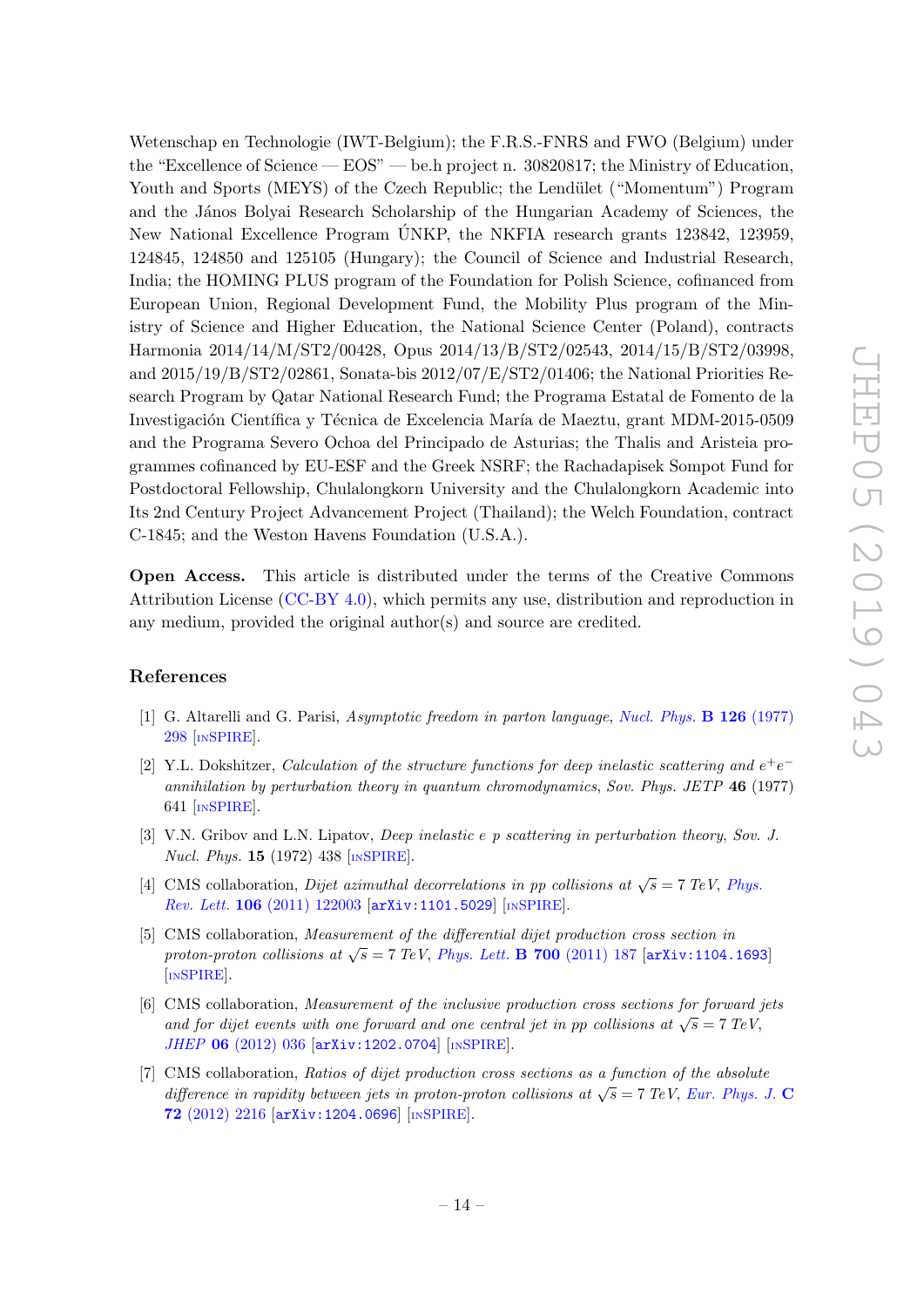- [8] CMS collaboration, Measurement of dijet azimuthal decorrelation in pp collisions at  $\sqrt{s} = 8 \text{ TeV}, \text{ Eur. Phys. J. C } 76 \text{ (2016) } 536 \text{ [arXiv:1602.04384] [nSPIRE].}$  $\sqrt{s} = 8 \text{ TeV}, \text{ Eur. Phys. J. C } 76 \text{ (2016) } 536 \text{ [arXiv:1602.04384] [nSPIRE].}$  $\sqrt{s} = 8 \text{ TeV}, \text{ Eur. Phys. J. C } 76 \text{ (2016) } 536 \text{ [arXiv:1602.04384] [nSPIRE].}$  $\sqrt{s} = 8 \text{ TeV}, \text{ Eur. Phys. J. C } 76 \text{ (2016) } 536 \text{ [arXiv:1602.04384] [nSPIRE].}$  $\sqrt{s} = 8 \text{ TeV}, \text{ Eur. Phys. J. C } 76 \text{ (2016) } 536 \text{ [arXiv:1602.04384] [nSPIRE].}$  $\sqrt{s} = 8 \text{ TeV}, \text{ Eur. Phys. J. C } 76 \text{ (2016) } 536 \text{ [arXiv:1602.04384] [nSPIRE].}$  $\sqrt{s} = 8 \text{ TeV}, \text{ Eur. Phys. J. C } 76 \text{ (2016) } 536 \text{ [arXiv:1602.04384] [nSPIRE].}$
- [9] CMS collaboration, Measurement of the triple-differential dijet cross section in  $\sigma_{\text{NLO}}$  consolidation, measurement of the triple-differential differentials of parton in<br>proton-proton collisions at  $\sqrt{s} = 8$  TeV and constraints on parton distribution functions, [Eur.](https://doi.org/10.1140/epjc/s10052-017-5286-7) Phys. J. C 77 [\(2017\) 746](https://doi.org/10.1140/epjc/s10052-017-5286-7)  $\left[\text{arXiv:1705.02628}\right]$  $\left[\text{arXiv:1705.02628}\right]$  $\left[\text{arXiv:1705.02628}\right]$   $\left[\text{nSPIRE}\right]$  $\left[\text{nSPIRE}\right]$  $\left[\text{nSPIRE}\right]$ .
- [10] ATLAS collaboration, Measurement of inclusive jet and dijet cross sections in proton-proton collisions at  $7 TeV$  centre-of-mass energy with the ATLAS detector, [Eur. Phys. J.](https://doi.org/10.1140/epjc/s10052-010-1512-2) C 71 [\(2011\) 1512](https://doi.org/10.1140/epjc/s10052-010-1512-2) [[arXiv:1009.5908](https://arxiv.org/abs/1009.5908)] [IN[SPIRE](https://inspirehep.net/search?p=find+EPRINT+arXiv:1009.5908)].
- [11] ATLAS collaboration, Measurement of dijet production with a veto on additional central jet activity in pp collisions at  $\sqrt{s} = 7$  TeV using the ATLAS detector, JHEP 09 [\(2011\) 053](https://doi.org/10.1007/JHEP09(2011)053) [[arXiv:1107.1641](https://arxiv.org/abs/1107.1641)] [IN[SPIRE](https://inspirehep.net/search?p=find+EPRINT+arXiv:1107.1641)].
- [12] ATLAS collaboration, Measurement of inclusive jet and dijet production in pp collisions at √  $\sqrt{s}$  = 7 TeV using the ATLAS detector, Phys. Rev. **D** 86 [\(2012\) 014022](https://doi.org/10.1103/PhysRevD.86.014022) [[arXiv:1112.6297](https://arxiv.org/abs/1112.6297)] [IN[SPIRE](https://inspirehep.net/search?p=find+EPRINT+arXiv:1112.6297)].
- [13] ATLAS collaboration, Measurement of dijet cross sections in pp collisions at 7 TeV centre-of-mass energy using the ATLAS detector, JHEP  $05$  [\(2014\) 059](https://doi.org/10.1007/JHEP05(2014)059) [[arXiv:1312.3524](https://arxiv.org/abs/1312.3524)] [IN[SPIRE](https://inspirehep.net/search?p=find+EPRINT+arXiv:1312.3524)].
- <span id="page-15-9"></span>[14] ATLAS collaboration, Measurements of jet vetoes and azimuthal decorrelations in dijet events produced in pp collisions at  $\sqrt{s} = 7$  TeV using the ATLAS detector, [Eur. Phys. J.](https://doi.org/10.1140/epjc/s10052-014-3117-7) C 74 [\(2014\) 3117](https://doi.org/10.1140/epjc/s10052-014-3117-7) [[arXiv:1407.5756](https://arxiv.org/abs/1407.5756)] [IN[SPIRE](https://inspirehep.net/search?p=find+EPRINT+arXiv:1407.5756)].
- <span id="page-15-0"></span>[15] ATLAS collaboration, Dijet production in  $\sqrt{s} = 7 \text{ TeV}$  pp collisions with large rapidity gaps at the ATLAS experiment, [Phys. Lett.](https://doi.org/10.1016/j.physletb.2016.01.028)  $\bf{B}$  754 (2016) 214  $\left[$ [arXiv:1511.00502](https://arxiv.org/abs/1511.00502) $\right]$   $\left[$ IN[SPIRE](https://inspirehep.net/search?p=find+EPRINT+arXiv:1511.00502) $\right]$ .
- <span id="page-15-1"></span>[16] E.A. Kuraev, L.N. Lipatov and V.S. Fadin, The Pomeranchuk singularity in nonabelian gauge theories, Sov. Phys. JETP  $45$  (1977) 199 [IN[SPIRE](https://inspirehep.net/search?p=find+J+%22Sov.Phys.JETP,45,199%22)].
- [17] I.I. Balitsky and L.N. Lipatov, The Pomeranchuk singularity in quantum chromodynamics, Sov. J. Nucl. Phys. 28 (1978) 822 [IN[SPIRE](https://inspirehep.net/search?p=find+J+%22Sov.J.Nucl.Phys.,28,822%22)].
- <span id="page-15-2"></span>[18] E.A. Kuraev, L.N. Lipatov and V.S. Fadin, Multi-Reggeon processes in the Yang-Mills theory, Sov. Phys. JETP  $44$  (1976) 443 [IN[SPIRE](https://inspirehep.net/search?p=find+J+%22Sov.Phys.JETP,44,443%22)].
- <span id="page-15-3"></span>[19] H1 and ZEUS collaborations, Combined measurement and QCD analysis of the inclusive  $e^{\pm}p$  scattering cross sections at HERA, JHEP 01 [\(2010\) 109](https://doi.org/10.1007/JHEP01(2010)109) [[arXiv:0911.0884](https://arxiv.org/abs/0911.0884)] [IN[SPIRE](https://inspirehep.net/search?p=find+EPRINT+arXiv:0911.0884)].
- <span id="page-15-4"></span>[20] I. Balitsky, Operator expansion for high-energy scattering, [Nucl. Phys.](https://doi.org/10.1016/0550-3213(95)00638-9) **B 463** (1996) 99 [[hep-ph/9509348](https://arxiv.org/abs/hep-ph/9509348)] [IN[SPIRE](https://inspirehep.net/search?p=find+EPRINT+hep-ph/9509348)].
- <span id="page-15-5"></span>[21] Y.V. Kovchegov, Small-x  $F_2$  structure function of a nucleus including multiple Pomeron exchanges, Phys. Rev. D 60 [\(1999\) 034008](https://doi.org/10.1103/PhysRevD.60.034008) [[hep-ph/9901281](https://arxiv.org/abs/hep-ph/9901281)] [IN[SPIRE](https://inspirehep.net/search?p=find+EPRINT+hep-ph/9901281)].
- <span id="page-15-6"></span>[22] A.H. Mueller and J.-w. Qiu, Gluon recombination and shadowing at small values of x, [Nucl.](https://doi.org/10.1016/0550-3213(86)90164-1) Phys. B 268 [\(1986\) 427](https://doi.org/10.1016/0550-3213(86)90164-1) [IN[SPIRE](https://inspirehep.net/search?p=find+J+%22Nucl.Phys.,B268,427%22)].
- <span id="page-15-7"></span>[23] J.L. Albacete, A. Dumitru, H. Fujii and Y. Nara,  $CGC$  predictions for  $p+Pb$  collisions at the LHC, [Nucl. Phys.](https://doi.org/10.1016/j.nuclphysa.2012.09.012) A  $897$  (2013) 1  $arXiv:1209.2001$  [IN[SPIRE](https://inspirehep.net/search?p=find+EPRINT+arXiv:1209.2001)].
- <span id="page-15-8"></span>[24] J.L. Albacete, P. Guerrero Rodríguez and Y. Nara, Ultraforward particle production from color glass condensate and Lund fragmentation, Phys. Rev. D 94 [\(2016\) 054004](https://doi.org/10.1103/PhysRevD.94.054004) [[arXiv:1605.08334](https://arxiv.org/abs/1605.08334)] [IN[SPIRE](https://inspirehep.net/search?p=find+EPRINT+arXiv:1605.08334)].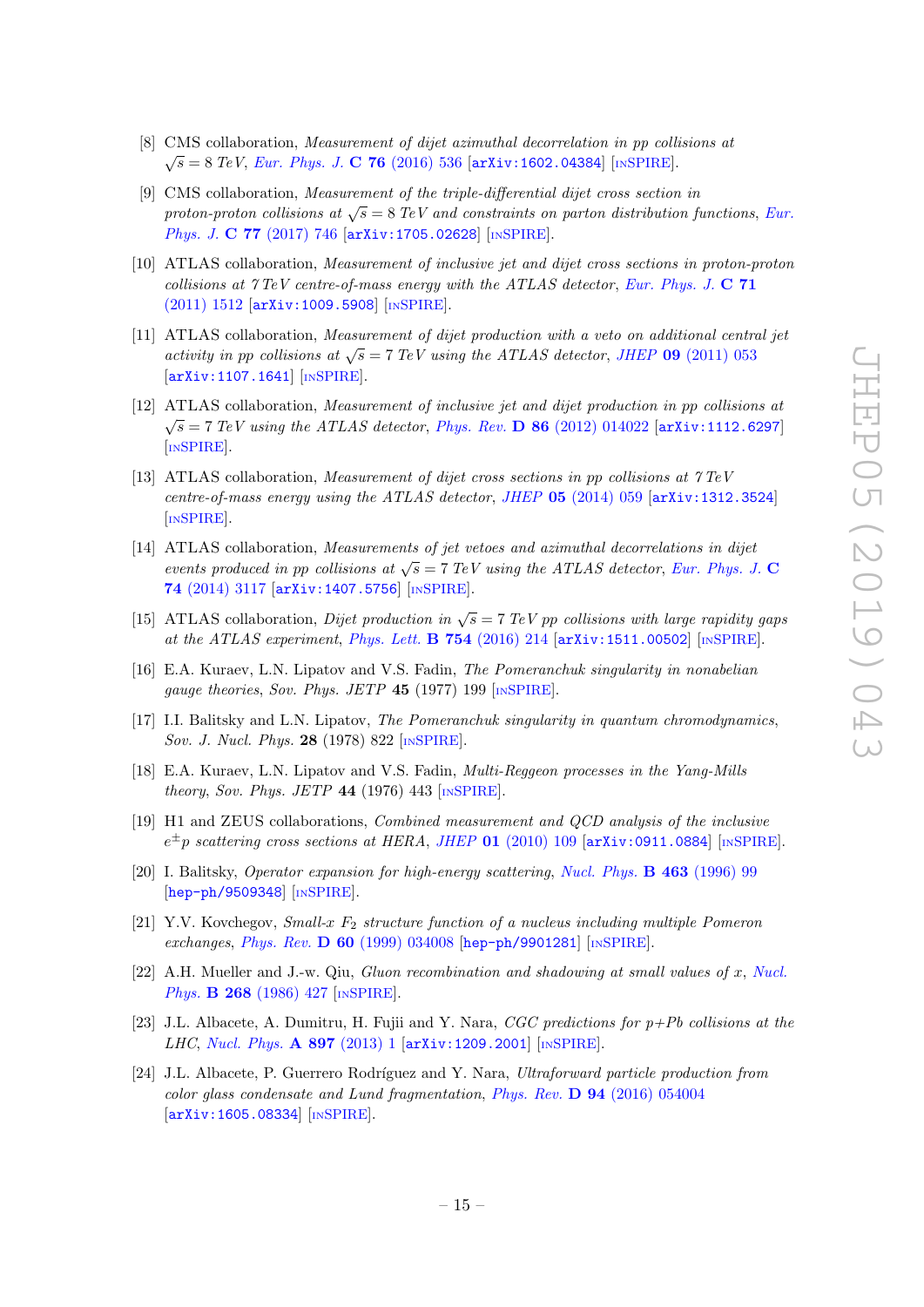- <span id="page-16-0"></span>[25] ALICE collaboration, Measurement of charged jet production cross sections and nuclear modification in p-Pb collisions at  $\sqrt{s_{NN}} = 5.02$  TeV, [Phys. Lett.](https://doi.org/10.1016/j.physletb.2015.07.054) **B 749** (2015) 68 [[arXiv:1503.00681](https://arxiv.org/abs/1503.00681)] [IN[SPIRE](https://inspirehep.net/search?p=find+EPRINT+arXiv:1503.00681)].
- [26] ATLAS collaboration, Centrality and rapidity dependence of inclusive jet production in  $\sqrt{s_{NN}} = 5.02 \text{ TeV}$  proton-lead collisions with the ATLAS detector, [Phys. Lett.](https://doi.org/10.1016/j.physletb.2015.07.023) **B 748** (2015) [392](https://doi.org/10.1016/j.physletb.2015.07.023) [[arXiv:1412.4092](https://arxiv.org/abs/1412.4092)] [IN[SPIRE](https://inspirehep.net/search?p=find+EPRINT+arXiv:1412.4092)].
- <span id="page-16-1"></span>[27] CMS collaboration, Measurement of inclusive jet production and nuclear modifications in pPb collisions at  $\sqrt{s_{\rm NN}} = 5.02$  TeV, [Eur. Phys. J.](https://doi.org/10.1140/epjc/s10052-016-4205-7) C 76 (2016) 372 [[arXiv:1601.02001](https://arxiv.org/abs/1601.02001)] [IN[SPIRE](https://inspirehep.net/search?p=find+EPRINT+arXiv:1601.02001)].
- <span id="page-16-2"></span>[28] CMS collaboration, Azimuthal decorrelation of jets widely separated in rapidity in pp collisions at  $\sqrt{s} = 7$  TeV, JHEP 08 [\(2016\) 139](https://doi.org/10.1007/JHEP08(2016)139) [[arXiv:1601.06713](https://arxiv.org/abs/1601.06713)] [IN[SPIRE](https://inspirehep.net/search?p=find+EPRINT+arXiv:1601.06713)].
- <span id="page-16-3"></span>[29] V. Andreev et al., *Performance studies of a full-length prototype for the CASTOR forward* calorimeter at the CMS experiment, [Eur. Phys. J.](https://doi.org/10.1140/epjc/s10052-010-1316-4)  $\bf{C}$  67 (2010) 601 [IN[SPIRE](https://inspirehep.net/search?p=find+J+%22Eur.Phys.J.,C67,601%22)].
- <span id="page-16-4"></span>[30] CMS collaboration, The CMS experiment at the CERN LHC, 2008 JINST 3 [S08004](https://doi.org/10.1088/1748-0221/3/08/S08004) [IN[SPIRE](https://inspirehep.net/search?p=find+J+%22JINST,3,S08004%22)].
- <span id="page-16-5"></span>[31] T. Pierog, I. Karpenko, J.M. Katzy, E. Yatsenko and K. Werner, EPOS LHC: Test of collective hadronization with data measured at the CERN Large Hadron Collider, [Phys. Rev.](https://doi.org/10.1103/PhysRevC.92.034906) C 92 [\(2015\) 034906](https://doi.org/10.1103/PhysRevC.92.034906) [[arXiv:1306.0121](https://arxiv.org/abs/1306.0121)] [IN[SPIRE](https://inspirehep.net/search?p=find+EPRINT+arXiv:1306.0121)].
- <span id="page-16-6"></span>[32] M. Gyulassy and X.-N. Wang, HIJING 1.0: A Monte Carlo program for parton and particle production in high-energy hadronic and nuclear collisions, [Comput. Phys. Commun.](https://doi.org/10.1016/0010-4655(94)90057-4) 83 [\(1994\) 307](https://doi.org/10.1016/0010-4655(94)90057-4) [[nucl-th/9502021](https://arxiv.org/abs/nucl-th/9502021)] [IN[SPIRE](https://inspirehep.net/search?p=find+EPRINT+nucl-th/9502021)].
- <span id="page-16-7"></span>[33] S. Ostapchenko, *QGSJET-II: Physics, recent improvements and results for air showers, [EPJ](https://doi.org/10.1051/epjconf/20125202001)* Web Conf. **52** [\(2013\) 02001](https://doi.org/10.1051/epjconf/20125202001) [IN[SPIRE](https://inspirehep.net/search?p=find+J+%22EPJ%20Web%20Conf.,52,02001%22)].
- <span id="page-16-8"></span>[34] GEANT4 collaboration, GEANT4 — a simulation toolkit, [Nucl. Instrum. Meth.](https://doi.org/10.1016/S0168-9002(03)01368-8) A 506 (2003) [250](https://doi.org/10.1016/S0168-9002(03)01368-8) [IN[SPIRE](https://inspirehep.net/search?p=find+J+%22Nucl.Instrum.Meth.,A506,250%22)].
- <span id="page-16-9"></span>[35] A. van Hameren,  $KaTie: For parton-level event generation with  $k_T$ -dependent initial states,$ [Comput. Phys. Commun.](https://doi.org/10.1016/j.cpc.2017.11.005) 224 (2018) 371 [[arXiv:1611.00680](https://arxiv.org/abs/1611.00680)] [IN[SPIRE](https://inspirehep.net/search?p=find+EPRINT+arXiv:1611.00680)].
- <span id="page-16-10"></span>[36] T. Sjöstrand et al., An introduction to PYTHIA 8.2, [Comput. Phys. Commun.](https://doi.org/10.1016/j.cpc.2015.01.024) 191 (2015) [159](https://doi.org/10.1016/j.cpc.2015.01.024) [[arXiv:1410.3012](https://arxiv.org/abs/1410.3012)] [IN[SPIRE](https://inspirehep.net/search?p=find+EPRINT+arXiv:1410.3012)].
- <span id="page-16-11"></span>[37] E. Eichten, I. Hinchliffe, K.D. Lane and C. Quigg, Supercollider physics, [Rev. Mod. Phys.](https://doi.org/10.1103/RevModPhys.56.579) 56 [\(1984\) 579](https://doi.org/10.1103/RevModPhys.56.579) [IN[SPIRE](https://inspirehep.net/search?p=find+J+%22Rev.Mod.Phys.,56,579%22)].
- <span id="page-16-12"></span>[38] B. Andersson, G. Gustafson and B. Nilsson-Almqvist, A model for low- $p_T$  hadronic reactions with generalizations to hadron-nucleus and nucleus-nucleus collisions, [Nucl. Phys.](https://doi.org/10.1016/0550-3213(87)90257-4) **B** 281 [\(1987\) 289](https://doi.org/10.1016/0550-3213(87)90257-4) [IN[SPIRE](https://inspirehep.net/search?p=find+J+%22Nucl.Phys.,B281,289%22)].
- <span id="page-16-13"></span>[39] A. Capella, U. Sukhatme and J. Tran Thanh Van, Soft multi-hadron production from partonic structure and fragmentation functions, Z. Phys.  $C$  3 [\(1979\) 329](https://doi.org/10.1007/BF01414185) [IN[SPIRE](https://inspirehep.net/search?p=find+J+%22Z.Physik,C3,329%22)].
- <span id="page-16-14"></span>[40] F.E. Close, J.-w. Qiu and R.G. Roberts, QCD parton recombination and applications to nuclear structure functions, Phys. Rev.  $\bf{D}$  40 [\(1989\) 2820](https://doi.org/10.1103/PhysRevD.40.2820) [IN[SPIRE](https://inspirehep.net/search?p=find+J+%22Phys.Rev.,D40,2820%22)].
- <span id="page-16-15"></span>[41] L.L. Frankfurt and M.I. Strikman, Hard nuclear processes and microscopic nuclear structure, [Phys. Rept.](https://doi.org/10.1016/0370-1573(88)90179-2) **160** (1988) 235 [IN[SPIRE](https://inspirehep.net/search?p=find+J+%22Phys.Rept.,160,235%22)].
- <span id="page-16-16"></span>[42] V.N. Gribov, A reggeon diagram technique, Sov. Phys. JETP 26 (1968) 414 [IN[SPIRE](https://inspirehep.net/search?p=find+J+%22Sov.Phys.JETP,26,414%22)].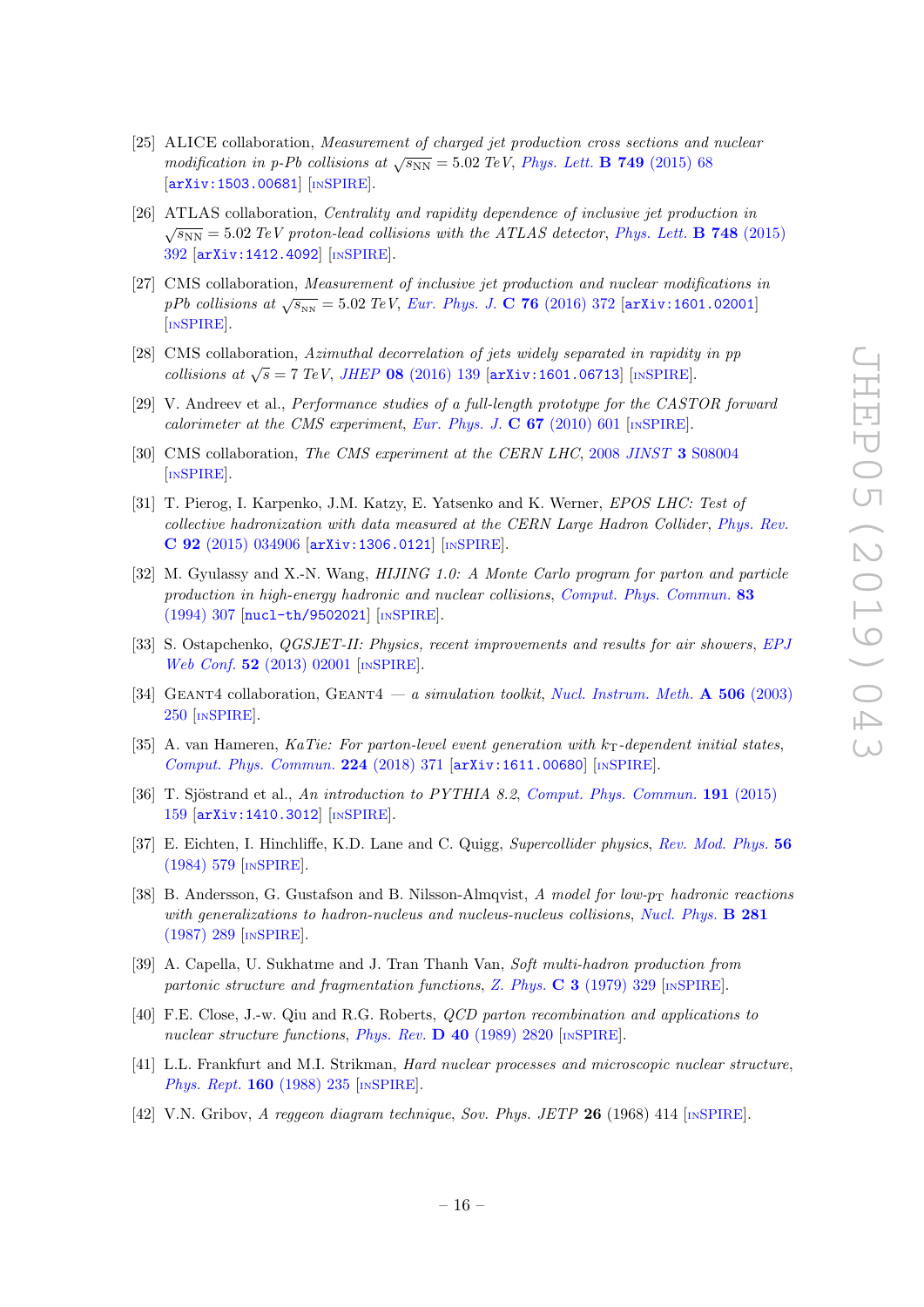- <span id="page-17-0"></span>[43] V.N. Gribov and A.A. Migdal, Properties of the Pomeranchuk pole and the branch cuts related to it at low momentum transfer, Sov. J. Nucl. Phys. 8 (1969) 583 [IN[SPIRE](https://inspirehep.net/search?p=find+J+%22Sov.J.Nucl.Phys.,8,583%22)].
- <span id="page-17-1"></span>[44] H.J. Drescher, M. Hladik, S. Ostapchenko, T. Pierog and K. Werner, Parton based  $Gribov-Reage\ theory$ ,  $Phys.$   $Rept.$  350 (2001) 93  $[hep-ph/0007198]$  $[hep-ph/0007198]$  $[hep-ph/0007198]$   $[INSPIRE]$  $[INSPIRE]$  $[INSPIRE]$ .
- <span id="page-17-2"></span>[45] T. Pierog and K. Werner, Parton saturation and hydrodynamics in EPOS 3, [Acta Phys.](https://doi.org/10.5506/APhysPolBSupp.8.1031) [Polon. Supp.](https://doi.org/10.5506/APhysPolBSupp.8.1031) 8 (2015) 1031 [IN[SPIRE](https://inspirehep.net/search?p=find+%22Phys.Polon.Supp.,8,1031%22)].
- <span id="page-17-3"></span>[46] T. Pierog, C. Baus and R. Ulrich, [https://web.ikp.kit.edu/rulrich/crmc.html.](https://web.ikp.kit.edu/rulrich/crmc.html)
- <span id="page-17-4"></span>[47] A. Dumitru, A. Hayashigaki and J. Jalilian-Marian, The color glass condensate and hadron production in the forward region, [Nucl. Phys.](https://doi.org/10.1016/j.nuclphysa.2005.11.014)  $\bf{A}$  765 (2006) 464 [[hep-ph/0506308](https://arxiv.org/abs/hep-ph/0506308)] [IN[SPIRE](https://inspirehep.net/search?p=find+EPRINT+hep-ph/0506308)].
- [48] A.M. Stasto and D. Zaslavsky, Saturation in inclusive production beyond leading logarithm accuracy, [Int. J. Mod. Phys.](https://doi.org/10.1142/S0217751X16300398)  $\bf{A} 31$  (2016) 1630039  $\bf{arXiv:1608.02285}$  $\bf{arXiv:1608.02285}$  $\bf{arXiv:1608.02285}$  [IN[SPIRE](https://inspirehep.net/search?p=find+EPRINT+arXiv:1608.02285)].
- [49] S. Catani, M. Ciafaloni and F. Hautmann, High energy factorization and small-x heavy flavour production, [Nucl. Phys.](https://doi.org/10.1016/0550-3213(91)90055-3)  $\bf{B}$  366 (1991) 135 [IN[SPIRE](https://inspirehep.net/search?p=find+J+%22Nucl.Phys.,B366,135%22)].
- <span id="page-17-5"></span>[50] M. Deak, F. Hautmann, H. Jung and K. Kutak, Forward jet production at the Large Hadron Collider, JHEP 09 [\(2009\) 121](https://doi.org/10.1088/1126-6708/2009/09/121) [[arXiv:0908.0538](https://arxiv.org/abs/0908.0538)] [IN[SPIRE](https://inspirehep.net/search?p=find+EPRINT+arXiv:0908.0538)].
- <span id="page-17-6"></span>[51] K. Kutak and S. Sapeta, Gluon saturation in dijet production in p-Pb collisions at Large Hadron Collider, Phys. Rev. D 86 [\(2012\) 094043](https://doi.org/10.1103/PhysRevD.86.094043)  $\vert$ [arXiv:1205.5035](https://arxiv.org/abs/1205.5035)  $\vert$  [IN[SPIRE](https://inspirehep.net/search?p=find+EPRINT+arXiv:1205.5035)].
- <span id="page-17-7"></span>[52] H.-L. Lai et al., New parton distributions for collider physics, Phys. Rev. D 82 [\(2010\) 074024](https://doi.org/10.1103/PhysRevD.82.074024) [[arXiv:1007.2241](https://arxiv.org/abs/1007.2241)] [IN[SPIRE](https://inspirehep.net/search?p=find+EPRINT+arXiv:1007.2241)].
- <span id="page-17-8"></span>[53] H. Jung et al., The CCFM Monte Carlo generator CASCADE version 2.2.03, [Eur. Phys. J.](https://doi.org/10.1140/epjc/s10052-010-1507-z) C 70 [\(2010\) 1237](https://doi.org/10.1140/epjc/s10052-010-1507-z) [[arXiv:1008.0152](https://arxiv.org/abs/1008.0152)] [IN[SPIRE](https://inspirehep.net/search?p=find+EPRINT+arXiv:1008.0152)].
- <span id="page-17-9"></span>[54] M. Bury, H. Van Haevermaet, A. Van Hameren, P. Van Mechelen, K. Kutak and M. Serino, Single inclusive jet production and the nuclear modification ratio at very forward rapidity in proton-lead collisions with  $\sqrt{s_{NN}} = 5.02 \text{ TeV}$ , [Phys. Lett.](https://doi.org/10.1016/j.physletb.2018.03.007) **B 780** (2018) 185 [[arXiv:1712.08105](https://arxiv.org/abs/1712.08105)] [IN[SPIRE](https://inspirehep.net/search?p=find+EPRINT+arXiv:1712.08105)].
- <span id="page-17-10"></span>[55] L.D. McLerran and R. Venugopalan, Computing quark and gluon distribution functions for very large nuclei, Phys. Rev.  $D$  49 [\(1994\) 2233](https://doi.org/10.1103/PhysRevD.49.2233) [[hep-ph/9309289](https://arxiv.org/abs/hep-ph/9309289)] [IN[SPIRE](https://inspirehep.net/search?p=find+EPRINT+hep-ph/9309289)].
- [56] L.D. McLerran and R. Venugopalan, Gluon distribution functions for very large nuclei at small transverse momentum, Phys. Rev.  $\bf{D}$  49 [\(1994\) 3352](https://doi.org/10.1103/PhysRevD.49.3352) [[hep-ph/9311205](https://arxiv.org/abs/hep-ph/9311205)] [IN[SPIRE](https://inspirehep.net/search?p=find+EPRINT+hep-ph/9311205)].
- <span id="page-17-11"></span>[57] L.D. McLerran and R. Venugopalan, *Green's functions in the color field of a large nucleus*, Phys. Rev. **D 50** [\(1994\) 2225](https://doi.org/10.1103/PhysRevD.50.2225) [[hep-ph/9402335](https://arxiv.org/abs/hep-ph/9402335)] [IN[SPIRE](https://inspirehep.net/search?p=find+EPRINT+hep-ph/9402335)].
- <span id="page-17-12"></span>[58] J. Jalilian-Marian, A. Kovner, A. Leonidov and H. Weigert, The BFKL equation from the Wilson renormalization group, [Nucl. Phys.](https://doi.org/10.1016/S0550-3213(97)00440-9) B 504 (1997) 415 [[hep-ph/9701284](https://arxiv.org/abs/hep-ph/9701284)] [IN[SPIRE](https://inspirehep.net/search?p=find+EPRINT+hep-ph/9701284)].
- [59] J. Jalilian-Marian, A. Kovner and H. Weigert, The Wilson renormalization group for low x physics: gluon evolution at finite parton density, Phys. Rev. D 59 [\(1998\) 014015](https://doi.org/10.1103/PhysRevD.59.014015) [[hep-ph/9709432](https://arxiv.org/abs/hep-ph/9709432)] [IN[SPIRE](https://inspirehep.net/search?p=find+EPRINT+hep-ph/9709432)].
- [60] H. Weigert, Unitarity at small Bjorken x, [Nucl. Phys.](https://doi.org/10.1016/S0375-9474(01)01668-2) A 703 (2002) 823 [[hep-ph/0004044](https://arxiv.org/abs/hep-ph/0004044)] [IN[SPIRE](https://inspirehep.net/search?p=find+EPRINT+hep-ph/0004044)].
- [61] E. Iancu, A. Leonidov and L.D. McLerran, Nonlinear gluon evolution in the color glass condensate. 1., [Nucl. Phys.](https://doi.org/10.1016/S0375-9474(01)00642-X)  $\bf{A} 692$  (2001) 583 [[hep-ph/0011241](https://arxiv.org/abs/hep-ph/0011241)] [IN[SPIRE](https://inspirehep.net/search?p=find+EPRINT+hep-ph/0011241)].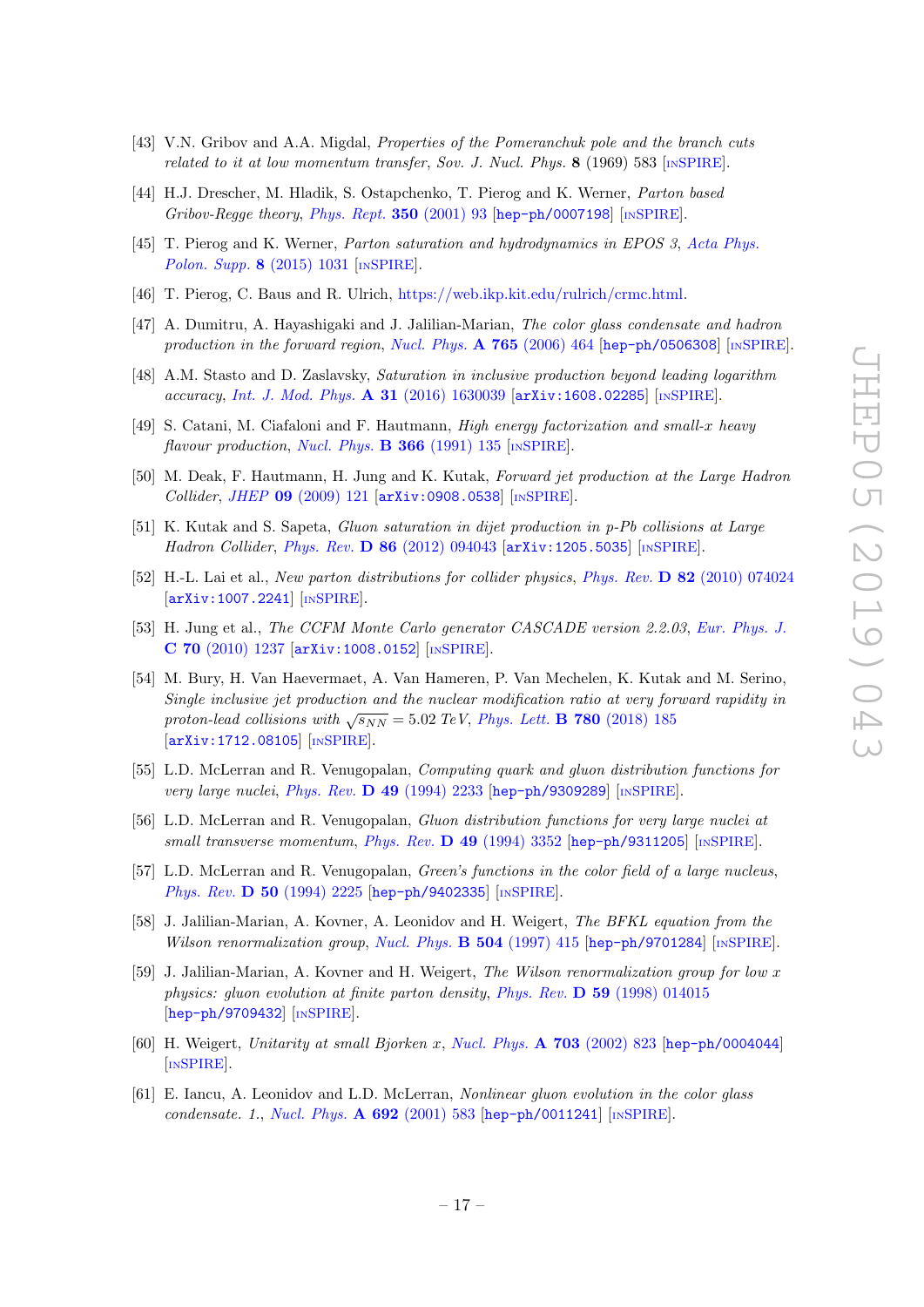- [62] E. Ferreiro, E. Iancu, A. Leonidov and L. McLerran, Nonlinear gluon evolution in the color glass condensate. 2., [Nucl. Phys.](https://doi.org/10.1016/S0375-9474(01)01329-X)  $\bf{A}$  703 (2002) 489 [[hep-ph/0109115](https://arxiv.org/abs/hep-ph/0109115)] [IN[SPIRE](https://inspirehep.net/search?p=find+EPRINT+hep-ph/0109115)].
- <span id="page-18-0"></span>[63] F. Gelis, E. Iancu, J. Jalilian-Marian and R. Venugopalan, The color glass condensate, [Ann.](https://doi.org/10.1146/annurev.nucl.010909.083629) [Rev. Nucl. Part. Sci.](https://doi.org/10.1146/annurev.nucl.010909.083629) 60 (2010) 463 [[arXiv:1002.0333](https://arxiv.org/abs/1002.0333)] [IN[SPIRE](https://inspirehep.net/search?p=find+EPRINT+arXiv:1002.0333)].
- <span id="page-18-1"></span>[64] J. Pumplin, D.R. Stump, J. Huston, H.L. Lai, P.M. Nadolsky and W.K. Tung, New generation of parton distributions with uncertainties from global QCD analysis, [JHEP](https://doi.org/10.1088/1126-6708/2002/07/012) 07 [\(2002\) 012](https://doi.org/10.1088/1126-6708/2002/07/012) [[hep-ph/0201195](https://arxiv.org/abs/hep-ph/0201195)] [IN[SPIRE](https://inspirehep.net/search?p=find+EPRINT+hep-ph/0201195)].
- <span id="page-18-2"></span>[65] B. Andersson, G. Gustafson, G. Ingelman and T. Sjöstrand, Parton fragmentation and string dynamics, [Phys. Rept.](https://doi.org/10.1016/0370-1573(83)90080-7)  $97$  (1983) 31 [IN[SPIRE](https://inspirehep.net/search?p=find+J+%22Phys.Rept.,97,31%22)].
- <span id="page-18-3"></span>[66] B. Ducloué et al., Use of a running coupling in the NLO calculation of forward hadron production, *Phys. Rev.* **D 97** [\(2018\) 054020](https://doi.org/10.1103/PhysRevD.97.054020) [[arXiv:1712.07480](https://arxiv.org/abs/1712.07480)] [IN[SPIRE](https://inspirehep.net/search?p=find+EPRINT+arXiv:1712.07480)].
- <span id="page-18-4"></span>[67] CMS collaboration, The CMS trigger system, 2017 JINST 12 [P01020](https://doi.org/10.1088/1748-0221/12/01/P01020) [[arXiv:1609.02366](https://arxiv.org/abs/1609.02366)] [IN[SPIRE](https://inspirehep.net/search?p=find+EPRINT+arXiv:1609.02366)].
- <span id="page-18-5"></span>[68] CMS collaboration, Measurement of the inelastic cross section in proton-lead collisions at  $\sqrt{s_{NN}} = 5.02 \text{ TeV}$ , *[Phys. Lett.](https://doi.org/10.1016/j.physletb.2016.06.027)* **B** 759 (2016) 641 [[arXiv:1509.03893](https://arxiv.org/abs/1509.03893)] [IN[SPIRE](https://inspirehep.net/search?p=find+EPRINT+arXiv:1509.03893)].
- <span id="page-18-6"></span>[69] CMS collaboration, Description and performance of track and primary-vertex reconstruction with the CMS tracker,  $2014$  JINST 9 [P10009](https://doi.org/10.1088/1748-0221/9/10/P10009)  $arXiv:1405.6569$  [IN[SPIRE](https://inspirehep.net/search?p=find+EPRINT+arXiv:1405.6569)].
- <span id="page-18-7"></span>[70] CMS collaboration, Jet measurement with the CASTOR calorimeter, [CMS-DP-2014-022](http://cds.cern.ch/record/1968147) (2014).
- <span id="page-18-8"></span>[71] M. Cacciari, G.P. Salam and G. Soyez, The anti- $k_T$  jet clustering algorithm, [JHEP](https://doi.org/10.1088/1126-6708/2008/04/063) 04 [\(2008\) 063](https://doi.org/10.1088/1126-6708/2008/04/063) [[arXiv:0802.1189](https://arxiv.org/abs/0802.1189)] [IN[SPIRE](https://inspirehep.net/search?p=find+EPRINT+arXiv:0802.1189)].
- [72] M. Cacciari, G.P. Salam and G. Soyez, FastJet user manual, [Eur. Phys. J.](https://doi.org/10.1140/epjc/s10052-012-1896-2) C 72 (2012) 1896 [[arXiv:1111.6097](https://arxiv.org/abs/1111.6097)] [IN[SPIRE](https://inspirehep.net/search?p=find+EPRINT+arXiv:1111.6097)].
- <span id="page-18-9"></span>[73] M. Cacciari and G.P. Salam, *Dispelling the*  $N^3$  myth for the  $k_T$  jet-finder, *[Phys. Lett.](https://doi.org/10.1016/j.physletb.2006.08.037)* **B 641** [\(2006\) 57](https://doi.org/10.1016/j.physletb.2006.08.037) [[hep-ph/0512210](https://arxiv.org/abs/hep-ph/0512210)] [IN[SPIRE](https://inspirehep.net/search?p=find+EPRINT+hep-ph/0512210)].
- <span id="page-18-10"></span>[74] M. van de Klundert, Search for gluon saturation in proton-lead collisions at  $\sqrt{s_{NN}} = 5.02 \text{ TeV}$  with the very forward CASTOR calorimeter at the CMS experiment, Ph.D. Thesis, University of Antwerp (2018) [\[CERN-THESIS-2018-087\]](https://cds.cern.ch/record/2629854).
- <span id="page-18-11"></span>[75] G. D'Agostini, A multidimensional unfolding method based on Bayes' theorem, [Nucl.](https://doi.org/10.1016/0168-9002(95)00274-X) [Instrum. Meth.](https://doi.org/10.1016/0168-9002(95)00274-X) **A 362** (1995) 487 [IN[SPIRE](https://inspirehep.net/search?p=find+J+%22Nucl.Instrum.Meth.,A362,487%22)].
- <span id="page-18-12"></span>[76] T. Adye, Unfolding algorithms and tests using RooUnfold, [arXiv:1105.1160](https://arxiv.org/abs/1105.1160) [IN[SPIRE](https://inspirehep.net/search?p=find+EPRINT+arXiv:1105.1160)].
- <span id="page-18-13"></span>[77] CMS collaboration, Measurement of the inclusive energy spectrum in the very forward  $\alpha$  direction in proton-proton collisions at  $\sqrt{s} = 13 \text{ TeV}$ , JHEP 08 [\(2017\) 046](https://doi.org/10.1007/JHEP08(2017)046) [[arXiv:1701.08695](https://arxiv.org/abs/1701.08695)] [IN[SPIRE](https://inspirehep.net/search?p=find+EPRINT+arXiv:1701.08695)].
- <span id="page-18-14"></span>[78] CMS collaboration, Luminosity calibration for the 2013 proton-lead and proton-proton data taking, [CMS-PAS-LUM-13-002.](http://cds.cern.ch/record/1643269)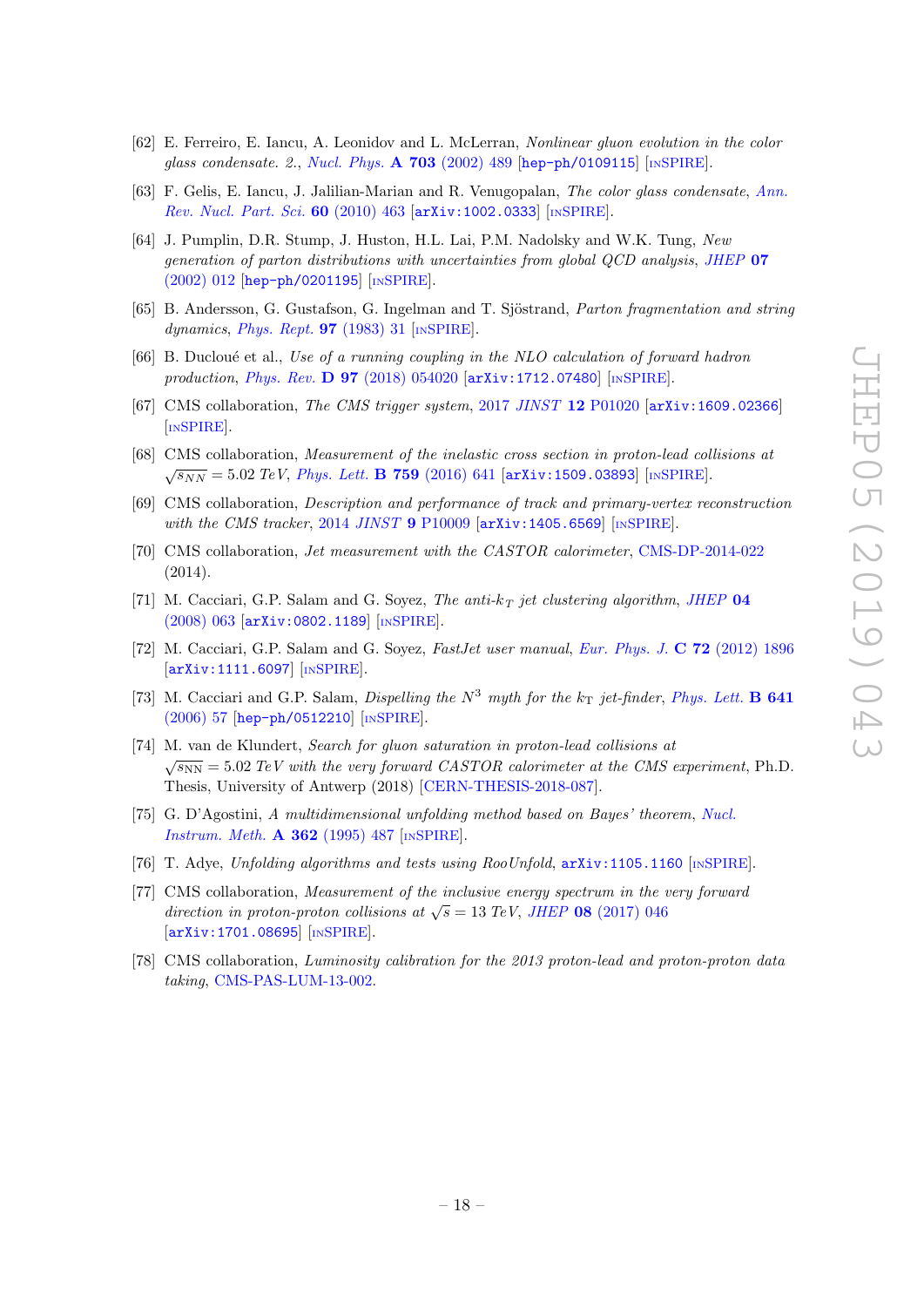# The CMS collaboration

### <span id="page-19-0"></span>Yerevan Physics Institute, Yerevan, Armenia

A.M. Sirunyan, A. Tumasyan

#### Institut für Hochenergiephysik, Wien, Austria

W. Adam, F. Ambrogi, E. Asilar, T. Bergauer, J. Brandstetter, E. Brondolin, M. Dragicevic, J. Erö, A. Escalante Del Valle, M. Flechl, V.M. Ghete, J. Hrubec, M. Jeitler<sup>1</sup>, N. Krammer, I. Krätschmer, D. Liko, T. Madlener, I. Mikulec, N. Rad, H. Rohringer, J. Schieck<sup>1</sup>, R. Schöfbeck, M. Spanring, D. Spitzbart, A. Taurok, W. Waltenberger, J. Wittmann, C.-E. Wulz<sup>1</sup>, M. Zarucki

# Institute for Nuclear Problems, Minsk, Belarus

V. Chekhovsky, V. Mossolov, J. Suarez Gonzalez

### Universiteit Antwerpen, Antwerpen, Belgium

E.A. De Wolf, D. Di Croce, X. Janssen, J. Lauwers, M. Pieters, M. Van De Klundert, H. Van Haevermaet, P. Van Mechelen, N. Van Remortel

#### Vrije Universiteit Brussel, Brussel, Belgium

S. Abu Zeid, F. Blekman, J. D'Hondt, I. De Bruyn, J. De Clercq, K. Deroover, G. Flouris, D. Lontkovskyi, S. Lowette, I. Marchesini, S. Moortgat, L. Moreels, Q. Python, K. Skovpen, S. Tavernier, W. Van Doninck, P. Van Mulders, I. Van Parijs

#### Universit´e Libre de Bruxelles, Bruxelles, Belgium

D. Beghin, B. Bilin, H. Brun, B. Clerbaux, G. De Lentdecker, H. Delannoy, B. Dorney, G. Fasanella, L. Favart, R. Goldouzian, A. Grebenyuk, A.K. Kalsi, T. Lenzi, J. Luetic, E. Starling, C. Vander Velde, P. Vanlaer, D. Vannerom

#### Ghent University, Ghent, Belgium

T. Cornelis, D. Dobur, A. Fagot, M. Gul, I. Khvastunov<sup>2</sup>, D. Poyraz, C. Roskas, D. Trocino, M. Tytgat, W. Verbeke, B. Vermassen, M. Vit, N. Zaganidis

#### Université Catholique de Louvain, Louvain-la-Neuve, Belgium

H. Bakhshiansohi, O. Bondu, S. Brochet, G. Bruno, C. Caputo, P. David, C. Delaere, M. Delcourt, B. Francois, A. Giammanco, G. Krintiras, V. Lemaitre, A. Magitteri, A. Mertens, M. Musich, K. Piotrzkowski, A. Saggio, M. Vidal Marono, S. Wertz, J. Zobec

#### Centro Brasileiro de Pesquisas Fisicas, Rio de Janeiro, Brazil

F.L. Alves, G.A. Alves, L. Brito, G. Correia Silva, C. Hensel, A. Moraes, M.E. Pol, P. Rebello Teles

# Universidade do Estado do Rio de Janeiro, Rio de Janeiro, Brazil

E. Belchior Batista Das Chagas, W. Carvalho, J. Chinellato<sup>3</sup>, E. Coelho, E.M. Da Costa, G.G. Da Silveira<sup>4</sup>, D. De Jesus Damiao, C. De Oliveira Martins, S. Fonseca De Souza, H. Malbouisson, D. Matos Figueiredo, M. Melo De Almeida, C. Mora Herrera, L. Mundim, H. Nogima, W.L. Prado Da Silva, L.J. Sanchez Rosas, A. Santoro, A. Sznajder, M. Thiel, E.J. Tonelli Manganote<sup>3</sup>, F. Torres Da Silva De Araujo, A. Vilela Pereira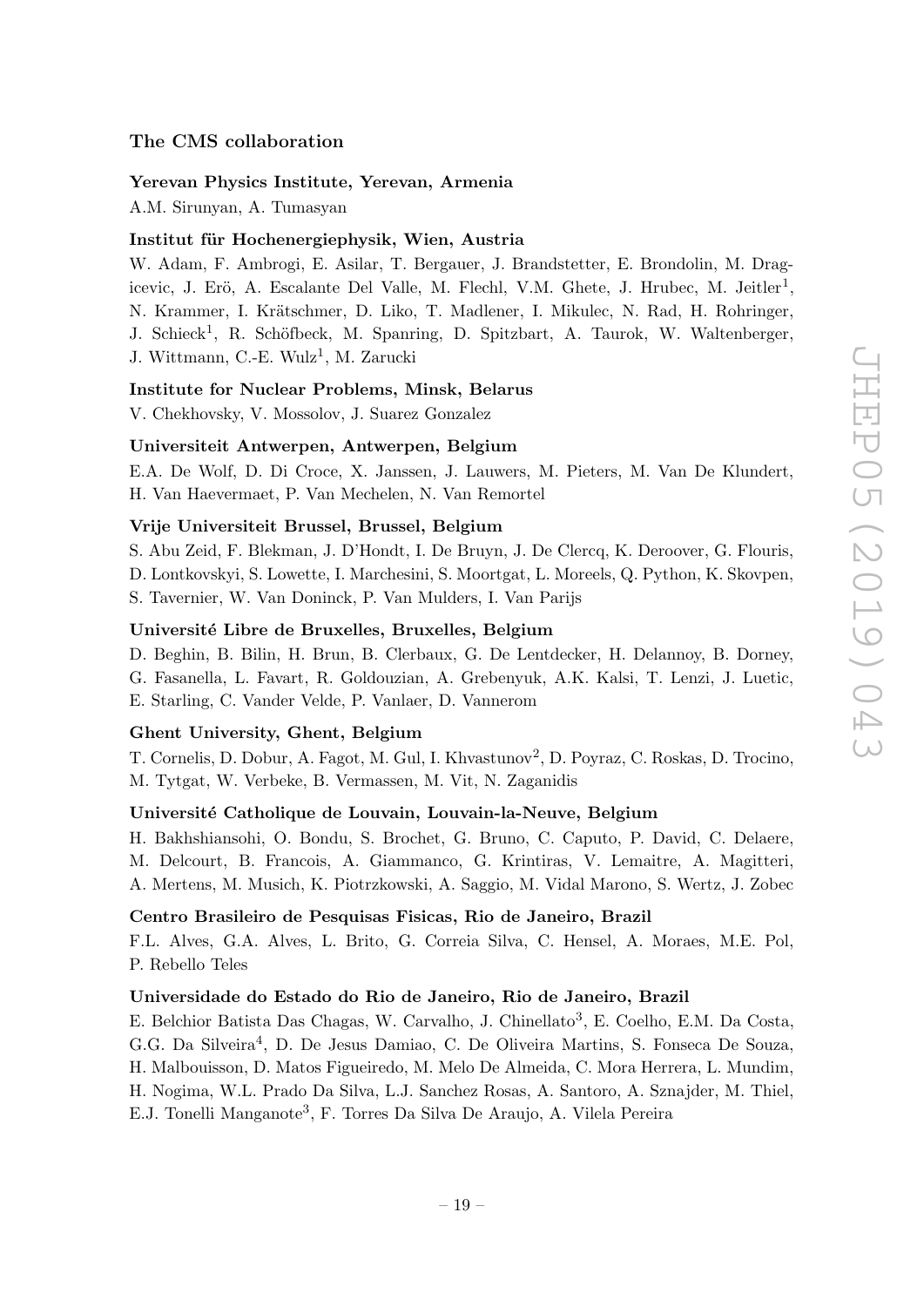# Universidade Estadual Paulista <sup>a</sup>, Universidade Federal do ABC  $^b$ , São Paulo, Brazil

S. Ahuja<sup>a</sup>, C.A. Bernardes<sup>a</sup>, L. Calligaris<sup>a</sup>, T.R. Fernandez Perez Tomei<sup>a</sup>, E.M. Gregores<sup>b</sup>, P.G. Mercadante<sup>b</sup>, S.F. Novaes<sup>a</sup>, SandraS. Padula<sup>a</sup>, D. Romero Abad<sup>b</sup>

# Institute for Nuclear Research and Nuclear Energy, Bulgarian Academy of Sciences, Sofia, Bulgaria

A. Aleksandrov, R. Hadjiiska, P. Iaydjiev, A. Marinov, M. Misheva, M. Rodozov, M. Shopova, G. Sultanov

### University of Sofia, Sofia, Bulgaria

A. Dimitrov, L. Litov, B. Pavlov, P. Petkov

# Beihang University, Beijing, China

W. Fang<sup>5</sup>, X. Gao<sup>5</sup>, L. Yuan

# Institute of High Energy Physics, Beijing, China

M. Ahmad, J.G. Bian, G.M. Chen, H.S. Chen, M. Chen, Y. Chen, C.H. Jiang, D. Leggat, H. Liao, Z. Liu, F. Romeo, S.M. Shaheen, A. Spiezia, J. Tao, C. Wang, Z. Wang, E. Yazgan, H. Zhang, J. Zhao

# State Key Laboratory of Nuclear Physics and Technology, Peking University, Beijing, China

Y. Ban, G. Chen, J. Li, Q. Li, S. Liu, Y. Mao, S.J. Qian, D. Wang, Z. Xu

Tsinghua University, Beijing, China

Y. Wang

# Universidad de Los Andes, Bogota, Colombia

C. Avila, A. Cabrera, C.A. Carrillo Montoya, L.F. Chaparro Sierra, C. Florez, C.F. González Hernández, M.A. Segura Delgado

# University of Split, Faculty of Electrical Engineering, Mechanical Engineering and Naval Architecture, Split, Croatia

B. Courbon, N. Godinovic, D. Lelas, I. Puljak, T. Sculac

### University of Split, Faculty of Science, Split, Croatia

Z. Antunovic, M. Kovac

### Institute Rudjer Boskovic, Zagreb, Croatia

V. Brigljevic, D. Ferencek, K. Kadija, B. Mesic, A. Starodumov<sup>6</sup>, T. Susa

#### University of Cyprus, Nicosia, Cyprus

M.W. Ather, A. Attikis, G. Mavromanolakis, J. Mousa, C. Nicolaou, F. Ptochos, P.A. Razis, H. Rykaczewski

#### Charles University, Prague, Czech Republic

M. Finger<sup>7</sup>, M. Finger Jr.<sup>7</sup>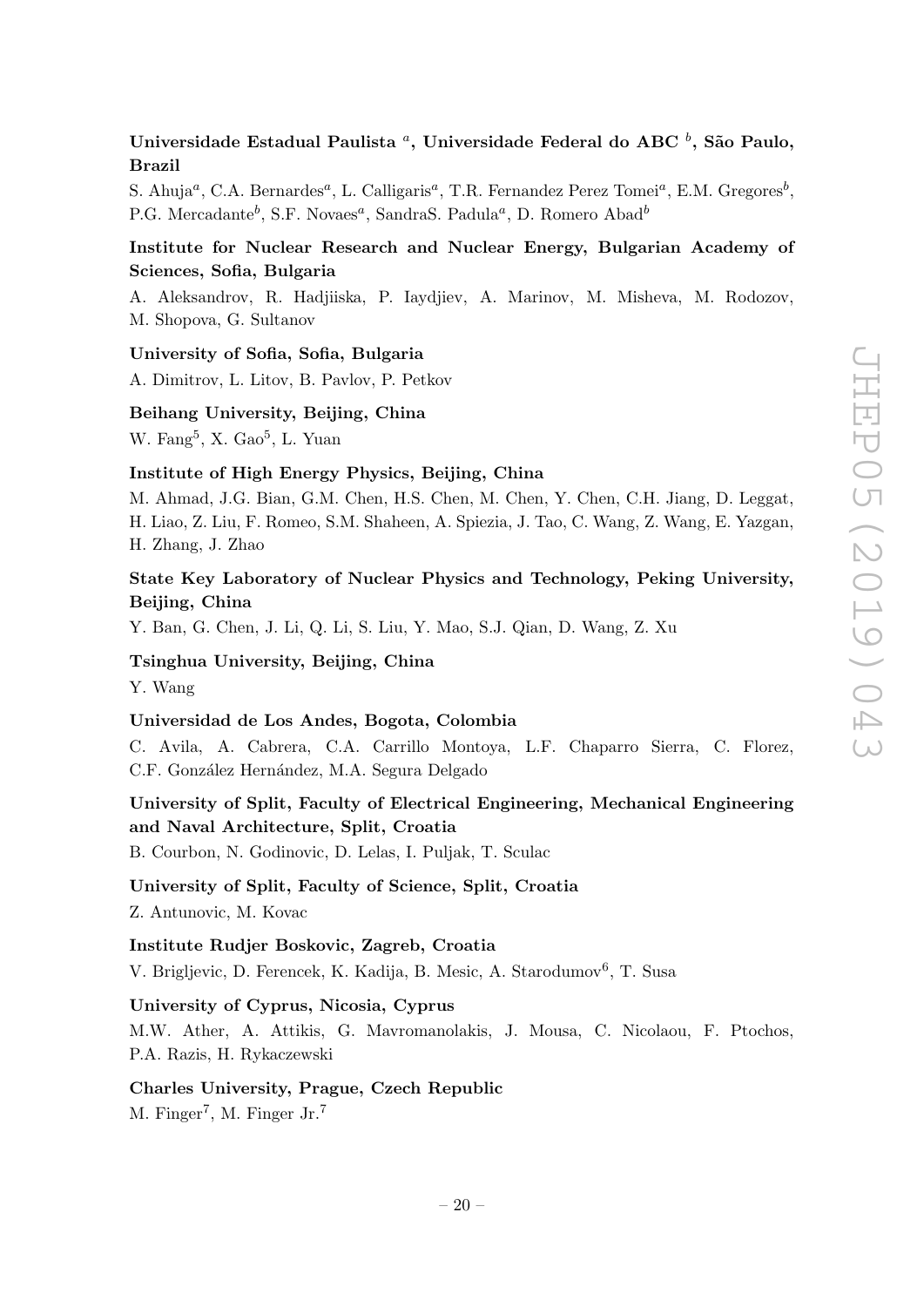# Escuela Politecnica Nacional, Quito, Ecuador

E. Ayala

### Universidad San Francisco de Quito, Quito, Ecuador

E. Carrera Jarrin

# Academy of Scientific Research and Technology of the Arab Republic of Egypt, Egyptian Network of High Energy Physics, Cairo, Egypt

Y. Assran<sup>8,9</sup>, M.A. Mahmoud<sup>10,9</sup>, Y. Mohammed<sup>10</sup>

### National Institute of Chemical Physics and Biophysics, Tallinn, Estonia

S. Bhowmik, A. Carvalho Antunes De Oliveira, R.K. Dewanjee, K. Ehataht, M. Kadastik, L. Perrini, M. Raidal, C. Veelken

#### Department of Physics, University of Helsinki, Helsinki, Finland

P. Eerola, H. Kirschenmann, J. Pekkanen, M. Voutilainen

# Helsinki Institute of Physics, Helsinki, Finland

J. Havukainen, J.K. Heikkilä, T. Järvinen, V. Karimäki, R. Kinnunen, T. Lampén, K. Lassila-Perini, S. Laurila, S. Lehti, T. Lindén, P. Luukka, T. Mäenpää, H. Siikonen, E. Tuominen, J. Tuominiemi

### Lappeenranta University of Technology, Lappeenranta, Finland

T. Tuuva

#### IRFU, CEA, Université Paris-Saclay, Gif-sur-Yvette, France

M. Besancon, F. Couderc, M. Dejardin, D. Denegri, J.L. Faure, F. Ferri, S. Ganjour, A. Givernaud, P. Gras, G. Hamel de Monchenault, P. Jarry, C. Leloup, E. Locci, J. Malcles, G. Negro, J. Rander, A. Rosowsky, M.Ö. Sahin, M. Titov

# Laboratoire Leprince-Ringuet, Ecole polytechnique, CNRS/IN2P3, Université Paris-Saclay, Palaiseau, France

A. Abdulsalam11, C. Amendola, I. Antropov, F. Beaudette, P. Busson, L. Cadamuro, C. Charlot, R. Granier de Cassagnac, I. Kucher, S. Lisniak, A. Lobanov, J. Martin Blanco, M. Nguyen, C. Ochando, G. Ortona, P. Paganini, P. Pigard, R. Salerno, J.B. Sauvan, Y. Sirois, A.G. Stahl Leiton, Y. Yilmaz, A. Zabi, A. Zghiche

#### Universit´e de Strasbourg, CNRS, IPHC UMR 7178, Strasbourg, France

J.-L. Agram<sup>12</sup>, J. Andrea, D. Bloch, J.-M. Brom, E.C. Chabert, V. Cherepanov, C. Collard, E. Conte<sup>12</sup>, F. Drouhin<sup>12</sup>, J.-C. Fontaine<sup>12</sup>, D. Gelé, U. Goerlach, M. Jansová, P. Juillot, A.-C. Le Bihan, N. Tonon, P. Van Hove

# Centre de Calcul de l'Institut National de Physique Nucleaire et de Physique des Particules, CNRS/IN2P3, Villeurbanne, France

S. Gadrat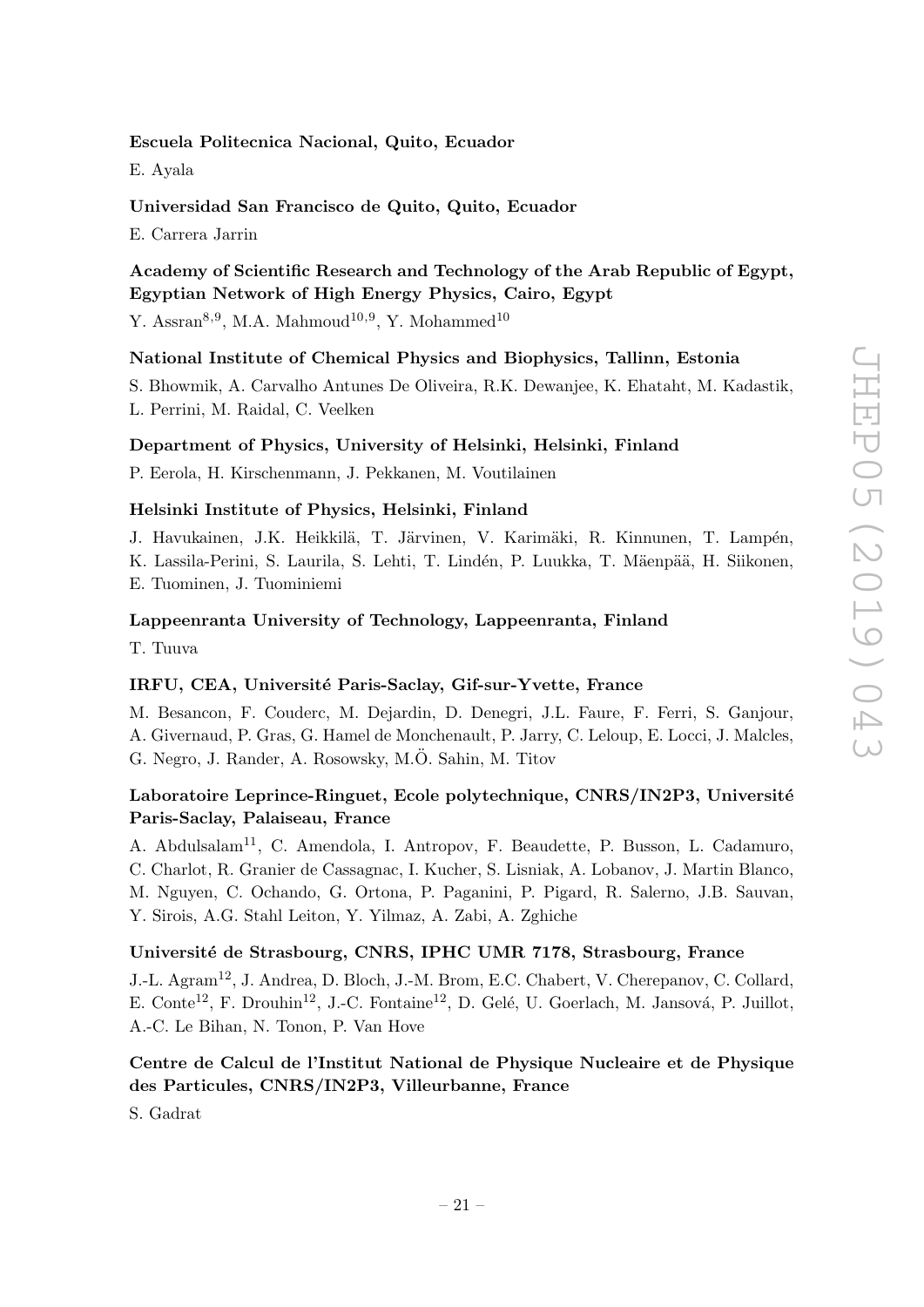# Université de Lyon, Université Claude Bernard Lyon 1, CNRS-IN2P3, Institut de Physique Nucléaire de Lyon, Villeurbanne, France

S. Beauceron, C. Bernet, G. Boudoul, N. Chanon, R. Chierici, D. Contardo, P. Depasse, H. El Mamouni, J. Fay, L. Finco, S. Gascon, M. Gouzevitch, G. Grenier, B. Ille, F. Lagarde, I.B. Laktineh, H. Lattaud, M. Lethuillier, L. Mirabito, A.L. Pequegnot, S. Perries, A. Popov<sup>13</sup>, V. Sordini, M. Vander Donckt, S. Viret, S. Zhang

# Georgian Technical University, Tbilisi, Georgia

T. Toriashvili $^{14}$ 

# Tbilisi State University, Tbilisi, Georgia

I. Bagaturia<sup>15</sup>

### RWTH Aachen University, I. Physikalisches Institut, Aachen, Germany

C. Autermann, L. Feld, M.K. Kiesel, K. Klein, M. Lipinski, M. Preuten, M.P. Rauch, C. Schomakers, J. Schulz, M. Teroerde, B. Wittmer, V. Zhukov<sup>13</sup>

# RWTH Aachen University, III. Physikalisches Institut A, Aachen, Germany

A. Albert, D. Duchardt, M. Endres, M. Erdmann, S. Erdweg, T. Esch, R. Fischer, S. Ghosh, A. G¨uth, T. Hebbeker, C. Heidemann, K. Hoepfner, S. Knutzen, L. Mastrolorenzo, M. Merschmeyer, A. Meyer, P. Millet, S. Mukherjee, T. Pook, M. Radziej, H. Reithler, M. Rieger, F. Scheuch, A. Schmidt, D. Teyssier, S. Thüer

# RWTH Aachen University, III. Physikalisches Institut B, Aachen, Germany

G. Flügge, O. Hlushchenko, B. Kargoll, T. Kress, A. Künsken, T. Müller, A. Nehrkorn, A. Nowack, C. Pistone, O. Pooth, H. Sert, A. Stahl<sup>16</sup>

# Deutsches Elektronen-Synchrotron, Hamburg, Germany

M. Aldaya Martin, T. Arndt, C. Asawatangtrakuldee, I. Babounikau, K. Beernaert, O. Behnke, U. Behrens, A. Bermúdez Martínez, D. Bertsche, A.A. Bin Anuar, K. Borras<sup>17</sup>, V. Botta, A. Campbell, P. Connor, C. Contreras-Campana, F. Costanza, V. Danilov, A. De Wit, M.M. Defranchis, C. Diez Pardos, D. Dom´ınguez Damiani, G. Eckerlin, T. Eichhorn, A. Elwood, E. Eren, E. Gallo<sup>18</sup>, A. Geiser, J.M. Grados Luyando, A. Grohsjean, P. Gunnellini, M. Guthoff, A. Harb, J. Hauk, H. Jung, M. Kasemann, J. Keaveney, C. Kleinwort, J. Knolle, D. Krücker, W. Lange, A. Lelek, T. Lenz, K. Lipka, W. Lohmann<sup>19</sup>, R. Mankel, I.-A. Melzer-Pellmann, A.B. Meyer, M. Meyer, M. Missiroli, G. Mittag, J. Mnich, S.K. Pflitsch, D. Pitzl, A. Raspereza, M. Savitskyi, P. Saxena, P. Schütze, C. Schwanenberger, R. Shevchenko, A. Singh, N. Stefaniuk, H. Tholen, A. Vagnerini, G.P. Van Onsem, R. Walsh, Y. Wen, K. Wichmann, C. Wissing, O. Zenaiev

### University of Hamburg, Hamburg, Germany

R. Aggleton, S. Bein, A. Benecke, V. Blobel, M. Centis Vignali, T. Dreyer, E. Garutti, D. Gonzalez, J. Haller, A. Hinzmann, M. Hoffmann, A. Karavdina, R. Klanner, R. Kogler, N. Kovalchuk, S. Kurz, V. Kutzner, J. Lange, D. Marconi, J. Multhaup, M. Niedziela, D. Nowatschin, A. Perieanu, A. Reimers, O. Rieger, C. Scharf, P. Schleper, S. Schumann, J. Schwandt, J. Sonneveld, H. Stadie, G. Steinbrück, F.M. Stober, M. Stöver, D. Troendle, E. Usai, A. Vanhoefer, B. Vormwald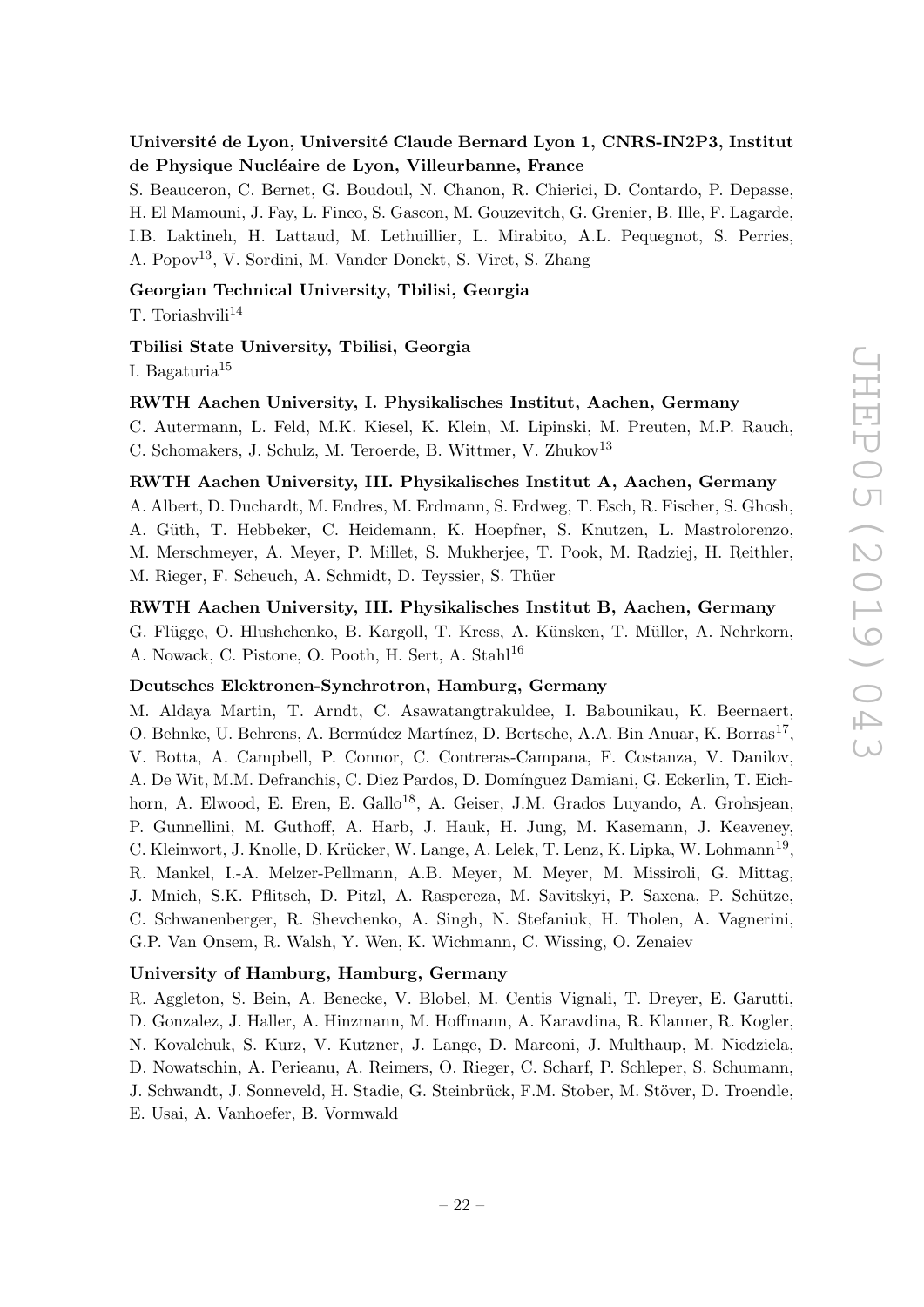### Karlsruher Institut fuer Technologie, Karlsruhe, Germany

M. Akbiyik, C. Barth, M. Baselga, S. Baur, E. Butz, R. Caspart, T. Chwalek, F. Colombo, W. De Boer, A. Dierlamm, N. Faltermann, B. Freund, M. Giffels, M.A. Harrendorf, F. Hartmann<sup>16</sup>, S.M. Heindl, U. Husemann, F. Kassel<sup>16</sup>, I. Katkov<sup>13</sup>, S. Kudella, H. Mildner, M.U. Mozer, Th. Müller, M. Plagge, G. Quast, K. Rabbertz, M. Schröder, I. Shvetsov, G. Sieber, H.J. Simonis, R. Ulrich, S. Wayand, M. Weber, T. Weiler, S. Williamson, C. Wöhrmann, R. Wolf

# Institute of Nuclear and Particle Physics (INPP), NCSR Demokritos, Aghia Paraskevi, Greece

G. Anagnostou, G. Daskalakis, T. Geralis, A. Kyriakis, D. Loukas, G. Paspalaki, I. Topsis-Giotis

### National and Kapodistrian University of Athens, Athens, Greece

G. Karathanasis, S. Kesisoglou, A. Panagiotou, N. Saoulidou, E. Tziaferi, K. Vellidis

National Technical University of Athens, Athens, Greece

K. Kousouris, I. Papakrivopoulos, Y. Tsipolitis

#### University of Ioánnina, Ioánnina, Greece

I. Evangelou, C. Foudas, P. Gianneios, P. Katsoulis, P. Kokkas, S. Mallios, N. Manthos, I. Papadopoulos, E. Paradas, J. Strologas, F.A. Triantis, D. Tsitsonis

# MTA-ELTE Lendület CMS Particle and Nuclear Physics Group, Eötvös Loránd University, Budapest, Hungary

M. Csanad, N. Filipovic, G. Pasztor, O. Surányi, G.I. Veres

# Wigner Research Centre for Physics, Budapest, Hungary

G. Bencze, C. Hajdu, D. Horvath<sup>20</sup>, Á. Hunyadi, F. Sikler, T.Á. Vámi, V. Veszpremi, G. Vesztergombi†

#### Institute of Nuclear Research ATOMKI, Debrecen, Hungary

N. Beni, S. Czellar, J. Karancsi<sup>22</sup>, A. Makovec, J. Molnar, Z. Szillasi

# Institute of Physics, University of Debrecen, Debrecen, Hungary

M. Bartók<sup>21</sup>, P. Raics, Z.L. Trocsanyi, B. Ujvari

### Indian Institute of Science (IISc), Bangalore, India

S. Choudhury, J.R. Komaragiri

# National Institute of Science Education and Research, HBNI, Bhubaneswar, India

S. Bahinipati<sup>23</sup>, P. Mal, K. Mandal, A. Nayak<sup>24</sup>, D.K. Sahoo<sup>23</sup>, S.K. Swain

# Panjab University, Chandigarh, India

S. Bansal, S.B. Beri, V. Bhatnagar, S. Chauhan, R. Chawla, N. Dhingra, R. Gupta, A. Kaur, A. Kaur, M. Kaur, S. Kaur, R. Kumar, P. Kumari, M. Lohan, A. Mehta, S. Sharma, J.B. Singh, G. Walia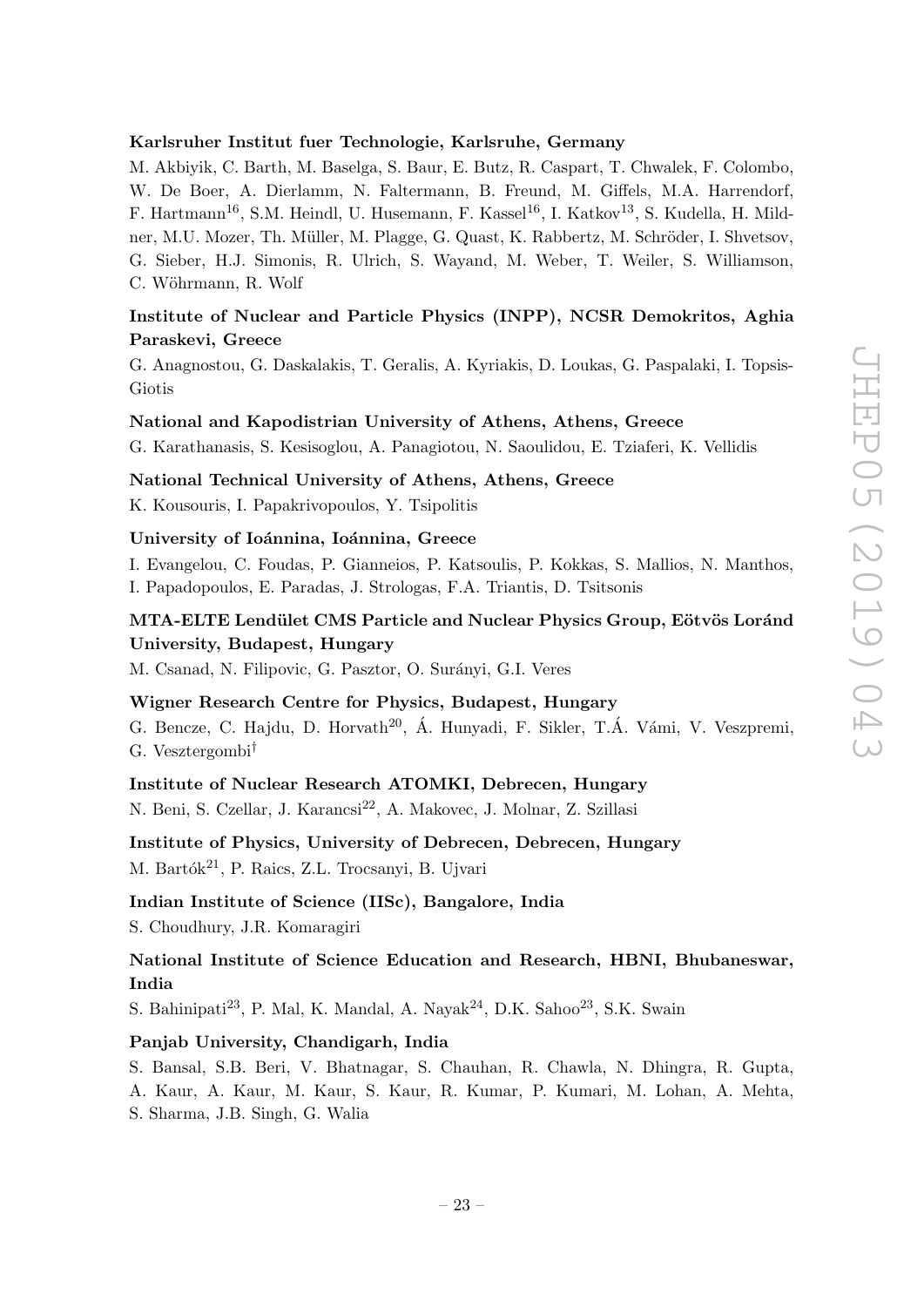### University of Delhi, Delhi, India

A. Bhardwaj, B.C. Choudhary, R.B. Garg, M. Gola, S. Keshri, Ashok Kumar, S. Malhotra, M. Naimuddin, P. Priyanka, K. Ranjan, Aashaq Shah, R. Sharma

#### Saha Institute of Nuclear Physics, HBNI, Kolkata, India

R. Bhardwaj<sup>25</sup>, M. Bharti, R. Bhattacharya, S. Bhattacharya, U. Bhawandeep<sup>25</sup>, D. Bhowmik, S. Dey, S. Dutt<sup>25</sup>, S. Dutta, S. Ghosh, K. Mondal, S. Nandan, A. Purohit, P.K. Rout, A. Roy, S. Roy Chowdhury, S. Sarkar, M. Sharan, B. Singh, S. Thakur<sup>25</sup>

# Indian Institute of Technology Madras, Madras, India

P.K. Behera

### Bhabha Atomic Research Centre, Mumbai, India

R. Chudasama, D. Dutta, V. Jha, V. Kumar, P.K. Netrakanti, L.M. Pant, P. Shukla

### Tata Institute of Fundamental Research-A, Mumbai, India

T. Aziz, M.A. Bhat, S. Dugad, B. Mahakud, S. Mitra, G.B. Mohanty, N. Sur, B. Sutar, RavindraKumar Verma

# Tata Institute of Fundamental Research-B, Mumbai, India

S. Banerjee, S. Bhattacharya, S. Chatterjee, P. Das, M. Guchait, Sa. Jain, S. Kumar, M. Maity26, G. Majumder, K. Mazumdar, N. Sahoo, T. Sarkar<sup>26</sup>

### Indian Institute of Science Education and Research (IISER), Pune, India

S. Chauhan, S. Dube, V. Hegde, A. Kapoor, K. Kothekar, S. Pandey, A. Rane, S. Sharma

# Institute for Research in Fundamental Sciences (IPM), Tehran, Iran

S. Chenarani<sup>27</sup>, E. Eskandari Tadavani, S.M. Etesami<sup>27</sup>, M. Khakzad, M. Mohammadi Najafabadi, M. Naseri, F. Rezaei Hosseinabadi, B. Safarzadeh<sup>28</sup>, M. Zeinali

#### University College Dublin, Dublin, Ireland

M. Felcini, M. Grunewald

# INFN Sezione di Bari <sup>a</sup>, Università di Bari  $^b$ , Politecnico di Bari  $^c$ , Bari, Italy M. Abbrescia<sup>a,b</sup>, C. Calabria<sup>a,b</sup>, A. Colaleo<sup>a</sup>, D. Creanza<sup>a,c</sup>, L. Cristella<sup>a,b</sup>, N. De Filippis<sup>a,c</sup>, M. De Palma<sup>a,b</sup>, A. Di Florio<sup>a,b</sup>, F. Errico<sup>a,b</sup>, L. Fiore<sup>a</sup>, A. Gelmi<sup>a,b</sup>, G. Iaselli<sup>a,c</sup>, S. Lezki<sup>a,b</sup>, G. Maggi<sup>a,c</sup>, M. Maggi<sup>a</sup>, G. Miniello<sup>a,b</sup>, S. My<sup>a,b</sup>, S. Nuzzo<sup>a,b</sup>, A. Pompili<sup>a,b</sup>, G. Pugliese<sup>a,c</sup>, R. Radogna<sup>a</sup>, A. Ranieri<sup>a</sup>, G. Selvaggi<sup>a,b</sup>, A. Sharma<sup>a</sup>, L. Silvestris<sup> $a,16$ </sup>, R. Venditti<sup>a</sup>, P. Verwilligen<sup>a</sup>, G. Zito<sup>a</sup>

# INFN Sezione di Bologna  $^a,$  Università di Bologna  $^b,$  Bologna, Italy

G. Abbiendi<sup>a</sup>, C. Battilana<sup>a,b</sup>, D. Bonacorsi<sup>a,b</sup>, L. Borgonovi<sup>a,b</sup>, S. Braibant-Giacomelli<sup>a,b</sup>, R. Campanini<sup>a,b</sup>, P. Capiluppi<sup>a,b</sup>, A. Castro<sup>a,b</sup>, F.R. Cavallo<sup>a</sup>, S.S. Chhibra<sup>a,b</sup>, G. Codispoti<sup>a,b</sup>, M. Cuffiani<sup>a,b</sup>, G.M. Dallavalle<sup>a</sup>, F. Fabbri<sup>a</sup>, A. Fanfani<sup>a,b</sup>, P. Giacomelli<sup>a</sup>, L. Guiducci<sup>a,b</sup>, S. Marcellini<sup>a</sup>, G. Masetti<sup>a</sup>, F.L. Navarria<sup>a,b</sup>, A. Perrotta<sup>a</sup>, A.M. Rossi<sup>a,b</sup>, T. Rovelli $a,b$ , G.P. Siroli $a,b$ , N. Tosi $a$ 

# INFN Sezione di Catania <sup>a</sup>, Università di Catania  $^b,$  Catania, Italy

S. Albergo<sup>a,b</sup>, A. Di Mattia<sup>a</sup>, R. Potenza<sup>a,b</sup>, A. Tricomi<sup>a,b</sup>, C. Tuve<sup>a,b</sup>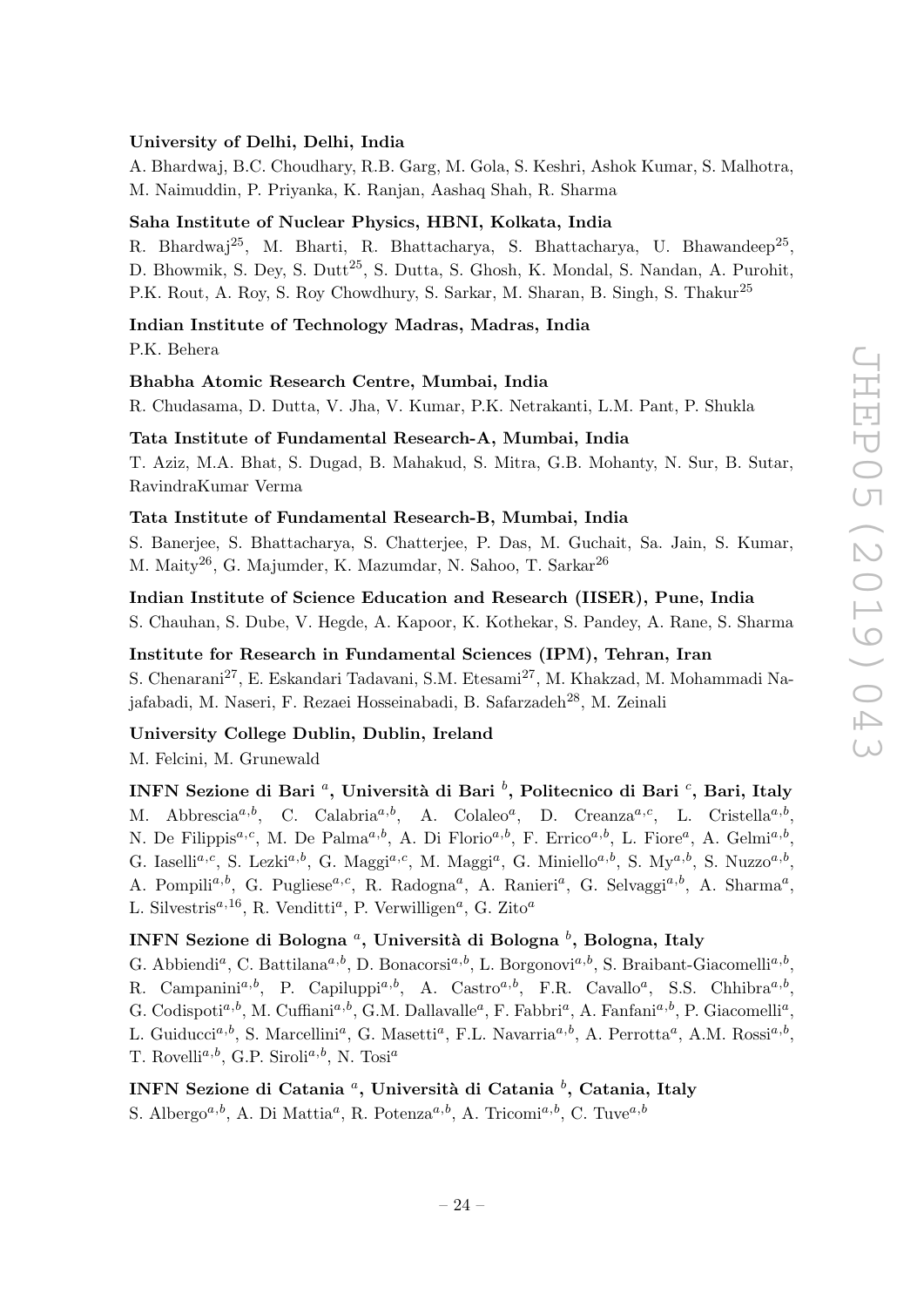# INFN Sezione di Firenze  $^a,$  Università di Firenze  $^b,$  Firenze, Italy

G. Barbagli<sup>a</sup>, K. Chatterjee<sup>a,b</sup>, V. Ciulli<sup>a,b</sup>, C. Civinini<sup>a</sup>, R. D'Alessandro<sup>a,b</sup>, E. Focardi<sup>a,b</sup>, G. Latino, P. Lenzi<sup>a,b</sup>, M. Meschini<sup>a</sup>, S. Paoletti<sup>a</sup>, L. Russo<sup>a, 29</sup>, G. Sguazzoni<sup>a</sup>, D. Strom<sup>a</sup>, L. Viliani $^a$ 

### INFN Laboratori Nazionali di Frascati, Frascati, Italy

L. Benussi, S. Bianco, F. Fabbri, D. Piccolo, F. Primavera<sup>16</sup>

# INFN Sezione di Genova <sup>a</sup>, Università di Genova  $^b,$  Genova, Italy F. Ferro<sup>a</sup>, F. Ravera<sup>a,b</sup>, E. Robutti<sup>a</sup>, S. Tosi<sup>a,b</sup>

# INFN Sezione di Milano-Bicocca <sup>a</sup>, Università di Milano-Bicocca <sup>b</sup>, Milano, Italy

A. Benaglia<sup>a</sup>, A. Beschi<sup>b</sup>, L. Brianza<sup>a,b</sup>, F. Brivio<sup>a,b</sup>, V. Ciriolo<sup>a,b,16</sup>, M.E. Dinardo<sup>a,b</sup>, S. Fiorendi<sup>a,b</sup>, S. Gennai<sup>a</sup>, A. Ghezzi<sup>a,b</sup>, P. Govoni<sup>a,b</sup>, M. Malberti<sup>a,b</sup>, S. Malvezzi<sup>a</sup>, R.A. Manzoni<sup>a,b</sup>, D. Menasce<sup>a</sup>, L. Moroni<sup>a</sup>, M. Paganoni<sup>a,b</sup>, D. Pedrini<sup>a</sup>, S. Pigazzini<sup>a,b</sup>, S. Ragazzi<sup>a,b</sup>, T. Tabarelli de Fatis<sup>a,b</sup>

# INFN Sezione di Napoli <sup>a</sup>, Università di Napoli 'Federico II'  $^b$ , Napoli, Italy, Università della Basilicata  $^c$ , Potenza, Italy, Università G. Marconi  $^d$ , Roma, Italy

S. Buontempo<sup>a</sup>, N. Cavallo<sup>a,c</sup>, A. Di Crescenzo<sup>a,b</sup>, S. Di Guida<sup>a,d,16</sup>, F. Fabozzi<sup>a,c</sup>, F. Fienga<sup>a,b</sup>, G. Galati<sup>a,b</sup>, A.O.M. Iorio<sup>a,b</sup>, W.A. Khan<sup>a</sup>, L. Lista<sup>a</sup>, S. Meola<sup>a,d,16</sup>, P. Paolucci<sup>a, 16</sup>, C. Sciacca<sup>a,b</sup>, E. Voevodina<sup>a,b</sup>

# INFN Sezione di Padova <sup>a</sup>, Università di Padova  $^b$ , Padova, Italy, Università di  $Trento<sup>c</sup>$ , Trento, Italy

P. Azzi<sup>a</sup>, N. Bacchetta<sup>a</sup>, L. Benato<sup>a,b</sup>, D. Bisello<sup>a,b</sup>, A. Boletti<sup>a,b</sup>, A. Bragagnolo, R. Carlin<sup>a,b</sup>, P. Checchia<sup>a</sup>, M. Dall'Osso<sup>a,b</sup>, P. De Castro Manzano<sup>a</sup>, T. Dorigo<sup>a</sup>, U. Dosselli<sup>a</sup>, F. Gasparini<sup>a,b</sup>, U. Gasparini<sup>a,b</sup>, A. Gozzelino<sup>a</sup>, S. Lacaprara<sup>a</sup>, P. Lujan, M. Margoni<sup>a,b</sup>, A.T. Meneguzzo<sup>a,b</sup>, P. Ronchese<sup>a,b</sup>, R. Rossin<sup>a,b</sup>, F. Simonetto<sup>a,b</sup>, A. Tiko, E. Torassa<sup>a</sup>, M. Zanetti<sup>a,b</sup>, P. Zotto<sup>a,b</sup>, G. Zumerle<sup>a,b</sup>

# INFN Sezione di Pavia  $^a,$  Università di Pavia  $^b,$  Pavia, Italy

A. Braghieri<sup>a</sup>, A. Magnani<sup>a</sup>, P. Montagna<sup>a,b</sup>, S.P. Ratti<sup>a,b</sup>, V. Re<sup>a</sup>, M. Ressegotti<sup>a,b</sup>, C. Riccardi<sup>a,b</sup>, P. Salvini<sup>a</sup>, I. Vai<sup>a,b</sup>, P. Vitulo<sup>a,b</sup>

# INFN Sezione di Perugia <sup>a</sup>, Università di Perugia  $^b$ , Perugia, Italy

L. Alunni Solestizi<sup>a,b</sup>, M. Biasini<sup>a,b</sup>, G.M. Bilei<sup>a</sup>, C. Cecchi<sup>a,b</sup>, D. Ciangottini<sup>a,b</sup>, L. Fanò<sup>a,b</sup>, P. Lariccia<sup>a,b</sup>, E. Manoni<sup>a</sup>, G. Mantovani<sup>a,b</sup>, V. Mariani<sup>a,b</sup>, M. Menichelli<sup>a</sup>, A. Rossi<sup>a,b</sup>, A. Santocchia<sup>a,b</sup>, D. Spiga<sup>a</sup>

# INFN Sezione di Pisa  ${}^a,$  Università di Pisa  ${}^b,$  Scuola Normale Superiore di Pisa  $c$ , Pisa, Italy

K. Androsov<sup>a</sup>, P. Azzurri<sup>a</sup>, G. Bagliesi<sup>a</sup>, L. Bianchini<sup>a</sup>, T. Boccali<sup>a</sup>, L. Borrello, R. Castaldi<sup>a</sup>, M.A. Ciocci<sup>a,b</sup>, R. Dell'Orso<sup>a</sup>, G. Fedi<sup>a</sup>, L. Giannini<sup>a,c</sup>, A. Giassi<sup>a</sup>, M.T. Grippo<sup>a</sup>, F. Ligabue<sup>a,c</sup>, T. Lomtadze<sup>a</sup>, E. Manca<sup>a,c</sup>, G. Mandorli<sup>a,c</sup>, A. Messineo<sup>a,b</sup>, F. Palla<sup>a</sup>, A. Rizzi<sup>a,b</sup>, P. Spagnolo<sup>a</sup>, R. Tenchini<sup>a</sup>, G. Tonelli<sup>a,b</sup>, A. Venturi<sup>a</sup>, P.G. Verdini<sup>a</sup>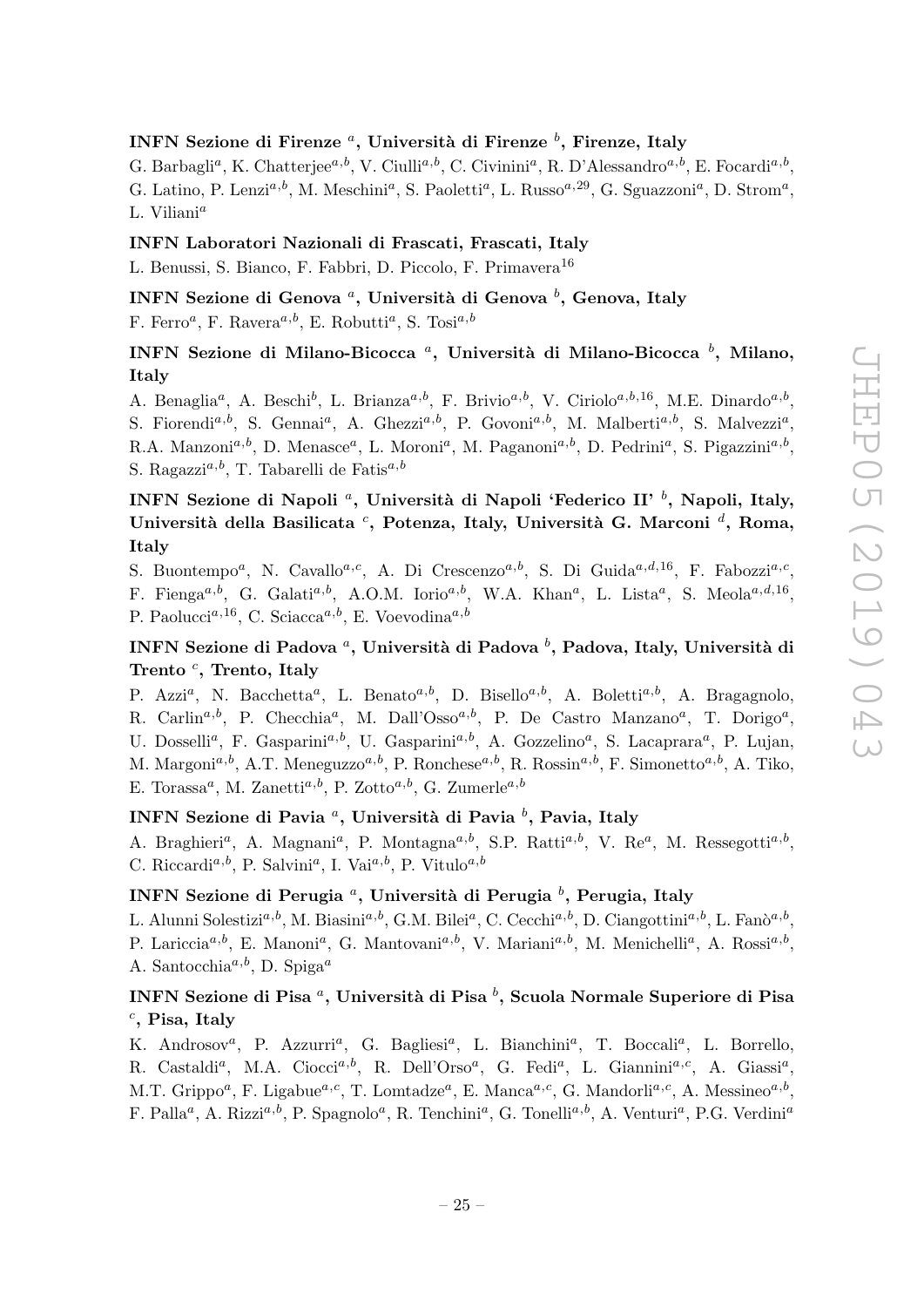# INFN Sezione di Roma <sup>a</sup>, Sapienza Università di Roma  $^b$ , Rome, Italy

L. Barone<sup>a,b</sup>, F. Cavallari<sup>a</sup>, M. Cipriani<sup>a,b</sup>, N. Daci<sup>a</sup>, D. Del Re<sup>a,b</sup>, E. Di Marco<sup>a,b</sup>, M. Diemoz<sup>a</sup>, S. Gelli<sup>a,b</sup>, E. Longo<sup>a,b</sup>, B. Marzocchi<sup>a,b</sup>, P. Meridiani<sup>a</sup>, G. Organtini<sup>a,b</sup>, F. Pandolfi<sup>a</sup>, R. Paramatti<sup>a,b</sup>, F. Preiato<sup>a,b</sup>, S. Rahatlou<sup>a,b</sup>, C. Rovelli<sup>a</sup>, F. Santanastasio<sup>a,b</sup>

# INFN Sezione di Torino <sup>a</sup>, Università di Torino  $^b,$  Torino, Italy, Università del Piemonte Orientale  $^c$ , Novara, Italy

N. Amapane<sup>a,b</sup>, R. Arcidiacono<sup>a,c</sup>, S. Argiro<sup>a,b</sup>, M. Arneodo<sup>a,c</sup>, N. Bartosik<sup>a</sup>, R. Bellan<sup>a,b</sup>, C. Biino<sup>a</sup>, N. Cartiglia<sup>a</sup>, F. Cenna<sup>a,b</sup>, M. Costa<sup>a,b</sup>, R. Covarelli<sup>a,b</sup>, A. Degano<sup>a,b</sup>, N. Demaria<sup>a</sup>, B. Kiani<sup>a,b</sup>, C. Mariotti<sup>a</sup>, S. Maselli<sup>a</sup>, E. Migliore<sup>a,b</sup>, V. Monaco<sup>a,b</sup>, E. Monteil<sup>a,b</sup>, M. Monteno<sup>a</sup>, M.M. Obertino<sup>a,b</sup>, L. Pacher<sup>a,b</sup>, N. Pastrone<sup>a</sup>, M. Pelliccioni<sup>a</sup>, G.L. Pinna Angioni<sup>a, b</sup>, A. Romero<sup>a, b</sup>, M. Ruspa<sup>a, c</sup>, R. Sacchi<sup>a, b</sup>, K. Shchelina<sup>a, b</sup>, V. Sola<sup>a</sup>, A. Solano<sup>a,b</sup>, A. Staiano<sup>a</sup>

# INFN Sezione di Trieste <sup>a</sup>, Università di Trieste  $^b$ , Trieste, Italy

S. Belforte<sup>a</sup>, V. Candelise<sup>a,b</sup>, M. Casarsa<sup>a</sup>, F. Cossutti<sup>a</sup>, G. Della Ricca<sup>a,b</sup>, F. Vazzoler<sup>a,b</sup>, A. Zanetti<sup>a</sup>

### Kyungpook National University, Daegu, Korea

D.H. Kim, G.N. Kim, M.S. Kim, J. Lee, S. Lee, S.W. Lee, C.S. Moon, Y.D. Oh, S. Sekmen, D.C. Son, Y.C. Yang

# Chonnam National University, Institute for Universe and Elementary Particles, Kwangju, Korea

H. Kim, D.H. Moon, G. Oh

Hanyang University, Seoul, Korea J. Goh, T.J. Kim

Korea University, Seoul, Korea

S. Cho, S. Choi, Y. Go, D. Gyun, S. Ha, B. Hong, Y. Jo, K. Lee, K.S. Lee, S. Lee, J. Lim, S.K. Park, Y. Roh

Sejong University, Seoul, Korea H. Kim

# Seoul National University, Seoul, Korea

J. Almond, J. Kim, J.S. Kim, H. Lee, K. Lee, K. Nam, S.B. Oh, B.C. Radburn-Smith, S.h. Seo, U.K. Yang, H.D. Yoo, G.B. Yu

University of Seoul, Seoul, Korea H. Kim, J.H. Kim, J.S.H. Lee, I.C. Park

# Sungkyunkwan University, Suwon, Korea

Y. Choi, C. Hwang, J. Lee, I. Yu

### Vilnius University, Vilnius, Lithuania

V. Dudenas, A. Juodagalvis, J. Vaitkus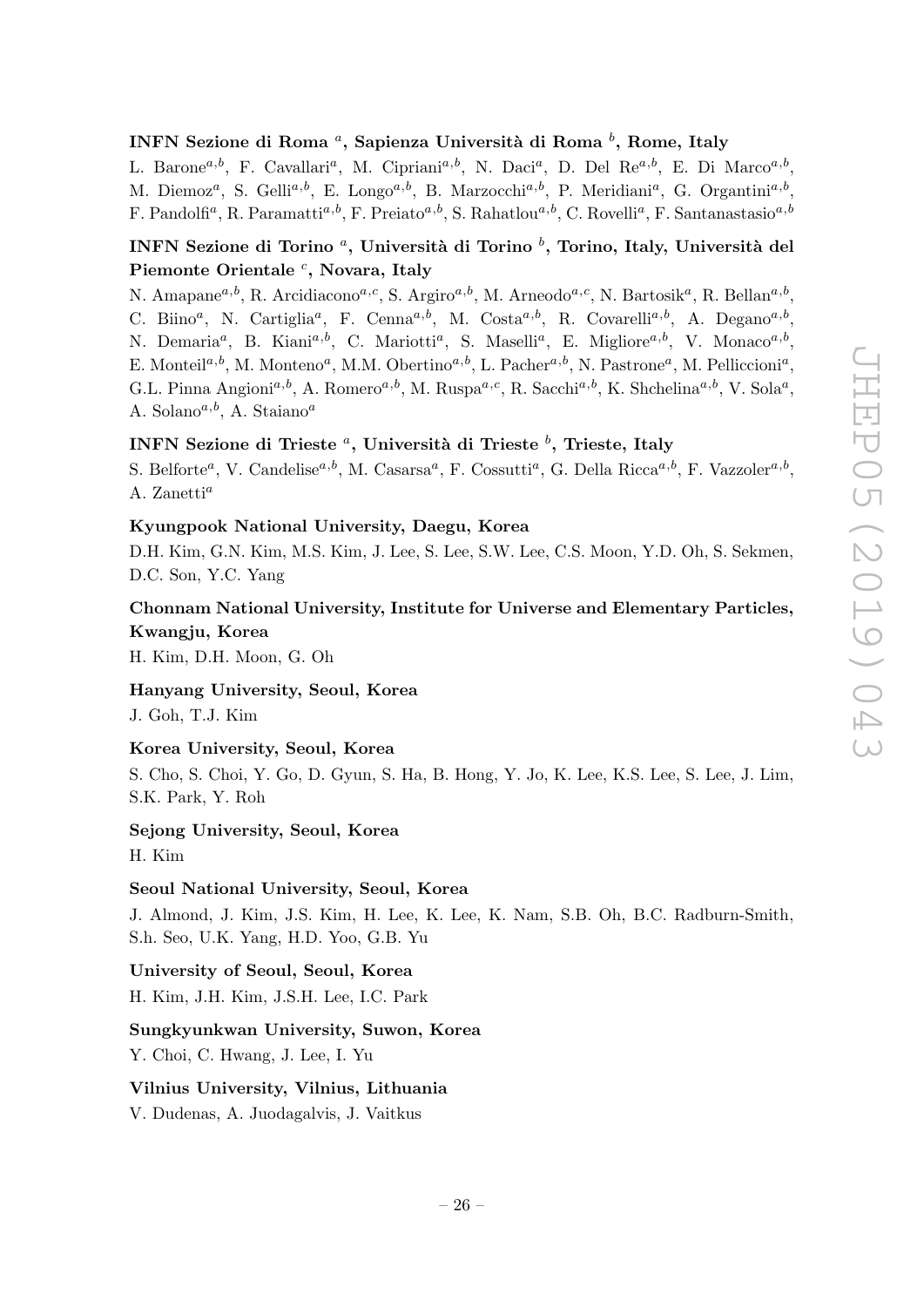# National Centre for Particle Physics, Universiti Malaya, Kuala Lumpur, Malaysia

I. Ahmed, Z.A. Ibrahim, M.A.B. Md Ali<sup>30</sup>, F. Mohamad Idris<sup>31</sup>, W.A.T. Wan Abdullah, M.N. Yusli, Z. Zolkapli

Centro de Investigacion y de Estudios Avanzados del IPN, Mexico City, Mexico H. Castilla-Valdez, E. De La Cruz-Burelo, M.C. Duran-Osuna, I. Heredia-De La Cruz<sup>32</sup>, R. Lopez-Fernandez, J. Mejia Guisao, R.I. Rabadan-Trejo, G. Ramirez-Sanchez, R Reyes-Almanza, A. Sanchez-Hernandez

#### Universidad Iberoamericana, Mexico City, Mexico

S. Carrillo Moreno, C. Oropeza Barrera, F. Vazquez Valencia

### Benemerita Universidad Autonoma de Puebla, Puebla, Mexico

J. Eysermans, I. Pedraza, H.A. Salazar Ibarguen, C. Uribe Estrada

# Universidad Autónoma de San Luis Potosí, San Luis Potosí, Mexico A. Morelos Pineda

University of Auckland, Auckland, New Zealand D. Krofcheck

#### University of Canterbury, Christchurch, New Zealand

S. Bheesette, P.H. Butler

#### National Centre for Physics, Quaid-I-Azam University, Islamabad, Pakistan

A. Ahmad, M. Ahmad, M.I. Asghar, Q. Hassan, H.R. Hoorani, A. Saddique, M.A. Shah, M. Shoaib, M. Waqas

# National Centre for Nuclear Research, Swierk, Poland

H. Bialkowska, M. Bluj, B. Boimska, T. Frueboes, M. G´orski, M. Kazana, K. Nawrocki, M. Szleper, P. Traczyk, P. Zalewski

# Institute of Experimental Physics, Faculty of Physics, University of Warsaw, Warsaw, Poland

K. Bunkowski, A. Byszuk33, K. Doroba, A. Kalinowski, M. Konecki, J. Krolikowski, M. Misiura, M. Olszewski, A. Pyskir, M. Walczak

# Laboratório de Instrumentação e Física Experimental de Partículas, Lisboa, Portugal

P. Bargassa, C. Beirão Da Cruz E Silva, A. Di Francesco, P. Faccioli, B. Galinhas, M. Gallinaro, J. Hollar, N. Leonardo, L. Lloret Iglesias, M.V. Nemallapudi, J. Seixas, G. Strong, O. Toldaiev, D. Vadruccio, J. Varela

# Joint Institute for Nuclear Research, Dubna, Russia

P. Bunin, A. Golunov, I. Golutvin, V. Karjavin, V. Korenkov, G. Kozlov, A. Lanev, A. Malakhov, V. Matveev<sup>34,35</sup>, V.V. Mitsyn, P. Moisenz, V. Palichik, V. Perelygin, S. Shmatov, V. Smirnov, V. Trofimov, B.S. Yuldashev<sup>36</sup>, A. Zarubin, V. Zhiltsov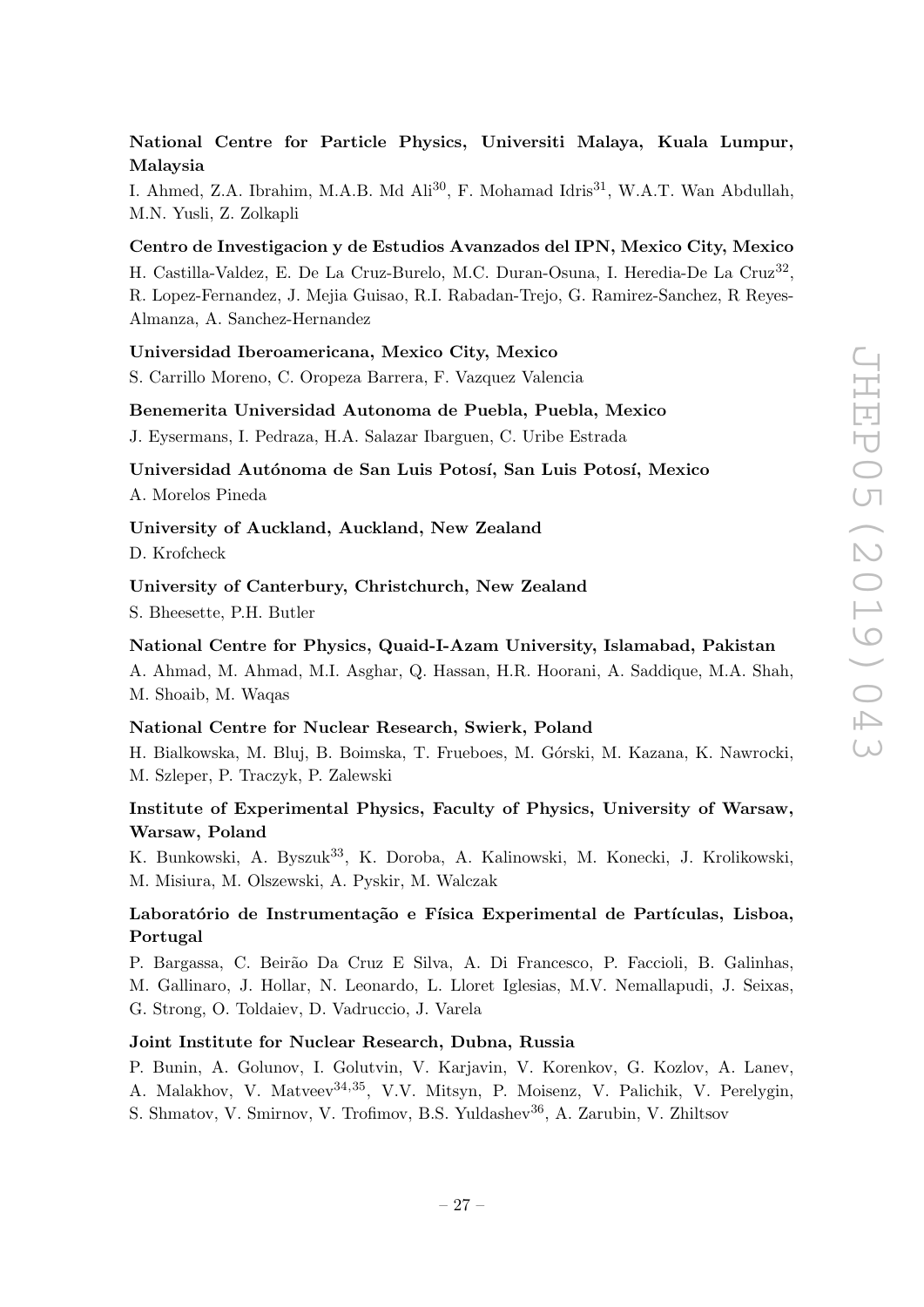### Petersburg Nuclear Physics Institute, Gatchina (St. Petersburg), Russia

V. Golovtsov, Y. Ivanov, V. Kim37, E. Kuznetsova38, P. Levchenko, V. Murzin, V. Oreshkin, I. Smirnov, D. Sosnov, V. Sulimov, L. Uvarov, S. Vavilov, A. Vorobyev

#### Institute for Nuclear Research, Moscow, Russia

Yu. Andreev, A. Dermenev, S. Gninenko, N. Golubev, A. Karneyeu, M. Kirsanov, N. Krasnikov, A. Pashenkov, D. Tlisov, A. Toropin

### Institute for Theoretical and Experimental Physics, Moscow, Russia

V. Epshteyn, V. Gavrilov, N. Lychkovskaya, V. Popov, I. Pozdnyakov, G. Safronov, A. Spiridonov, A. Stepennov, V. Stolin, M. Toms, E. Vlasov, A. Zhokin

Moscow Institute of Physics and Technology, Moscow, Russia

T. Aushev, A. Bylinkin<sup>35</sup>

# National Research Nuclear University 'Moscow Engineering Physics Institute' (MEPhI), Moscow, Russia

M. Chadeeva39, P. Parygin, D. Philippov, S. Polikarpov, E. Popova, V. Rusinov

# P.N. Lebedev Physical Institute, Moscow, Russia

V. Andreev, M. Azarkin<sup>35</sup>, I. Dremin<sup>35</sup>, M. Kirakosyan<sup>35</sup>, S.V. Rusakov, A. Terkulov

# Skobeltsyn Institute of Nuclear Physics, Lomonosov Moscow State University, Moscow, Russia

A. Baskakov, A. Belyaev, G. Bogdanova, E. Boos, L. Khein, V. Klyukhin, O. Kodolova, I. Lokhtin, O. Lukina, I. Miagkov, S. Obraztsov, S. Petrushanko, V. Savrin, P. Volkov, V. Volkov

### Novosibirsk State University (NSU), Novosibirsk, Russia

V. Blinov<sup>40</sup>, T. Dimova<sup>40</sup>, L. Kardapoltsev<sup>40</sup>, D. Shtol<sup>40</sup>, Y. Skovpen<sup>40</sup>

# Institute for High Energy Physics of National Research Centre 'Kurchatov Institute', Protvino, Russia

I. Azhgirey, I. Bayshev, S. Bitioukov, D. Elumakhov, A. Godizov, V. Kachanov, A. Kalinin, D. Konstantinov, P. Mandrik, V. Petrov, R. Ryutin, S. Slabospitskii, A. Sobol, S. Troshin, N. Tyurin, A. Uzunian, A. Volkov

#### National Research Tomsk Polytechnic University, Tomsk, Russia

A. Babaev

# University of Belgrade, Faculty of Physics and Vinca Institute of Nuclear Sciences, Belgrade, Serbia

P. Adzic41, P. Cirkovic, D. Devetak, M. Dordevic, J. Milosevic

# Centro de Investigaciones Energéticas Medioambientales y Tecnológicas (CIEMAT), Madrid, Spain

J. Alcaraz Maestre, A. Alvarez Fern´andez, I. Bachiller, M. Barrio Luna, J.A. Brochero Ci- ´ fuentes, M. Cerrada, N. Colino, B. De La Cruz, A. Delgado Peris, C. Fernandez Bedoya,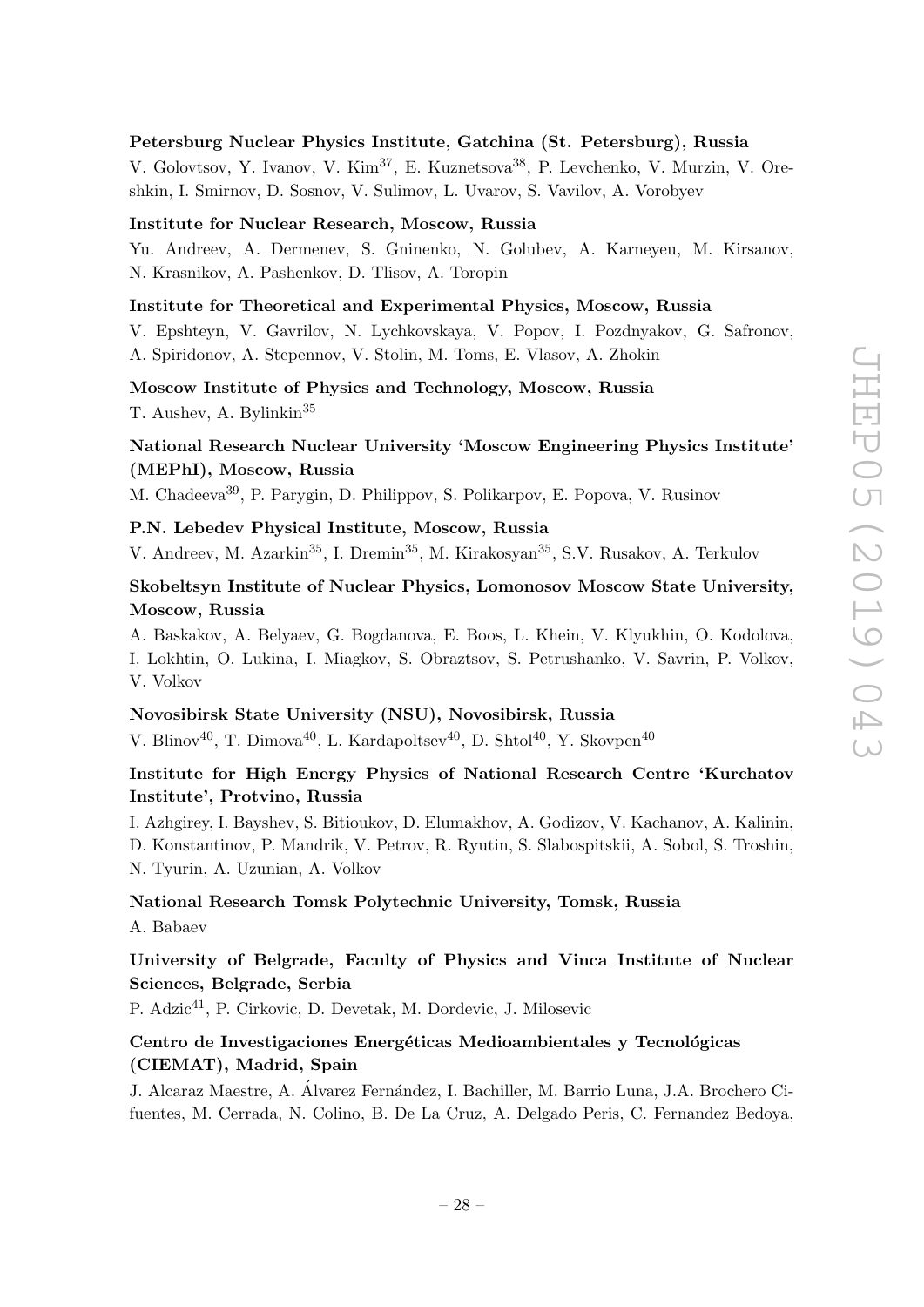J.P. Fernández Ramos, J. Flix, M.C. Fouz, O. Gonzalez Lopez, S. Goy Lopez, J.M. Hernandez, M.I. Josa, D. Moran, A. Pérez-Calero Yzquierdo, J. Puerta Pelayo, I. Redondo, L. Romero, M.S. Soares, A. Triossi

#### Universidad Autónoma de Madrid, Madrid, Spain

C. Albajar, J.F. de Trocóniz

### Universidad de Oviedo, Oviedo, Spain

J. Cuevas, C. Erice, J. Fernandez Menendez, S. Folgueras, I. Gonzalez Caballero, J.R. Gonz´alez Fern´andez, E. Palencia Cortezon, S. Sanchez Cruz, P. Vischia, J.M. Vizan Garcia

# Instituto de Física de Cantabria (IFCA), CSIC-Universidad de Cantabria, Santander, Spain

I.J. Cabrillo, A. Calderon, B. Chazin Quero, J. Duarte Campderros, M. Fernandez, P.J. Fernández Manteca, A. García Alonso, J. Garcia-Ferrero, G. Gomez, A. Lopez Virto, J. Marco, C. Martinez Rivero, P. Martinez Ruiz del Arbol, F. Matorras, J. Piedra Gomez, C. Prieels, T. Rodrigo, A. Ruiz-Jimeno, L. Scodellaro, N. Trevisani, I. Vila, R. Vilar Cortabitarte

#### CERN, European Organization for Nuclear Research, Geneva, Switzerland

D. Abbaneo, B. Akgun, E. Auffray, P. Baillon, A.H. Ball, D. Barney, J. Bendavid, M. Bianco, A. Bocci, C. Botta, T. Camporesi, M. Cepeda, G. Cerminara, E. Chapon, Y. Chen, G. Cucciati, D. d'Enterria, A. Dabrowski, V. Daponte, A. David, A. De Roeck, N. Deelen, M. Dobson, T. du Pree, M. Dünser, N. Dupont, A. Elliott-Peisert, P. Everaerts, F. Fallavollita42, G. Franzoni, J. Fulcher, W. Funk, D. Gigi, A. Gilbert, K. Gill, F. Glege, D. Gulhan, J. Hegeman, V. Innocente, A. Jafari, P. Janot, O. Karacheban<sup>19</sup>, J. Kieseler, V. Knünz, A. Kornmayer, M. Krammer<sup>1</sup>, C. Lange, P. Lecoq, C. Lourenço, M.T. Lucchini, L. Malgeri, M. Mannelli, F. Meijers, J.A. Merlin, S. Mersi, E. Meschi, P. Milenovic<sup>43</sup>, F. Moortgat, M. Mulders, H. Neugebauer, J. Ngadiuba, S. Orfanelli, L. Orsini, F. Pantaleo<sup>16</sup>, L. Pape, E. Perez, M. Peruzzi, A. Petrilli, G. Petrucciani, A. Pfeiffer, M. Pierini, F.M. Pitters, D. Rabady, A. Racz, T. Reis, G. Rolandi<sup>44</sup>, M. Rovere, H. Sakulin, C. Schäfer, C. Schwick, M. Seidel, M. Selvaggi, A. Sharma, P. Silva, P. Sphicas<sup>45</sup>, A. Stakia, J. Steggemann, M. Tosi, D. Treille, A. Tsirou, V. Veckalns<sup>46</sup>, M. Verweij, W.D. Zeuner

# Paul Scherrer Institut, Villigen, Switzerland

W. Bertl<sup>†</sup>, L. Caminada<sup>47</sup>, K. Deiters, W. Erdmann, R. Horisberger, Q. Ingram, H.C. Kaestli, D. Kotlinski, U. Langenegger, T. Rohe, S.A. Wiederkehr

# ETH Zurich - Institute for Particle Physics and Astrophysics (IPA), Zurich, Switzerland

M. Backhaus, L. Bäni, P. Berger, B. Casal, N. Chernyavskaya, G. Dissertori, M. Dittmar, M. Doneg`a, C. Dorfer, C. Grab, C. Heidegger, D. Hits, J. Hoss, T. Klijnsma, W. Lustermann, M. Marionneau, M.T. Meinhard, D. Meister, F. Micheli, P. Musella, F. Nessi-Tedaldi, J. Pata, F. Pauss, G. Perrin, L. Perrozzi, M. Quittnat, M. Reichmann, D. Ruini,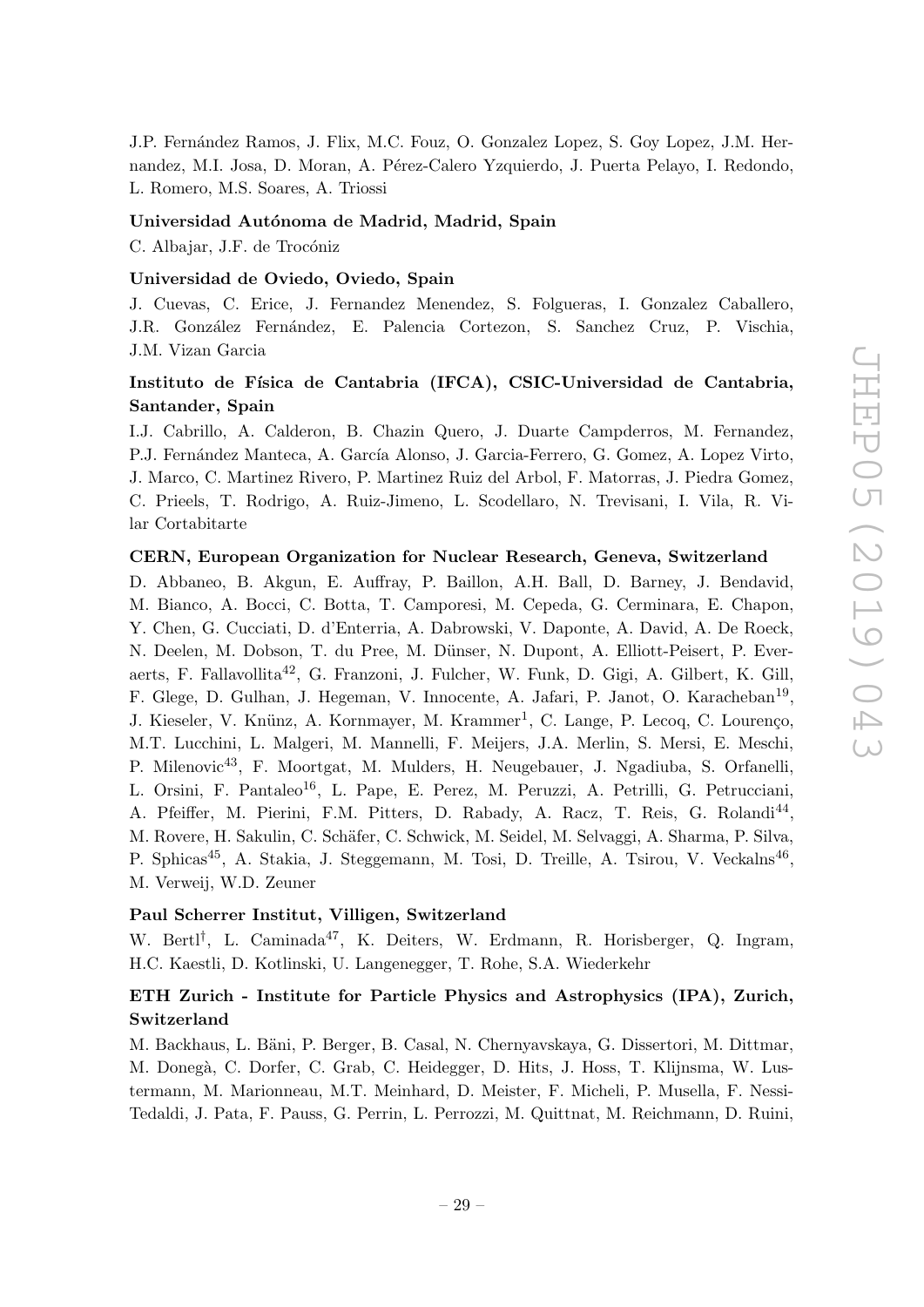D.A. Sanz Becerra, M. Schönenberger, L. Shchutska, V.R. Tavolaro, K. Theofilatos, M.L. Vesterbacka Olsson, R. Wallny, D.H. Zhu

#### Universität Zürich, Zurich, Switzerland

T.K. Aarrestad, C. Amsler<sup>48</sup>, D. Brzhechko, M.F. Canelli, A. De Cosa, R. Del Burgo, S. Donato, C. Galloni, T. Hreus, B. Kilminster, I. Neutelings, D. Pinna, G. Rauco, P. Robmann, D. Salerno, K. Schweiger, C. Seitz, Y. Takahashi, A. Zucchetta

#### National Central University, Chung-Li, Taiwan

Y.H. Chang, K.y. Cheng, T.H. Doan, Sh. Jain, R. Khurana, C.M. Kuo, W. Lin, A. Pozdnyakov, S.S. Yu

### National Taiwan University (NTU), Taipei, Taiwan

P. Chang, Y. Chao, K.F. Chen, P.H. Chen, W.-S. Hou, Arun Kumar, R.-S. Lu, E. Paganis, A. Psallidas, A. Steen, J.f. Tsai

# Chulalongkorn University, Faculty of Science, Department of Physics, Bangkok, Thailand

B. Asavapibhop, N. Srimanobhas, N. Suwonjandee

# Cukurova University, Physics Department, Science and Art Faculty, Adana, Turkey

A. Bat, F. Boran, S. Cerci<sup>49</sup>, S. Damarseckin, Z.S. Demiroglu, C. Dozen, S. Girgis, G. Gokbulut, Y. Guler, E. Gurpinar, I. Hos<sup>50</sup>, E.E. Kangal<sup>51</sup>, O. Kara, A. Kavis Topaksu, U. Kiminsu, M. Oglakci, G. Onengut, K. Ozdemir<sup>52</sup>, S. Ozturk<sup>53</sup>, D. Sunar Cerci<sup>49</sup>, B. Tali<sup>49</sup>, U.G. Tok, H. Topakli<sup>53</sup>, S. Turkcapar, I.S. Zorbakir, C. Zorbilmez

Middle East Technical University, Physics Department, Ankara, Turkey B. Isildak<sup>54</sup>, G. Karapinar<sup>55</sup>, M. Yalvac, M. Zevrek

# Bogazici University, Istanbul, Turkey

I.O. Atakisi, E. Gülmez, M. Kaya<sup>56</sup>, O. Kaya<sup>57</sup>, S. Ozkorucuklu<sup>58</sup>, S. Tekten, E.A. Yetkin<sup>59</sup>

### Istanbul Technical University, Istanbul, Turkey

M.N. Agaras, S. Atay, A. Cakir, K. Cankocak, Y. Komurcu, S. Sen<sup>60</sup>

# Institute for Scintillation Materials of National Academy of Science of Ukraine, Kharkov, Ukraine

B. Grynyov

# National Scientific Center, Kharkov Institute of Physics and Technology, Kharkov, Ukraine

L. Levchuk

# University of Bristol, Bristol, United Kingdom

T. Alexander, F. Ball, L. Beck, J.J. Brooke, D. Burns, E. Clement, D. Cussans, O. Davignon, H. Flacher, J. Goldstein, G.P. Heath, H.F. Heath, L. Kreczko, D.M. Newbold<sup>61</sup>, S. Paramesvaran, B. Penning, T. Sakuma, D. Smith, V.J. Smith, J. Taylor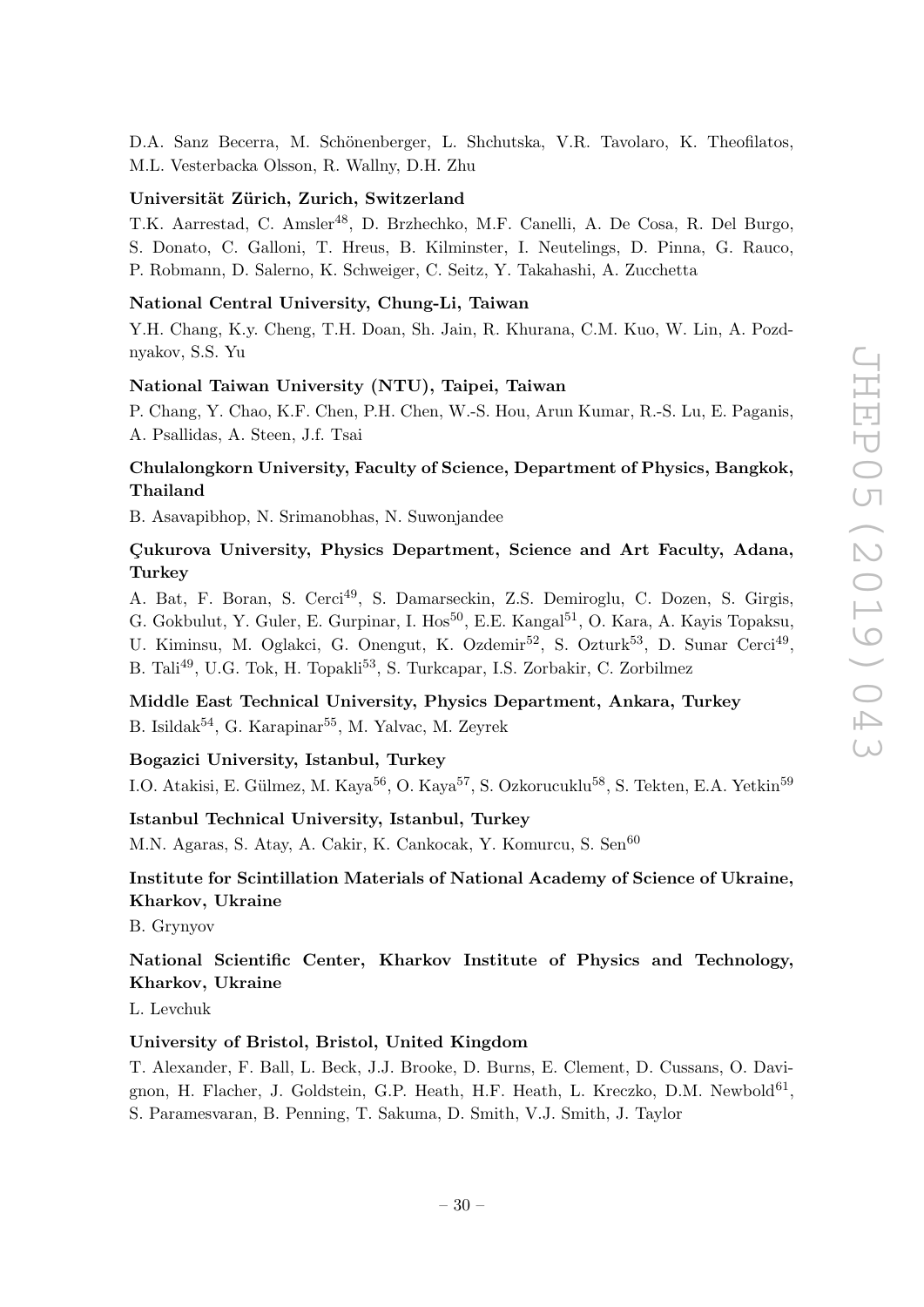# Rutherford Appleton Laboratory, Didcot, United Kingdom

K.W. Bell, A. Belyaev<sup>62</sup>, C. Brew, R.M. Brown, D. Cieri, D.J.A. Cockerill, J.A. Coughlan, K. Harder, S. Harper, J. Linacre, E. Olaiya, D. Petyt, C.H. Shepherd-Themistocleous, A. Thea, I.R. Tomalin, T. Williams, W.J. Womersley

# Imperial College, London, United Kingdom

G. Auzinger, R. Bainbridge, P. Bloch, J. Borg, S. Breeze, O. Buchmuller, A. Bundock, S. Casasso, D. Colling, L. Corpe, P. Dauncey, G. Davies, M. Della Negra, R. Di Maria, Y. Haddad, G. Hall, G. Iles, T. James, M. Komm, C. Laner, L. Lyons, A.-M. Magnan, S. Malik, A. Martelli, J. Nash<sup>63</sup>, A. Nikitenko<sup>6</sup>, V. Palladino, M. Pesaresi, A. Richards, A. Rose, E. Scott, C. Seez, A. Shtipliyski, G. Singh, M. Stoye, T. Strebler, S. Summers, A. Tapper, K. Uchida, T. Virdee<sup>16</sup>, N. Wardle, D. Winterbottom, J. Wright, S.C. Zenz

# Brunel University, Uxbridge, United Kingdom

J.E. Cole, P.R. Hobson, A. Khan, P. Kyberd, C.K. Mackay, A. Morton, I.D. Reid, L. Teodorescu, S. Zahid

# Baylor University, Waco, U.S.A.

A. Borzou, K. Call, J. Dittmann, K. Hatakeyama, H. Liu, N. Pastika, C. Smith

### Catholic University of America, Washington, DC, U.S.A.

R. Bartek, A. Dominguez

# The University of Alabama, Tuscaloosa, U.S.A.

A. Buccilli, S.I. Cooper, C. Henderson, P. Rumerio, C. West

# Boston University, Boston, U.S.A.

D. Arcaro, T. Bose, D. Gastler, D. Rankin, C. Richardson, J. Rohlf, L. Sulak, D. Zou

### Brown University, Providence, U.S.A.

G. Benelli, X. Coubez, D. Cutts, M. Hadley, J. Hakala, U. Heintz, J.M. Hogan<sup>64</sup>, K.H.M. Kwok, E. Laird, G. Landsberg, J. Lee, Z. Mao, M. Narain, J. Pazzini, S. Piperov, S. Sagir, R. Syarif, D. Yu

# University of California, Davis, Davis, U.S.A.

R. Band, C. Brainerd, R. Breedon, D. Burns, M. Calderon De La Barca Sanchez, M. Chertok, J. Conway, R. Conway, P.T. Cox, R. Erbacher, C. Flores, G. Funk, W. Ko, R. Lander, C. Mclean, M. Mulhearn, D. Pellett, J. Pilot, S. Shalhout, M. Shi, D. Stolp, D. Taylor, K. Tos, M. Tripathi, Z. Wang, F. Zhang

### University of California, Los Angeles, U.S.A.

M. Bachtis, C. Bravo, R. Cousins, A. Dasgupta, A. Florent, J. Hauser, M. Ignatenko, N. Mccoll, S. Regnard, D. Saltzberg, C. Schnaible, V. Valuev

# University of California, Riverside, Riverside, U.S.A.

E. Bouvier, K. Burt, R. Clare, J.W. Gary, S.M.A. Ghiasi Shirazi, G. Hanson, G. Karapostoli, E. Kennedy, F. Lacroix, O.R. Long, M. Olmedo Negrete, M.I. Paneva, W. Si, L. Wang, H. Wei, S. Wimpenny, B.R. Yates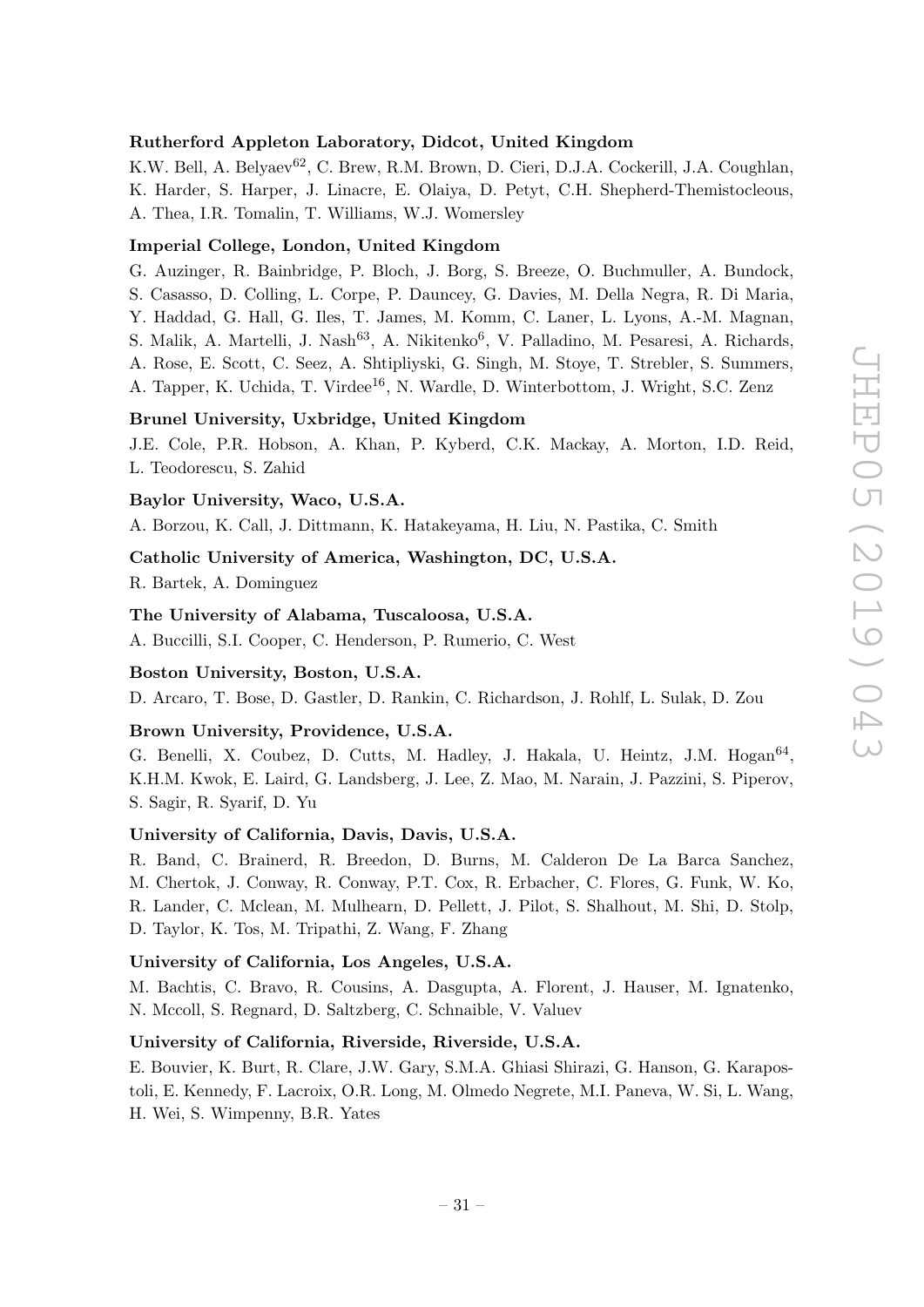### University of California, San Diego, La Jolla, U.S.A.

J.G. Branson, S. Cittolin, M. Derdzinski, R. Gerosa, D. Gilbert, B. Hashemi, A. Holzner, D. Klein, G. Kole, V. Krutelyov, J. Letts, M. Masciovecchio, D. Olivito, S. Padhi, M. Pieri, M. Sani, V. Sharma, S. Simon, M. Tadel, A. Vartak, S. Wasserbaech<sup>65</sup>, J. Wood, F. Würthwein, A. Yagil, G. Zevi Della Porta

# University of California, Santa Barbara - Department of Physics, Santa Barbara, U.S.A.

N. Amin, R. Bhandari, J. Bradmiller-Feld, C. Campagnari, M. Citron, A. Dishaw, V. Dutta, M. Franco Sevilla, L. Gouskos, R. Heller, J. Incandela, A. Ovcharova, H. Qu, J. Richman, D. Stuart, I. Suarez, S. Wang, J. Yoo

#### California Institute of Technology, Pasadena, U.S.A.

D. Anderson, A. Bornheim, J. Bunn, J.M. Lawhorn, H.B. Newman, T.Q. Nguyen, M. Spiropulu, J.R. Vlimant, R. Wilkinson, S. Xie, Z. Zhang, R.Y. Zhu

### Carnegie Mellon University, Pittsburgh, U.S.A.

M.B. Andrews, T. Ferguson, T. Mudholkar, M. Paulini, M. Sun, I. Vorobiev, M. Weinberg

# University of Colorado Boulder, Boulder, U.S.A.

J.P. Cumalat, W.T. Ford, F. Jensen, A. Johnson, M. Krohn, S. Leontsinis, E. MacDonald, T. Mulholland, K. Stenson, K.A. Ulmer, S.R. Wagner

### Cornell University, Ithaca, U.S.A.

J. Alexander, J. Chaves, Y. Cheng, J. Chu, A. Datta, K. Mcdermott, N. Mirman, J.R. Patterson, D. Quach, A. Rinkevicius, A. Ryd, L. Skinnari, L. Soffi, S.M. Tan, Z. Tao, J. Thom, J. Tucker, P. Wittich, M. Zientek

#### Fermi National Accelerator Laboratory, Batavia, U.S.A.

S. Abdullin, M. Albrow, M. Alyari, G. Apollinari, A. Apresyan, A. Apyan, S. Banerjee, L.A.T. Bauerdick, A. Beretvas, J. Berryhill, P.C. Bhat, G. Bolla<sup>†</sup>, K. Burkett, J.N. Butler, A. Canepa, G.B. Cerati, H.W.K. Cheung, F. Chlebana, M. Cremonesi, J. Duarte, V.D. Elvira, J. Freeman, Z. Gecse, E. Gottschalk, L. Gray, D. Green, S. Grünendahl, O. Gutsche, J. Hanlon, R.M. Harris, S. Hasegawa, J. Hirschauer, Z. Hu, B. Jayatilaka, S. Jindariani, M. Johnson, U. Joshi, B. Klima, M.J. Kortelainen, B. Kreis, S. Lammel, D. Lincoln, R. Lipton, M. Liu, T. Liu, J. Lykken, K. Maeshima, N. Magini, J.M. Marraffino, D. Mason, P. McBride, P. Merkel, S. Mrenna, S. Nahn, V. O'Dell, K. Pedro, C. Pena, O. Prokofyev, G. Rakness, L. Ristori, A. Savoy-Navarro<sup>66</sup>, B. Schneider, E. Sexton-Kennedy, A. Soha, W.J. Spalding, L. Spiegel, S. Stoynev, J. Strait, N. Strobbe, L. Taylor, S. Tkaczyk, N.V. Tran, L. Uplegger, E.W. Vaandering, C. Vernieri, M. Verzocchi, R. Vidal, M. Wang, H.A. Weber, A. Whitbeck

# University of Florida, Gainesville, U.S.A.

D. Acosta, P. Avery, P. Bortignon, D. Bourilkov, A. Brinkerhoff, A. Carnes, M. Carver, D. Curry, R.D. Field, S.V. Gleyzer, B.M. Joshi, J. Konigsberg, A. Korytov, P. Ma, K. Matchev, H. Mei, G. Mitselmakher, K. Shi, D. Sperka, L. Thomas, J. Wang, S. Wang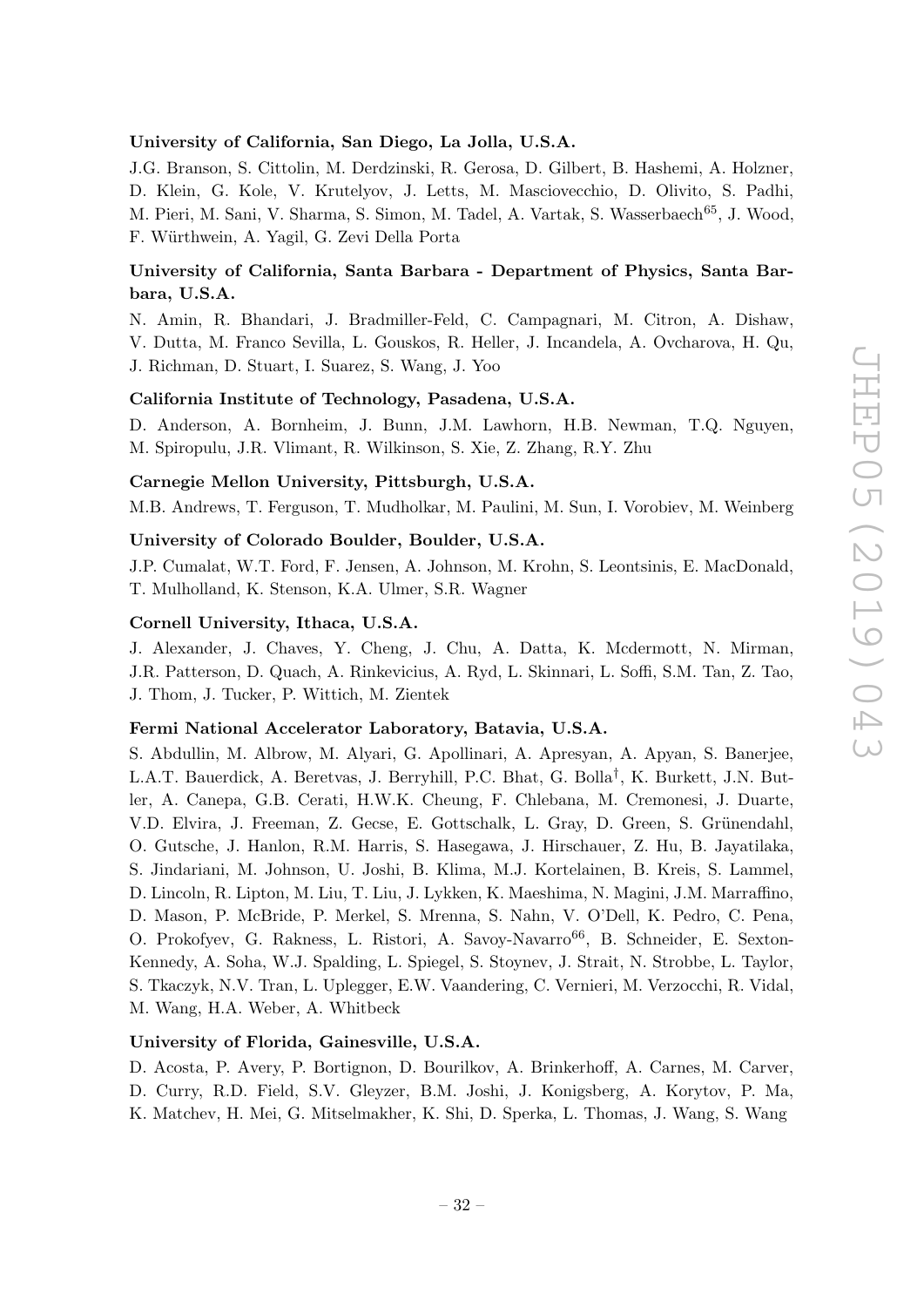### Florida International University, Miami, U.S.A.

Y.R. Joshi, S. Linn

### Florida State University, Tallahassee, U.S.A.

A. Ackert, T. Adams, A. Askew, S. Hagopian, V. Hagopian, K.F. Johnson, T. Kolberg, G. Martinez, T. Perry, H. Prosper, A. Saha, A. Santra, V. Sharma, R. Yohay

#### Florida Institute of Technology, Melbourne, U.S.A.

M.M. Baarmand, V. Bhopatkar, S. Colafranceschi, M. Hohlmann, D. Noonan, T. Roy, F. Yumiceva

# University of Illinois at Chicago (UIC), Chicago, U.S.A.

M.R. Adams, L. Apanasevich, D. Berry, R.R. Betts, R. Cavanaugh, X. Chen, S. Dittmer, O. Evdokimov, C.E. Gerber, D.A. Hangal, D.J. Hofman, K. Jung, J. Kamin, C. Mills, I.D. Sandoval Gonzalez, M.B. Tonjes, N. Varelas, H. Wang, Z. Wu, J. Zhang

# The University of Iowa, Iowa City, U.S.A.

M. Alhusseini, B. Bilki<sup>67</sup>, W. Clarida, K. Dilsiz<sup>68</sup>, S. Durgut, R.P. Gandrajula, M. Haytmyradov, V. Khristenko, J.-P. Merlo, A. Mestvirishvili, A. Moeller, J. Nachtman, H. Ogul<sup>69</sup>, Y. Onel, F. Ozok<sup>70</sup>, A. Penzo, C. Snyder, E. Tiras, J. Wetzel

### Johns Hopkins University, Baltimore, U.S.A.

B. Blumenfeld, A. Cocoros, N. Eminizer, D. Fehling, L. Feng, A.V. Gritsan, W.T. Hung, P. Maksimovic, J. Roskes, U. Sarica, M. Swartz, M. Xiao, C. You

#### The University of Kansas, Lawrence, U.S.A.

P. Baringer, A. Bean, S. Boren, J. Bowen, S. Khalil, A. Kropivnitskaya, D. Majumder, W. Mcbrayer, M. Murray, C. Rogan, S. Sanders, E. Schmitz, J.D. Tapia Takaki, Q. Wang

# Kansas State University, Manhattan, U.S.A.

A. Ivanov, K. Kaadze, Y. Maravin, A. Modak, A. Mohammadi, L.K. Saini, N. Skhirtladze

### Lawrence Livermore National Laboratory, Livermore, U.S.A.

F. Rebassoo, D. Wright

#### University of Maryland, College Park, U.S.A.

A. Baden, O. Baron, A. Belloni, S.C. Eno, Y. Feng, C. Ferraioli, N.J. Hadley, S. Jabeen, G.Y. Jeng, R.G. Kellogg, J. Kunkle, A.C. Mignerey, F. Ricci-Tam, Y.H. Shin, A. Skuja, S.C. Tonwar, K. Wong

# Massachusetts Institute of Technology, Cambridge, U.S.A.

D. Abercrombie, B. Allen, V. Azzolini, R. Barbieri, A. Baty, G. Bauer, R. Bi, S. Brandt, W. Busza, I.A. Cali, M. D'Alfonso, Z. Demiragli, G. Gomez Ceballos, M. Goncharov, P. Harris, D. Hsu, M. Hu, Y. Iiyama, G.M. Innocenti, M. Klute, D. Kovalskyi, Y.-J. Lee, A. Levin, P.D. Luckey, B. Maier, A.C. Marini, C. Mcginn, C. Mironov, S. Narayanan, X. Niu, C. Paus, C. Roland, G. Roland, G.S.F. Stephans, K. Sumorok, K. Tatar, D. Velicanu, J. Wang, T.W. Wang, B. Wyslouch, S. Zhaozhong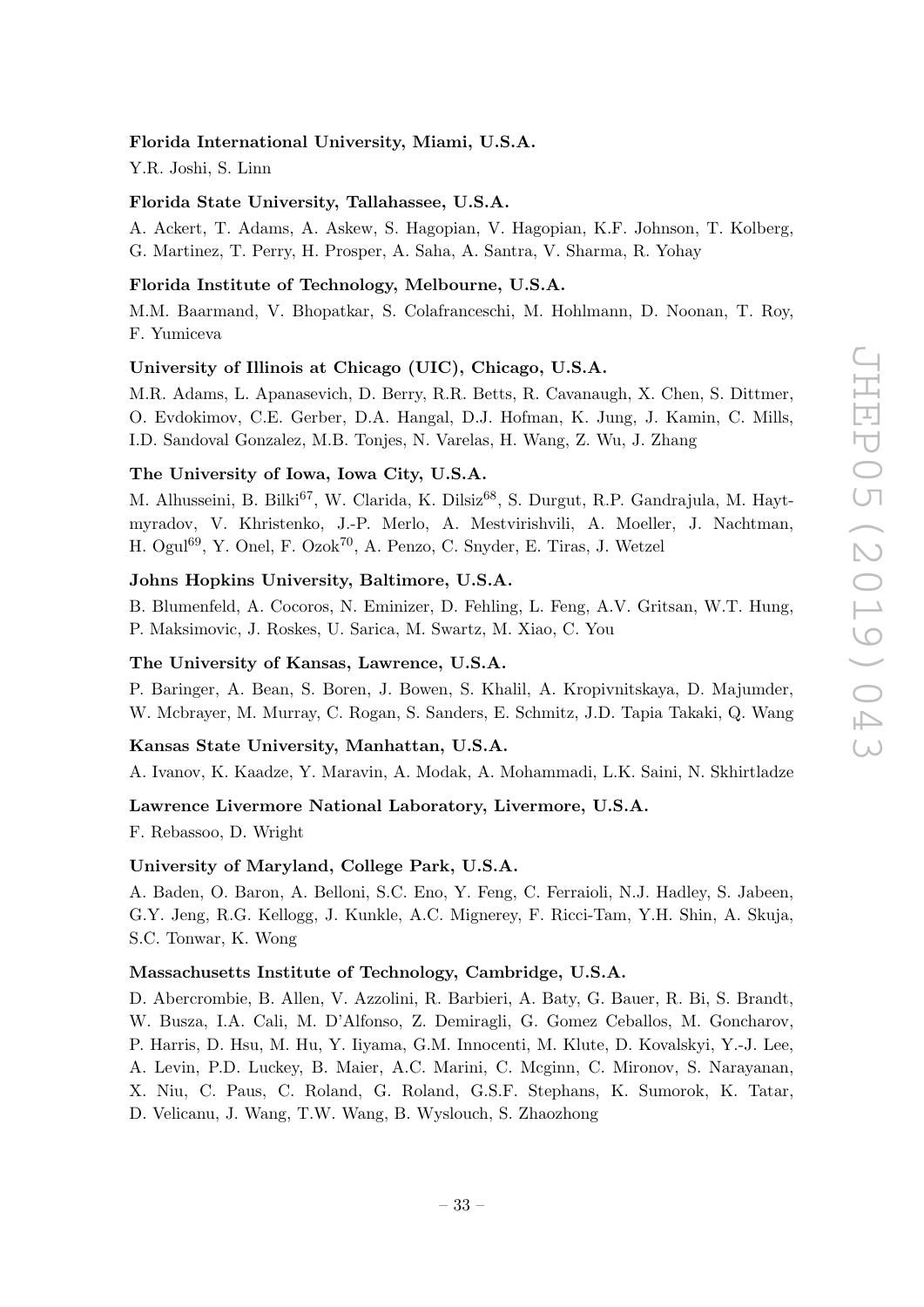### University of Minnesota, Minneapolis, U.S.A.

A.C. Benvenuti, R.M. Chatterjee, A. Evans, P. Hansen, S. Kalafut, Y. Kubota, Z. Lesko, J. Mans, S. Nourbakhsh, N. Ruckstuhl, R. Rusack, J. Turkewitz, M.A. Wadud

#### University of Mississippi, Oxford, U.S.A.

J.G. Acosta, S. Oliveros

### University of Nebraska-Lincoln, Lincoln, U.S.A.

E. Avdeeva, K. Bloom, D.R. Claes, C. Fangmeier, F. Golf, R. Gonzalez Suarez, R. Kamalieddin, I. Kravchenko, J. Monroy, J.E. Siado, G.R. Snow, B. Stieger

### State University of New York at Buffalo, Buffalo, U.S.A.

A. Godshalk, C. Harrington, I. Iashvili, A. Kharchilava, D. Nguyen, A. Parker, S. Rappoccio, B. Roozbahani

### Northeastern University, Boston, U.S.A.

G. Alverson, E. Barberis, C. Freer, A. Hortiangtham, A. Massironi, D.M. Morse, T. Orimoto, R. Teixeira De Lima, T. Wamorkar, B. Wang, A. Wisecarver, D. Wood

### Northwestern University, Evanston, U.S.A.

S. Bhattacharya, O. Charaf, K.A. Hahn, N. Mucia, N. Odell, M.H. Schmitt, K. Sung, M. Trovato, M. Velasco

# University of Notre Dame, Notre Dame, U.S.A.

R. Bucci, N. Dev, M. Hildreth, K. Hurtado Anampa, C. Jessop, D.J. Karmgard, N. Kellams, K. Lannon, W. Li, N. Loukas, N. Marinelli, F. Meng, C. Mueller, Y. Musienko<sup>34</sup>, M. Planer, A. Reinsvold, R. Ruchti, P. Siddireddy, G. Smith, S. Taroni, M. Wayne, A. Wightman, M. Wolf, A. Woodard

#### The Ohio State University, Columbus, U.S.A.

J. Alimena, L. Antonelli, B. Bylsma, L.S. Durkin, S. Flowers, B. Francis, A. Hart, C. Hill, W. Ji, T.Y. Ling, W. Luo, B.L. Winer, H.W. Wulsin

#### Princeton University, Princeton, U.S.A.

S. Cooperstein, P. Elmer, J. Hardenbrook, P. Hebda, S. Higginbotham, A. Kalogeropoulos, D. Lange, J. Luo, D. Marlow, K. Mei, I. Ojalvo, J. Olsen, C. Palmer, P. Piroué, J. Salfeld-Nebgen, D. Stickland, C. Tully

# University of Puerto Rico, Mayaguez, U.S.A.

S. Malik, S. Norberg

# Purdue University, West Lafayette, U.S.A.

A. Barker, V.E. Barnes, S. Das, L. Gutay, M. Jones, A.W. Jung, A. Khatiwada, D.H. Miller, N. Neumeister, C.C. Peng, H. Qiu, J.F. Schulte, J. Sun, F. Wang, R. Xiao, W. Xie

#### Purdue University Northwest, Hammond, U.S.A.

T. Cheng, J. Dolen, N. Parashar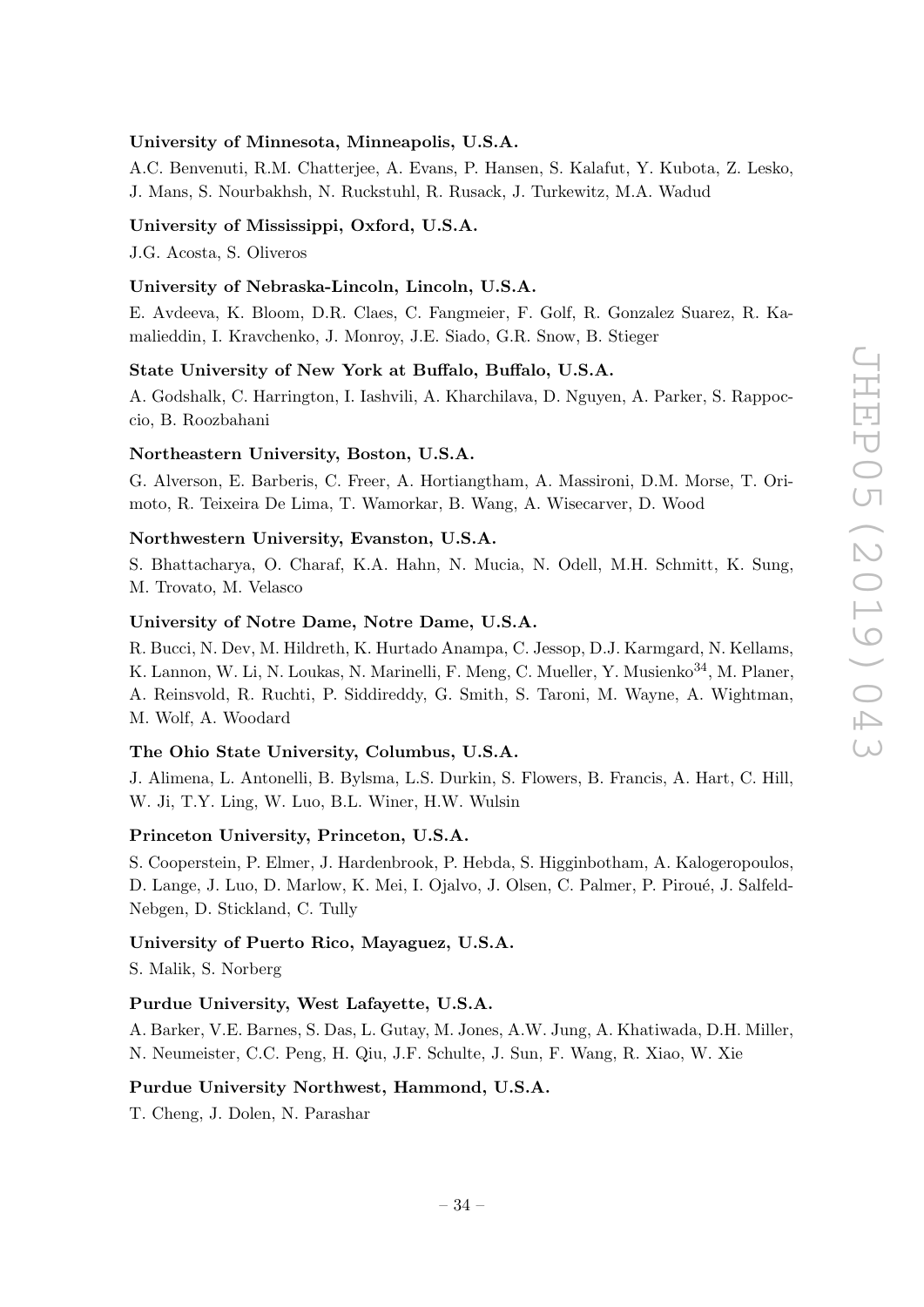#### Rice University, Houston, U.S.A.

Z. Chen, K.M. Ecklund, S. Freed, F.J.M. Geurts, M. Guilbaud, M. Kilpatrick, W. Li, B. Michlin, B.P. Padley, J. Roberts, J. Rorie, W. Shi, Z. Tu, J. Zabel, A. Zhang

#### University of Rochester, Rochester, U.S.A.

A. Bodek, P. de Barbaro, R. Demina, Y.t. Duh, J.L. Dulemba, C. Fallon, T. Ferbel, M. Galanti, A. Garcia-Bellido, J. Han, O. Hindrichs, A. Khukhunaishvili, K.H. Lo, P. Tan, R. Taus, M. Verzetti

#### Rutgers, The State University of New Jersey, Piscataway, U.S.A.

A. Agapitos, J.P. Chou, Y. Gershtein, T.A. Gómez Espinosa, E. Halkiadakis, M. Heindl, E. Hughes, S. Kaplan, R. Kunnawalkam Elayavalli, S. Kyriacou, A. Lath, R. Montalvo, K. Nash, M. Osherson, H. Saka, S. Salur, S. Schnetzer, D. Sheffield, S. Somalwar, R. Stone, S. Thomas, P. Thomassen, M. Walker

### University of Tennessee, Knoxville, U.S.A.

A.G. Delannoy, J. Heideman, G. Riley, K. Rose, S. Spanier, K. Thapa

# Texas A&M University, College Station, U.S.A.

O. Bouhali<sup>71</sup>, A. Castaneda Hernandez<sup>71</sup>, A. Celik, M. Dalchenko, M. De Mattia, A. Delgado, S. Dildick, R. Eusebi, J. Gilmore, T. Huang, T. Kamon<sup>72</sup>, R. Mueller, Y. Pakhotin, R. Patel, A. Perloff, L. Perniè, D. Rathjens, A. Safonov, A. Tatarinov

# Texas Tech University, Lubbock, U.S.A.

N. Akchurin, J. Damgov, F. De Guio, P.R. Dudero, J. Faulkner, S. Kunori, K. Lamichhane, S.W. Lee, T. Mengke, S. Muthumuni, T. Peltola, S. Undleeb, I. Volobouev, Z. Wang

#### Vanderbilt University, Nashville, U.S.A.

S. Greene, A. Gurrola, R. Janjam, W. Johns, C. Maguire, A. Melo, H. Ni, K. Padeken, J.D. Ruiz Alvarez, P. Sheldon, S. Tuo, J. Velkovska, Q. Xu

#### University of Virginia, Charlottesville, U.S.A.

M.W. Arenton, P. Barria, B. Cox, R. Hirosky, M. Joyce, A. Ledovskoy, H. Li, C. Neu, T. Sinthuprasith, Y. Wang, E. Wolfe, F. Xia

#### Wayne State University, Detroit, U.S.A.

R. Harr, P.E. Karchin, N. Poudyal, J. Sturdy, P. Thapa, S. Zaleski

#### University of Wisconsin - Madison, Madison, WI, U.S.A.

M. Brodski, J. Buchanan, C. Caillol, D. Carlsmith, S. Dasu, L. Dodd, S. Duric, B. Gomber,

M. Grothe, M. Herndon, A. Hervé, U. Hussain, P. Klabbers, A. Lanaro, A. Levine, K. Long,

R. Loveless, T. Ruggles, A. Savin, N. Smith, W.H. Smith, N. Woods

- 1: Also at Vienna University of Technology, Vienna, Austria
- 2: Also at IRFU, CEA, Université Paris-Saclay, Gif-sur-Yvette, France
- 3: Also at Universidade Estadual de Campinas, Campinas, Brazil
- 4: Also at Federal University of Rio Grande do Sul, Porto Alegre, Brazil

<sup>†</sup>: Deceased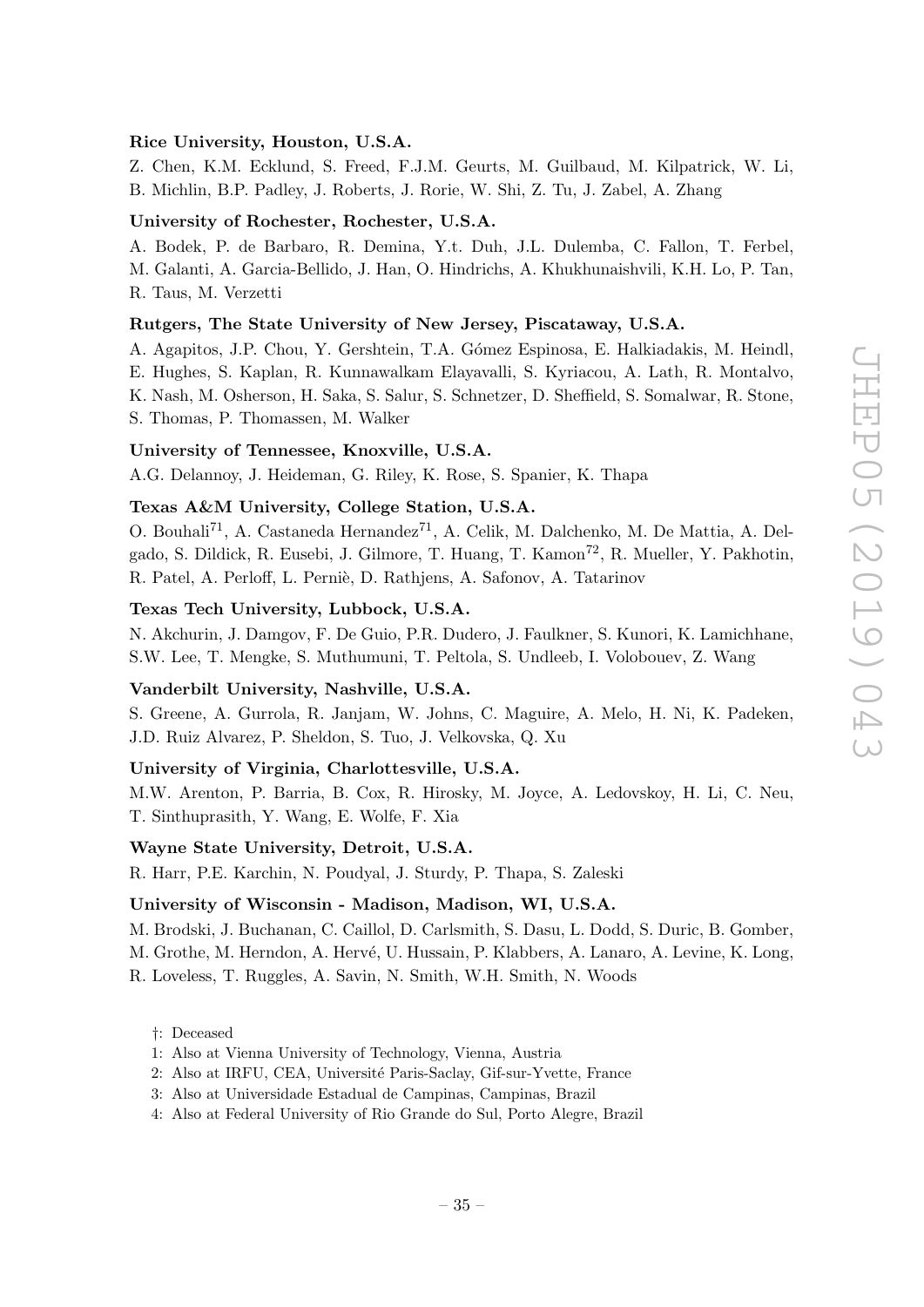- 5: Also at Université Libre de Bruxelles, Bruxelles, Belgium
- 6: Also at Institute for Theoretical and Experimental Physics, Moscow, Russia
- 7: Also at Joint Institute for Nuclear Research, Dubna, Russia
- 8: Also at Suez University, Suez, Egypt
- 9: Now at British University in Egypt, Cairo, Egypt
- 10: Also at Fayoum University, El-Fayoum, Egypt
- 11: Also at Department of Physics, King Abdulaziz University, Jeddah, Saudi Arabia
- 12: Also at Université de Haute Alsace, Mulhouse, France
- 13: Also at Skobeltsyn Institute of Nuclear Physics, Lomonosov Moscow State University, Moscow, Russia
- 14: Also at Tbilisi State University, Tbilisi, Georgia
- 15: Also at Ilia State University, Tbilisi, Georgia
- 16: Also at CERN, European Organization for Nuclear Research, Geneva, Switzerland
- 17: Also at RWTH Aachen University, III. Physikalisches Institut A, Aachen, Germany
- 18: Also at University of Hamburg, Hamburg, Germany
- 19: Also at Brandenburg University of Technology, Cottbus, Germany
- 20: Also at Institute of Nuclear Research ATOMKI, Debrecen, Hungary
- 21: Also at MTA-ELTE Lendület CMS Particle and Nuclear Physics Group, Eötvös Loránd University, Budapest, Hungary
- 22: Also at Institute of Physics, University of Debrecen, Debrecen, Hungary
- 23: Also at Indian Institute of Technology Bhubaneswar, Bhubaneswar, India
- 24: Also at Institute of Physics, Bhubaneswar, India
- 25: Also at Shoolini University, Solan, India
- 26: Also at University of Visva-Bharati, Santiniketan, India
- 27: Also at Isfahan University of Technology, Isfahan, Iran
- 28: Also at Plasma Physics Research Center, Science and Research Branch, Islamic Azad University, Tehran, Iran
- 29: Also at Universit`a degli Studi di Siena, Siena, Italy
- 30: Also at International Islamic University of Malaysia, Kuala Lumpur, Malaysia
- 31: Also at Malaysian Nuclear Agency, MOSTI, Kajang, Malaysia
- 32: Also at Consejo Nacional de Ciencia y Tecnología, Mexico City, Mexico
- 33: Also at Warsaw University of Technology, Institute of Electronic Systems, Warsaw, Poland
- 34: Also at Institute for Nuclear Research, Moscow, Russia
- 35: Now at National Research Nuclear University 'Moscow Engineering Physics Institute' (MEPhI), Moscow, Russia
- 36: Also at Institute of Nuclear Physics of the Uzbekistan Academy of Sciences, Tashkent, Uzbekistan
- 37: Also at St. Petersburg State Polytechnical University, St. Petersburg, Russia
- 38: Also at University of Florida, Gainesville, U.S.A.
- 39: Also at P.N. Lebedev Physical Institute, Moscow, Russia
- 40: Also at Budker Institute of Nuclear Physics, Novosibirsk, Russia
- 41: Also at Faculty of Physics, University of Belgrade, Belgrade, Serbia
- 42: Also at INFN Sezione di Pavia<sup>*a*</sup>, Università di Pavia <sup>b</sup>, Pavia, Italy
- 43: Also at University of Belgrade, Faculty of Physics and Vinca Institute of Nuclear Sciences, Belgrade, Serbia
- 44: Also at Scuola Normale e Sezione dell'INFN, Pisa, Italy
- 45: Also at National and Kapodistrian University of Athens, Athens, Greece
- 46: Also at Riga Technical University, Riga, Latvia